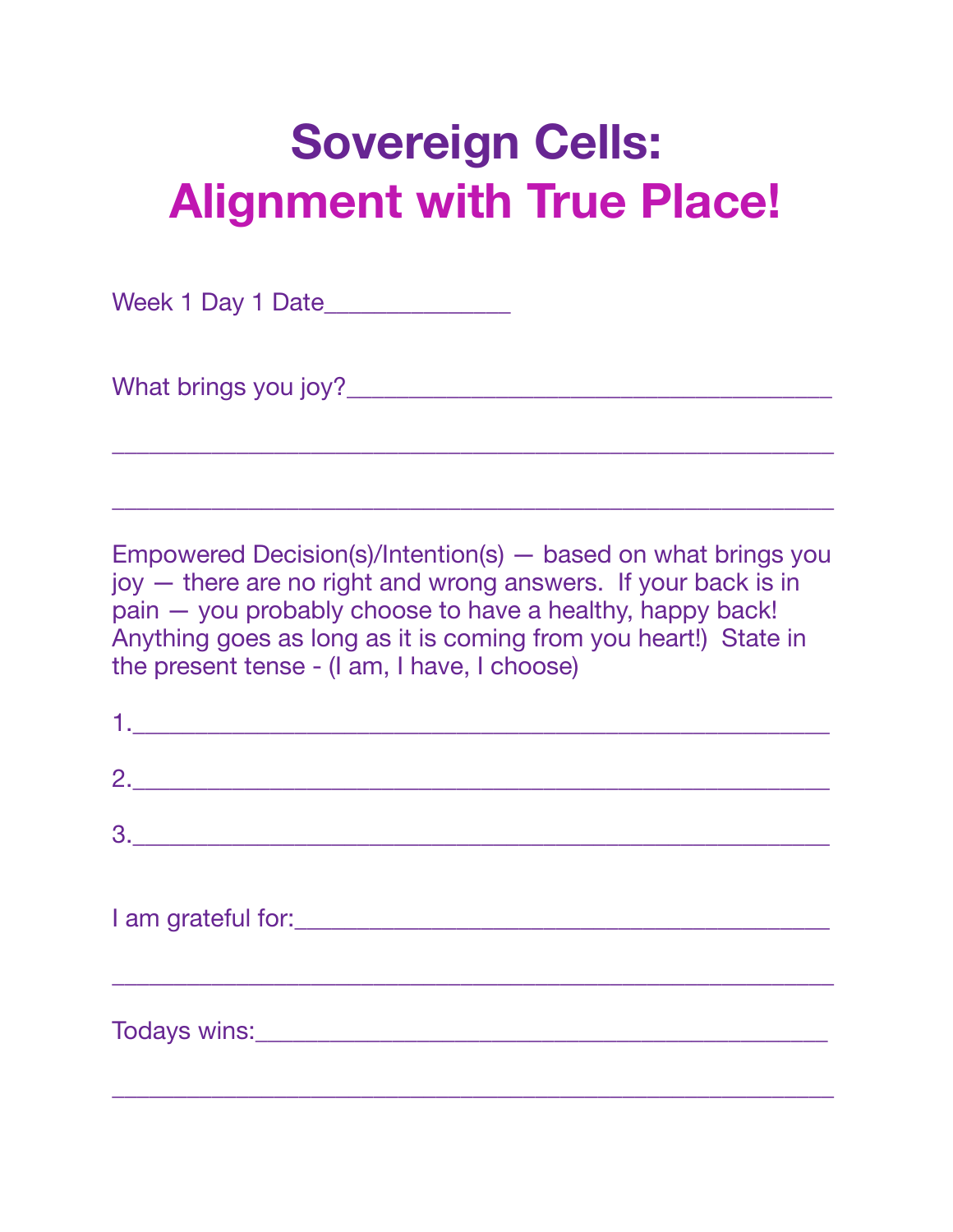Week 1 Day 2 Date\_\_\_\_\_\_\_\_\_\_\_\_\_\_\_

Today I choose to feel **The Executive Contract Contract Contract Contract Contract Contract Contract Contract Contract Contract Contract Contract Contract Contract Contract Contract Contract Contract Contract Contract Cont** 

Say "And all out of alignment with that I offer to the Quantum **Field to be transmuted and replaced with Divine Love and Light."** (or whatever you choose).

Empowered Decision(s)/Intention(s) — (in the present tense)

\_\_\_\_\_\_\_\_\_\_\_\_\_\_\_\_\_\_\_\_\_\_\_\_\_\_\_\_\_\_\_\_\_\_\_\_\_\_\_\_\_\_\_\_\_\_\_\_\_\_\_\_\_\_\_\_

\_\_\_\_\_\_\_\_\_\_\_\_\_\_\_\_\_\_\_\_\_\_\_\_\_\_\_\_\_\_\_\_\_\_\_\_\_\_\_\_\_\_\_\_\_\_\_\_\_\_\_\_\_\_\_\_

Say "And all out of alignment with that I offer to the Quantum **Field to be transmuted and replaced with Divine Love and Light."** (or whatever you choose).

Messages from your body:\_\_\_\_\_\_\_\_\_\_\_\_\_\_\_\_\_\_\_\_\_\_\_\_\_\_\_\_\_\_\_\_\_

Say, **"If I knew what my body was communicating with me what would I know?"** (wait and receive and answer)

\_\_\_\_\_\_\_\_\_\_\_\_\_\_\_\_\_\_\_\_\_\_\_\_\_\_\_\_\_\_\_\_\_\_\_\_\_\_\_\_\_\_\_\_\_\_\_\_\_\_\_\_\_\_\_\_\_\_

\_\_\_\_\_\_\_\_\_\_\_\_\_\_\_\_\_\_\_\_\_\_\_\_\_\_\_\_\_\_\_\_\_\_\_\_\_\_\_\_\_\_\_\_\_\_\_\_\_\_\_\_\_\_\_\_\_\_

I am grateful for:\_\_\_\_\_\_\_\_\_\_\_\_\_\_\_\_\_\_\_\_\_\_\_\_\_\_\_\_\_\_\_\_\_\_\_\_\_\_\_\_\_\_\_

Today's wins: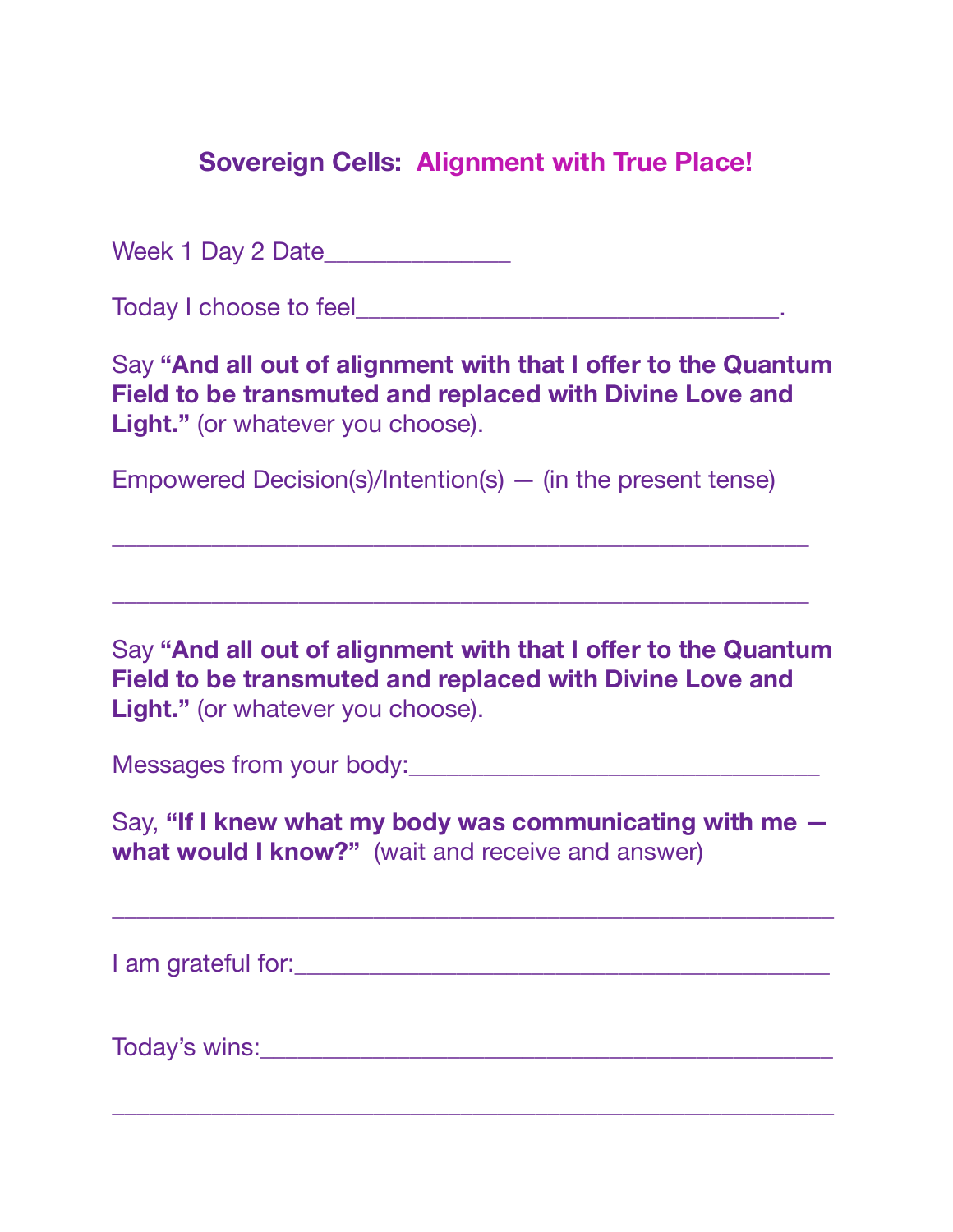Week 1 Day 3 Date\_\_\_\_\_\_\_\_\_\_\_\_\_\_\_

Today I choose to feel\_\_\_\_\_\_\_\_\_\_\_\_\_\_\_\_\_\_\_\_\_\_\_\_\_\_\_\_\_\_\_\_\_\_.

Say "And all out of alignment with that I offer to the Quantum **Field to be transmuted and replaced with Divine Love and Light."** (or whatever you choose).

Empowered Decision(s)/Intention(s) — (in the present tense)

Say "And all out of alignment with that I offer to the Quantum **Field to be transmuted and replaced with Divine Love and Light."** (or whatever you choose).

\_\_\_\_\_\_\_\_\_\_\_\_\_\_\_\_\_\_\_\_\_\_\_\_\_\_\_\_\_\_\_\_\_\_\_\_\_\_\_\_\_\_\_\_\_\_\_\_\_\_\_\_\_\_\_\_\_\_

\_\_\_\_\_\_\_\_\_\_\_\_\_\_\_\_\_\_\_\_\_\_\_\_\_\_\_\_\_\_\_\_\_\_\_\_\_\_\_\_\_\_\_\_\_\_\_\_\_\_\_\_\_\_\_\_\_\_

\_\_\_\_\_\_\_\_\_\_\_\_\_\_\_\_\_\_\_\_\_\_\_\_\_\_\_\_\_\_\_\_\_\_\_\_\_\_\_\_\_\_\_\_\_\_\_\_\_\_\_\_\_\_\_\_\_\_

\_\_\_\_\_\_\_\_\_\_\_\_\_\_\_\_\_\_\_\_\_\_\_\_\_\_\_\_\_\_\_\_\_\_\_\_\_\_\_\_\_\_\_\_\_\_\_\_\_\_\_\_\_\_\_\_\_\_

\_\_\_\_\_\_\_\_\_\_\_\_\_\_\_\_\_\_\_\_\_\_\_\_\_\_\_\_\_\_\_\_\_\_\_\_\_\_\_\_\_\_\_\_\_\_\_\_\_\_\_\_\_\_\_\_\_\_

Signs from the Universe:\_\_\_\_\_\_\_\_\_\_\_\_\_\_\_\_\_\_\_\_\_\_\_\_\_\_\_\_\_\_\_\_\_\_\_\_

Triggers (buried stuff wanting healing) that took place:\_\_\_\_\_\_\_\_\_\_

I am grateful for:\_\_\_\_\_\_\_\_\_\_\_\_\_\_\_\_\_\_\_\_\_\_\_\_\_\_\_\_\_\_\_\_\_\_\_\_\_\_\_\_\_\_\_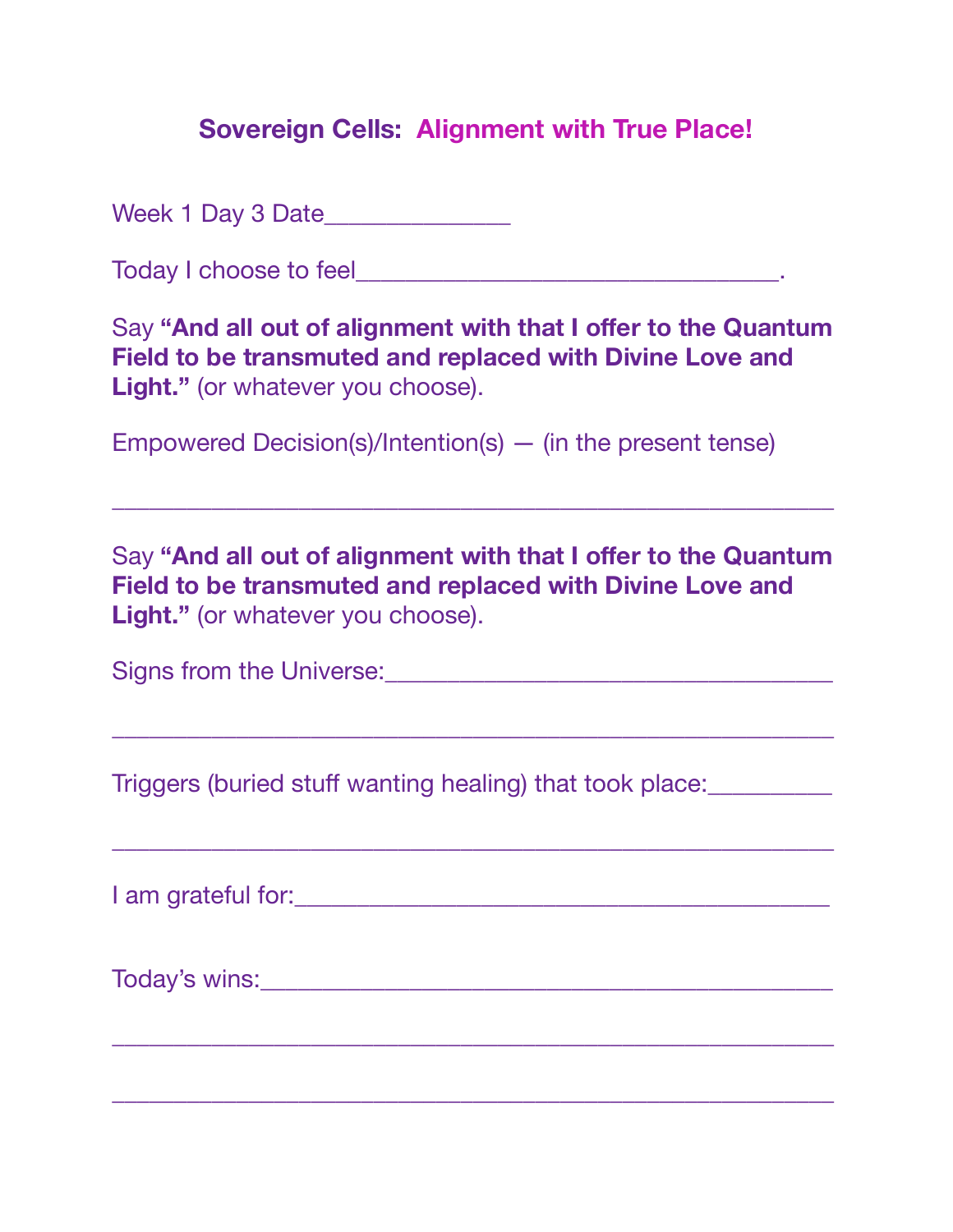Week 1 Day 4 Date\_\_\_\_\_\_\_\_\_\_\_\_\_\_\_

Today I choose to feel\_\_\_\_\_\_\_\_\_\_\_\_\_\_\_\_\_\_\_\_\_\_\_\_\_\_\_\_\_\_\_\_\_\_.

Say "And all out of alignment with that I offer to the Quantum **Field to be transmuted and replaced with Divine Love and Light."** (or whatever you choose).

Empowered Decision(s)/Intention(s) — (in the present tense)

Say "And all out of alignment with that I offer to the Quantum **Field to be transmuted and replaced with Divine Love and Light."** (or whatever you choose).

\_\_\_\_\_\_\_\_\_\_\_\_\_\_\_\_\_\_\_\_\_\_\_\_\_\_\_\_\_\_\_\_\_\_\_\_\_\_\_\_\_\_\_\_\_\_\_\_\_\_\_\_\_\_\_\_\_\_

| Shifts I notice in myself: |  |
|----------------------------|--|
|                            |  |

\_\_\_\_\_\_\_\_\_\_\_\_\_\_\_\_\_\_\_\_\_\_\_\_\_\_\_\_\_\_\_\_\_\_\_\_\_\_\_\_\_\_\_\_\_\_\_\_\_\_\_\_\_\_\_\_\_\_

\_\_\_\_\_\_\_\_\_\_\_\_\_\_\_\_\_\_\_\_\_\_\_\_\_\_\_\_\_\_\_\_\_\_\_\_\_\_\_\_\_\_\_\_\_\_\_\_\_\_\_\_\_\_\_\_\_\_

I am grateful for:\_\_\_\_\_\_\_\_\_\_\_\_\_\_\_\_\_\_\_\_\_\_\_\_\_\_\_\_\_\_\_\_\_\_\_\_\_\_\_\_\_\_\_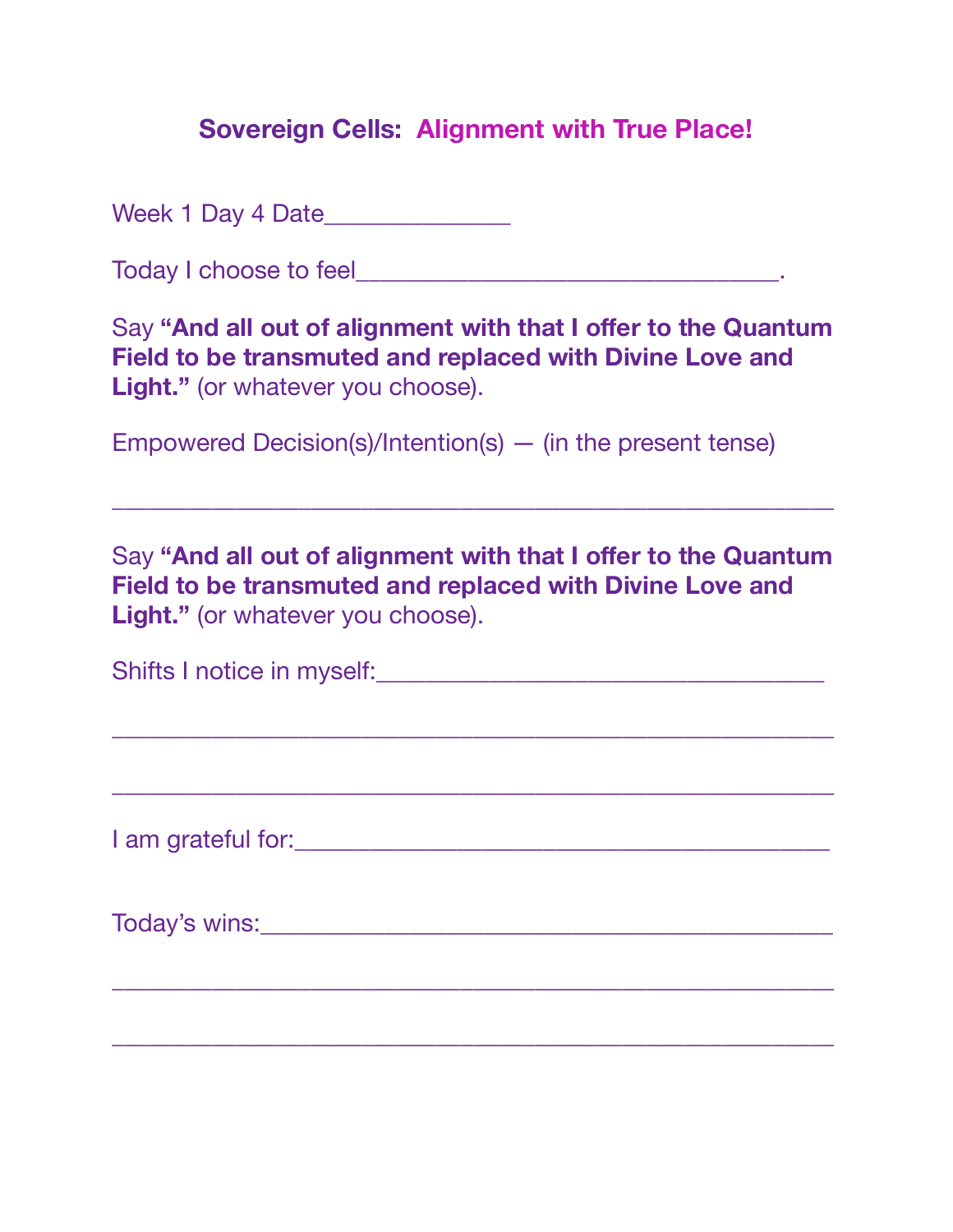Week 1 Day 5 Date\_\_\_\_\_\_\_\_\_\_\_\_\_\_\_

Today I choose to feel **The Executive Contract Contract Contract Contract Contract Contract Contract Contract Contract Contract Contract Contract Contract Contract Contract Contract Contract Contract Contract Contract Cont** 

Say "And all out of alignment with that I offer to the Quantum **Field to be transmuted and replaced with Divine Love and Light."** (or whatever you choose).

Empowered Decision(s)/Intention(s) — (in the present tense)

\_\_\_\_\_\_\_\_\_\_\_\_\_\_\_\_\_\_\_\_\_\_\_\_\_\_\_\_\_\_\_\_\_\_\_\_\_\_\_\_\_\_\_\_\_\_\_\_\_\_\_\_\_\_\_\_

\_\_\_\_\_\_\_\_\_\_\_\_\_\_\_\_\_\_\_\_\_\_\_\_\_\_\_\_\_\_\_\_\_\_\_\_\_\_\_\_\_\_\_\_\_\_\_\_\_\_\_\_\_\_\_\_

Say **"And all out of alignment with that I offer to the Quantum Field to be transmuted and replaced with Divine Love and**  Light." (or whatever you choose).

Messages from your body:\_\_\_\_\_\_\_\_\_\_\_\_\_\_\_\_\_\_\_\_\_\_\_\_\_\_\_\_\_\_\_\_\_

Say, **"If I knew what my body was communicating with me what would I know?"** (wait and receive and answer)

\_\_\_\_\_\_\_\_\_\_\_\_\_\_\_\_\_\_\_\_\_\_\_\_\_\_\_\_\_\_\_\_\_\_\_\_\_\_\_\_\_\_\_\_\_\_\_\_\_\_\_\_\_\_\_\_\_\_

I am grateful for:  $\blacksquare$ 

Today's wins:\_\_\_\_\_\_\_\_\_\_\_\_\_\_\_\_\_\_\_\_\_\_\_\_\_\_\_\_\_\_\_\_\_\_\_\_\_\_\_\_\_\_\_\_\_\_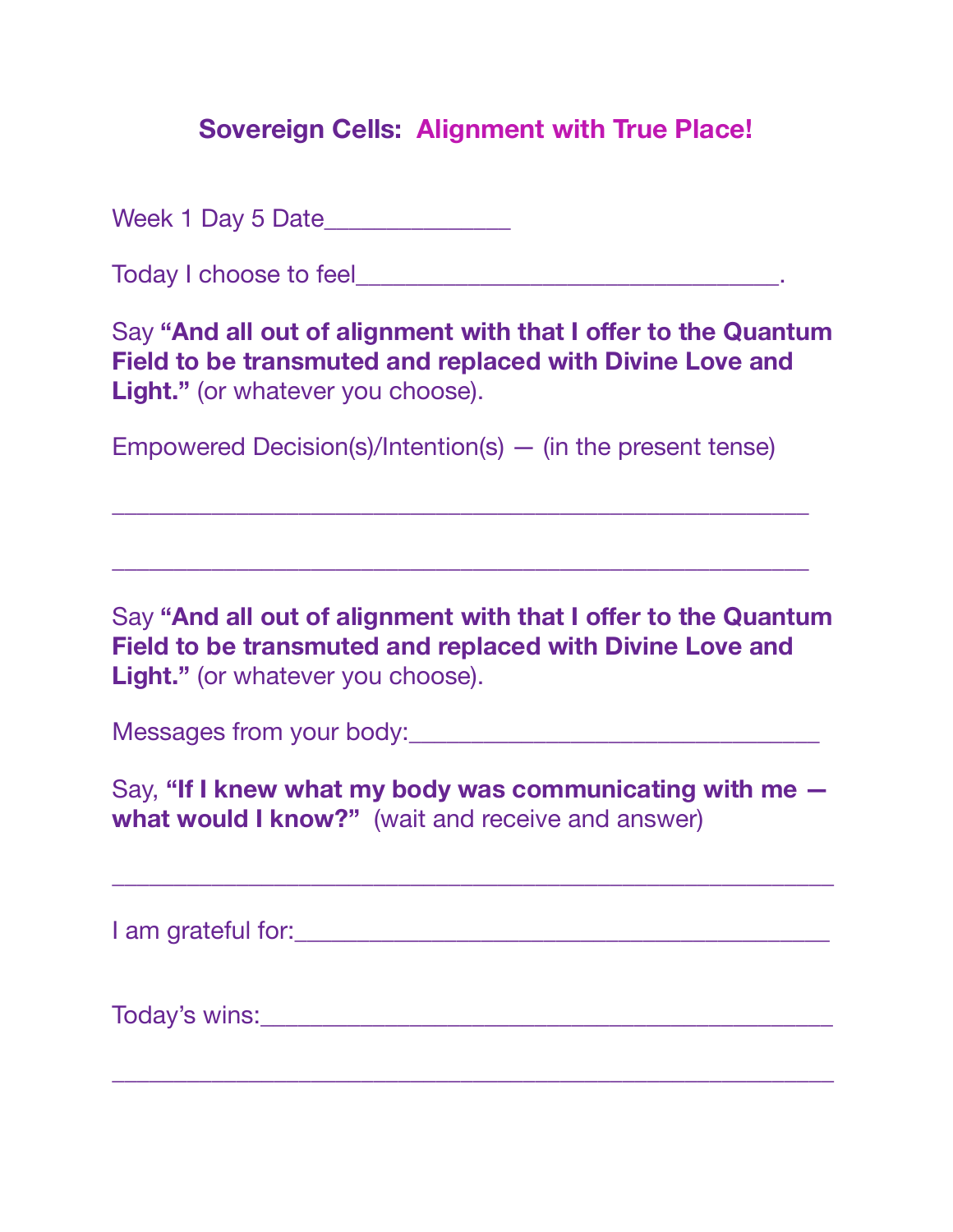Week 1 Day 6 Date\_\_\_\_\_\_\_\_\_\_\_\_\_\_\_

Today I choose to feel\_\_\_\_\_\_\_\_\_\_\_\_\_\_\_\_\_\_\_\_\_\_\_\_\_\_\_\_\_\_\_\_\_\_.

Say "And all out of alignment with that I offer to the Quantum **Field to be transmuted and replaced with Divine Love and Light."** (or whatever you choose).

Empowered Decision(s)/Intention(s) — (in the present tense)

Say "And all out of alignment with that I offer to the Quantum **Field to be transmuted and replaced with Divine Love and Light."** (or whatever you choose).

\_\_\_\_\_\_\_\_\_\_\_\_\_\_\_\_\_\_\_\_\_\_\_\_\_\_\_\_\_\_\_\_\_\_\_\_\_\_\_\_\_\_\_\_\_\_\_\_\_\_\_\_\_\_\_\_\_\_

\_\_\_\_\_\_\_\_\_\_\_\_\_\_\_\_\_\_\_\_\_\_\_\_\_\_\_\_\_\_\_\_\_\_\_\_\_\_\_\_\_\_\_\_\_\_\_\_\_\_\_\_\_\_\_\_\_\_

\_\_\_\_\_\_\_\_\_\_\_\_\_\_\_\_\_\_\_\_\_\_\_\_\_\_\_\_\_\_\_\_\_\_\_\_\_\_\_\_\_\_\_\_\_\_\_\_\_\_\_\_\_\_\_\_\_\_

Signs from the Universe:\_\_\_\_\_\_\_\_\_\_\_\_\_\_\_\_\_\_\_\_\_\_\_\_\_\_\_\_\_\_\_\_\_\_\_\_

Triggers (buried stuff wanting healing) that took place:\_\_\_\_\_\_\_\_\_\_

I am grateful for:\_\_\_\_\_\_\_\_\_\_\_\_\_\_\_\_\_\_\_\_\_\_\_\_\_\_\_\_\_\_\_\_\_\_\_\_\_\_\_\_\_\_\_

Today's wins:\_\_\_\_\_\_\_\_\_\_\_\_\_\_\_\_\_\_\_\_\_\_\_\_\_\_\_\_\_\_\_\_\_\_\_\_\_\_\_\_\_\_\_\_\_\_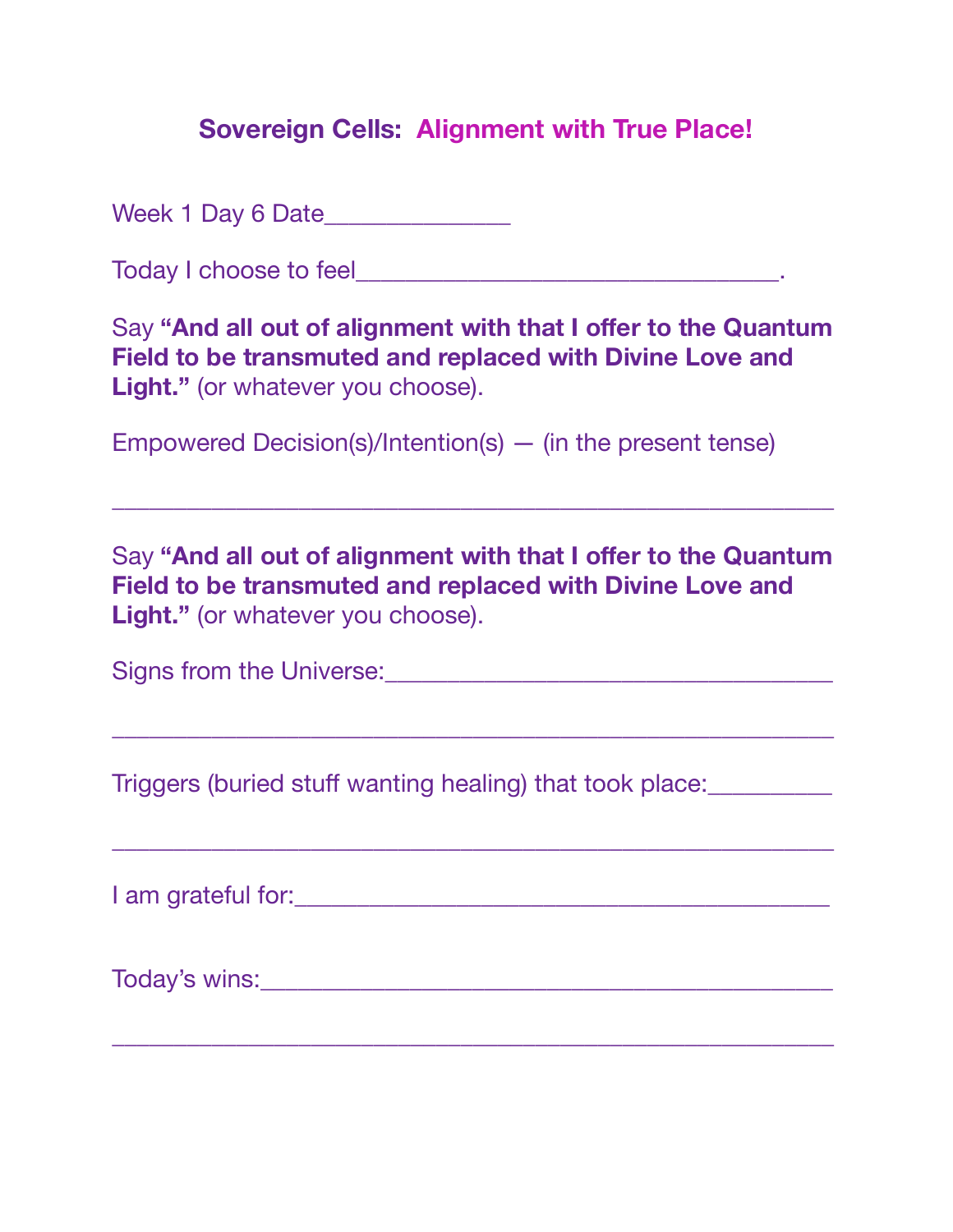Week 1 Day 7 Date\_\_\_\_\_\_\_\_\_\_\_\_\_\_\_

Today I choose to feel\_\_\_\_\_\_\_\_\_\_\_\_\_\_\_\_\_\_\_\_\_\_\_\_\_\_\_\_\_\_\_\_\_\_.

Say "And all out of alignment with that I offer to the Quantum **Field to be transmuted and replaced with Divine Love and Light."** (or whatever you choose).

Empowered Decision(s)/Intention(s) — (in the present tense)

Say "And all out of alignment with that I offer to the Quantum **Field to be transmuted and replaced with Divine Love and Light."** (or whatever you choose).

\_\_\_\_\_\_\_\_\_\_\_\_\_\_\_\_\_\_\_\_\_\_\_\_\_\_\_\_\_\_\_\_\_\_\_\_\_\_\_\_\_\_\_\_\_\_\_\_\_\_\_\_\_\_\_\_\_\_

| Shifts I notice in myself: |  |
|----------------------------|--|
|                            |  |

\_\_\_\_\_\_\_\_\_\_\_\_\_\_\_\_\_\_\_\_\_\_\_\_\_\_\_\_\_\_\_\_\_\_\_\_\_\_\_\_\_\_\_\_\_\_\_\_\_\_\_\_\_\_\_\_\_\_

\_\_\_\_\_\_\_\_\_\_\_\_\_\_\_\_\_\_\_\_\_\_\_\_\_\_\_\_\_\_\_\_\_\_\_\_\_\_\_\_\_\_\_\_\_\_\_\_\_\_\_\_\_\_\_\_\_\_

I am grateful for:\_\_\_\_\_\_\_\_\_\_\_\_\_\_\_\_\_\_\_\_\_\_\_\_\_\_\_\_\_\_\_\_\_\_\_\_\_\_\_\_\_\_\_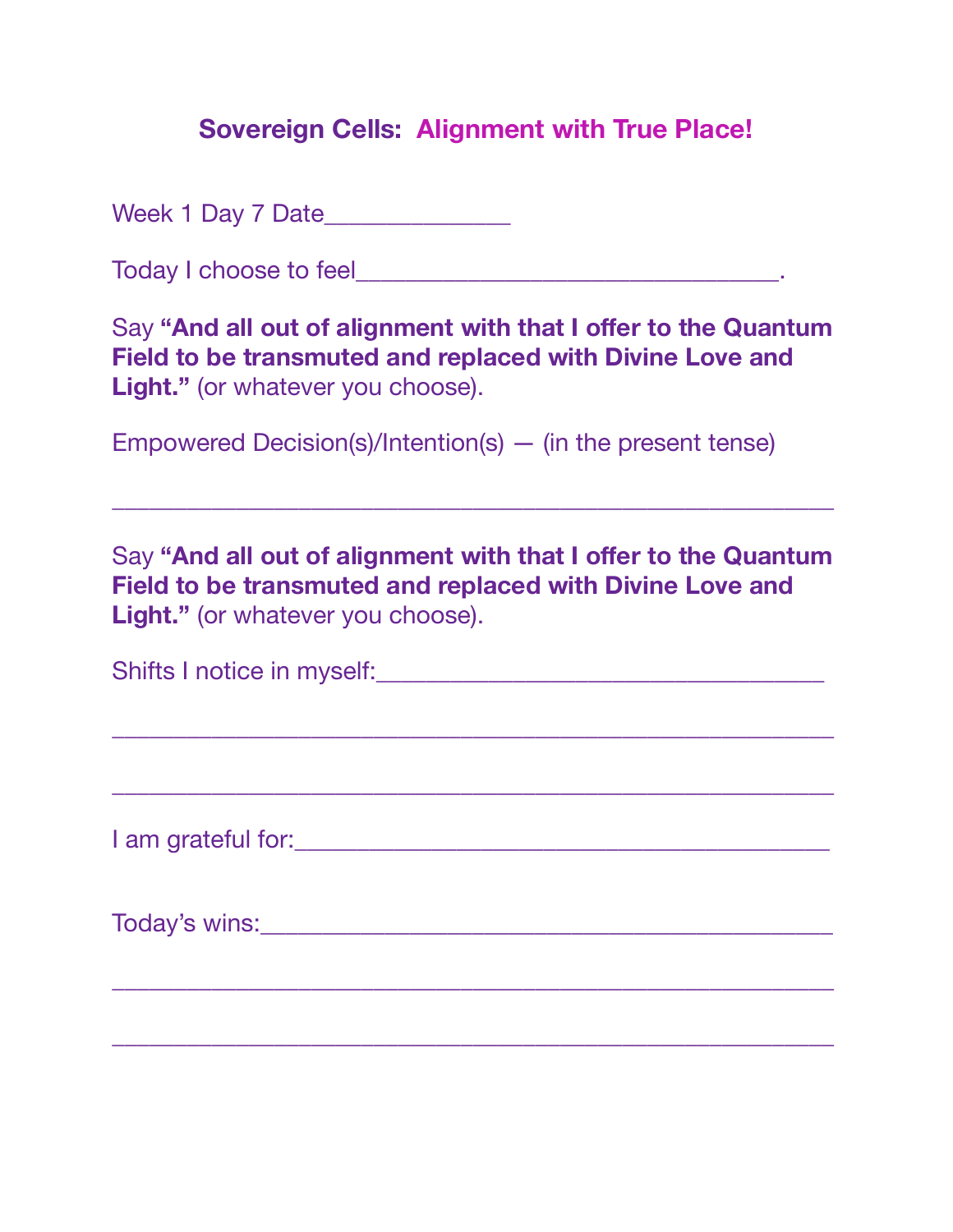Week 2 Day 1 Date\_\_\_\_\_\_\_\_\_\_\_\_\_\_\_

What brings you joy?\_\_\_\_\_\_\_\_\_\_\_\_\_\_\_\_\_\_\_\_\_\_\_\_\_\_\_\_\_\_\_\_\_\_\_\_\_\_\_

Empowered Decision(s)/Intention(s) — based on what brings you joy — there are no right and wrong answers. If your back is in pain — you probably choose to have a healthy, happy back! Anything goes as long as it is coming from you heart!) State in the present tense - (I am, I have, I choose)

\_\_\_\_\_\_\_\_\_\_\_\_\_\_\_\_\_\_\_\_\_\_\_\_\_\_\_\_\_\_\_\_\_\_\_\_\_\_\_\_\_\_\_\_\_\_\_\_\_\_\_\_\_\_\_\_\_\_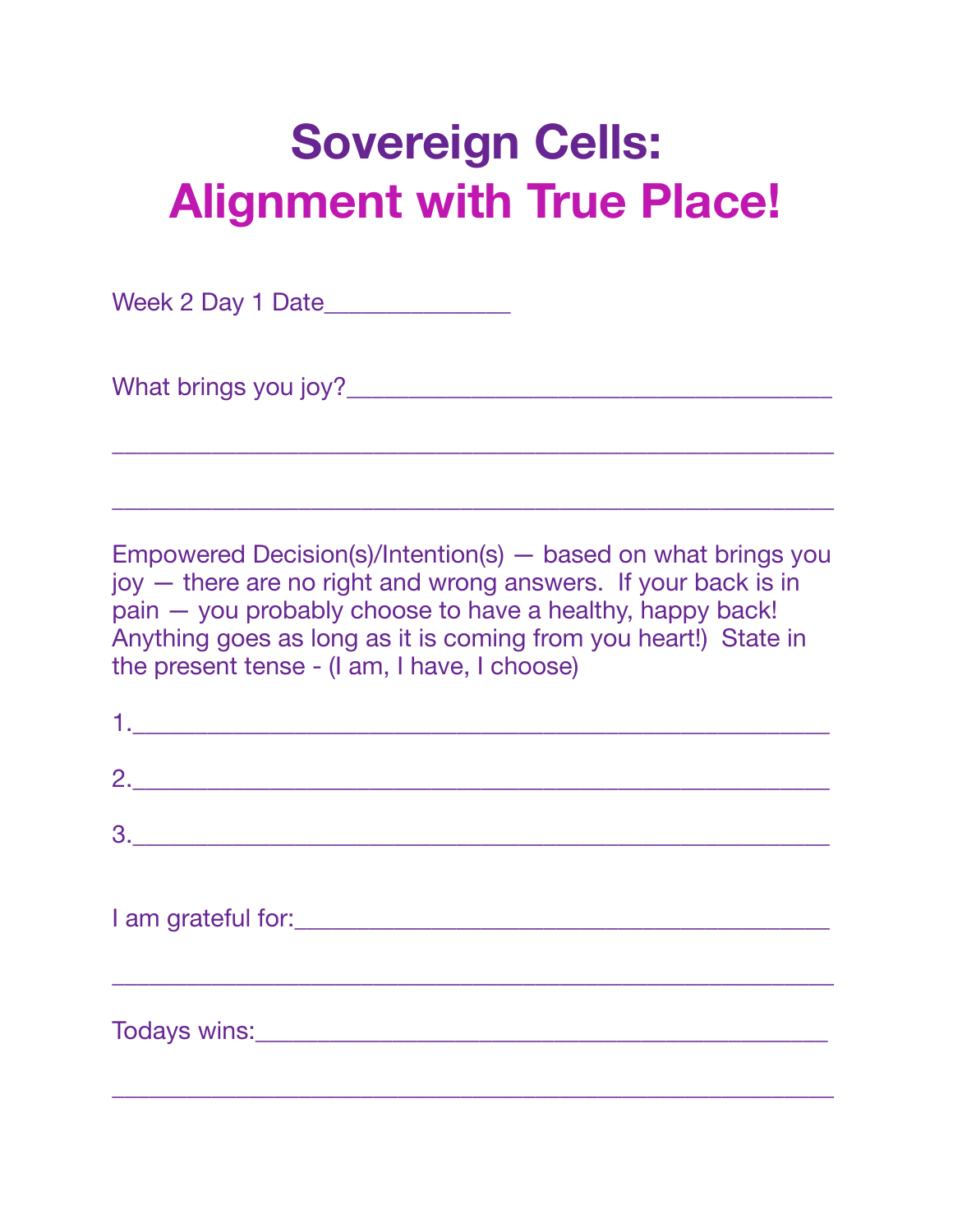Week 2 Day 2 Date\_\_\_\_\_\_\_\_\_\_\_\_\_\_\_

Today I choose to feel **The Executive Contract Contract Contract Contract Contract Contract Contract Contract Contract Contract Contract Contract Contract Contract Contract Contract Contract Contract Contract Contract Cont** 

Say "And all out of alignment with that I offer to the Quantum **Field to be transmuted and replaced with Divine Love and Light."** (or whatever you choose).

Empowered Decision(s)/Intention(s) — (in the present tense)

\_\_\_\_\_\_\_\_\_\_\_\_\_\_\_\_\_\_\_\_\_\_\_\_\_\_\_\_\_\_\_\_\_\_\_\_\_\_\_\_\_\_\_\_\_\_\_\_\_\_\_\_\_\_\_\_

\_\_\_\_\_\_\_\_\_\_\_\_\_\_\_\_\_\_\_\_\_\_\_\_\_\_\_\_\_\_\_\_\_\_\_\_\_\_\_\_\_\_\_\_\_\_\_\_\_\_\_\_\_\_\_\_

Say **"And all out of alignment with that I offer to the Quantum Field to be transmuted and replaced with Divine Love and**  Light." (or whatever you choose).

Messages from your body:\_\_\_\_\_\_\_\_\_\_\_\_\_\_\_\_\_\_\_\_\_\_\_\_\_\_\_\_\_\_\_\_\_

Say, **"If I knew what my body was communicating with me what would I know?"** (wait and receive and answer)

\_\_\_\_\_\_\_\_\_\_\_\_\_\_\_\_\_\_\_\_\_\_\_\_\_\_\_\_\_\_\_\_\_\_\_\_\_\_\_\_\_\_\_\_\_\_\_\_\_\_\_\_\_\_\_\_\_\_

I am grateful for:  $\blacksquare$ 

Today's wins:\_\_\_\_\_\_\_\_\_\_\_\_\_\_\_\_\_\_\_\_\_\_\_\_\_\_\_\_\_\_\_\_\_\_\_\_\_\_\_\_\_\_\_\_\_\_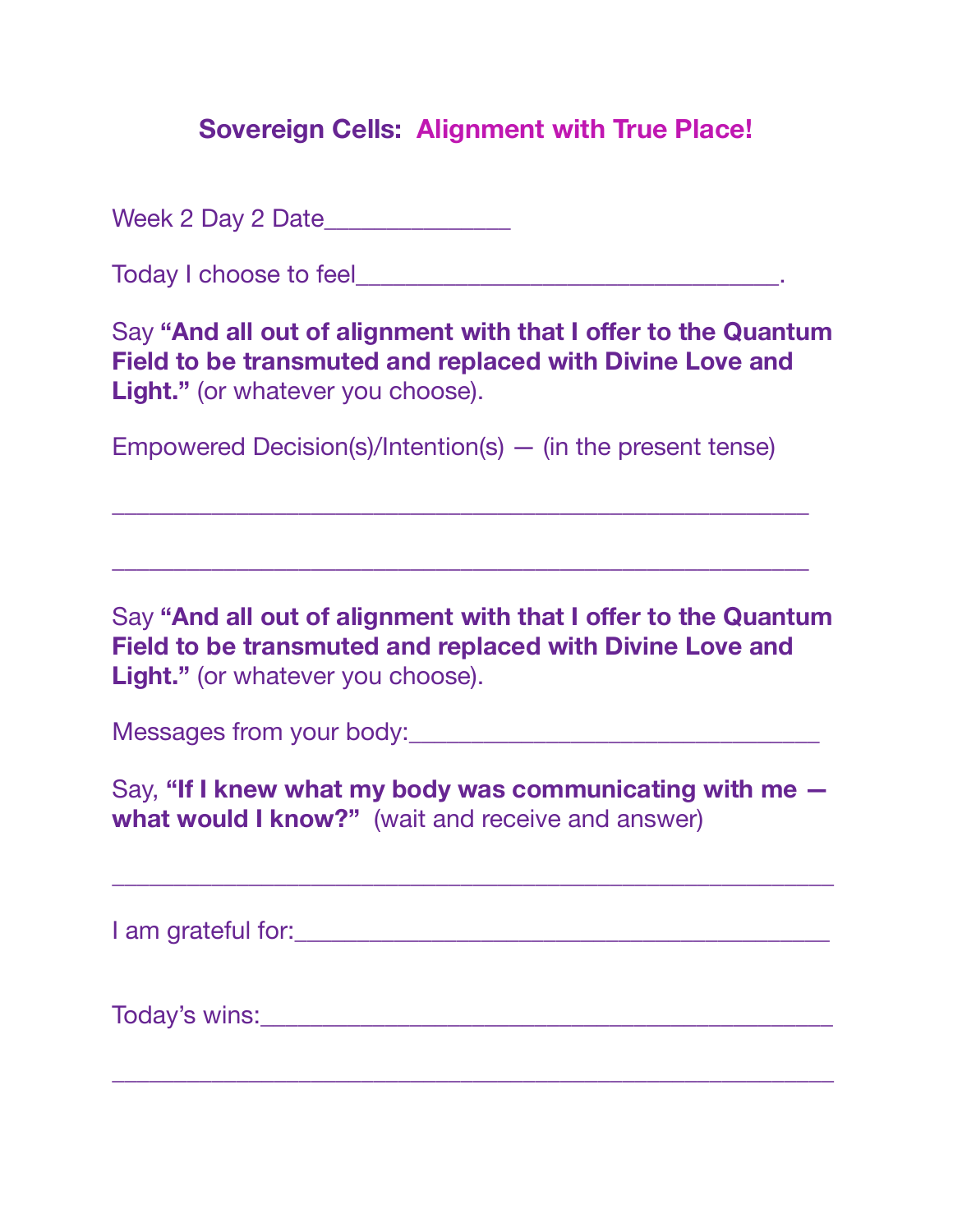Week 2 Day 3 Date\_\_\_\_\_\_\_\_\_\_\_\_\_\_\_

Today I choose to feel\_\_\_\_\_\_\_\_\_\_\_\_\_\_\_\_\_\_\_\_\_\_\_\_\_\_\_\_\_\_\_\_\_\_.

Say "And all out of alignment with that I offer to the Quantum **Field to be transmuted and replaced with Divine Love and Light."** (or whatever you choose).

Empowered Decision(s)/Intention(s) — (in the present tense)

Say "And all out of alignment with that I offer to the Quantum **Field to be transmuted and replaced with Divine Love and Light."** (or whatever you choose).

\_\_\_\_\_\_\_\_\_\_\_\_\_\_\_\_\_\_\_\_\_\_\_\_\_\_\_\_\_\_\_\_\_\_\_\_\_\_\_\_\_\_\_\_\_\_\_\_\_\_\_\_\_\_\_\_\_\_

\_\_\_\_\_\_\_\_\_\_\_\_\_\_\_\_\_\_\_\_\_\_\_\_\_\_\_\_\_\_\_\_\_\_\_\_\_\_\_\_\_\_\_\_\_\_\_\_\_\_\_\_\_\_\_\_\_\_

\_\_\_\_\_\_\_\_\_\_\_\_\_\_\_\_\_\_\_\_\_\_\_\_\_\_\_\_\_\_\_\_\_\_\_\_\_\_\_\_\_\_\_\_\_\_\_\_\_\_\_\_\_\_\_\_\_\_

\_\_\_\_\_\_\_\_\_\_\_\_\_\_\_\_\_\_\_\_\_\_\_\_\_\_\_\_\_\_\_\_\_\_\_\_\_\_\_\_\_\_\_\_\_\_\_\_\_\_\_\_\_\_\_\_\_\_

\_\_\_\_\_\_\_\_\_\_\_\_\_\_\_\_\_\_\_\_\_\_\_\_\_\_\_\_\_\_\_\_\_\_\_\_\_\_\_\_\_\_\_\_\_\_\_\_\_\_\_\_\_\_\_\_\_\_

Signs from the Universe:\_\_\_\_\_\_\_\_\_\_\_\_\_\_\_\_\_\_\_\_\_\_\_\_\_\_\_\_\_\_\_\_\_\_\_\_

Triggers (buried stuff wanting healing) that took place:\_\_\_\_\_\_\_\_\_\_

I am grateful for:\_\_\_\_\_\_\_\_\_\_\_\_\_\_\_\_\_\_\_\_\_\_\_\_\_\_\_\_\_\_\_\_\_\_\_\_\_\_\_\_\_\_\_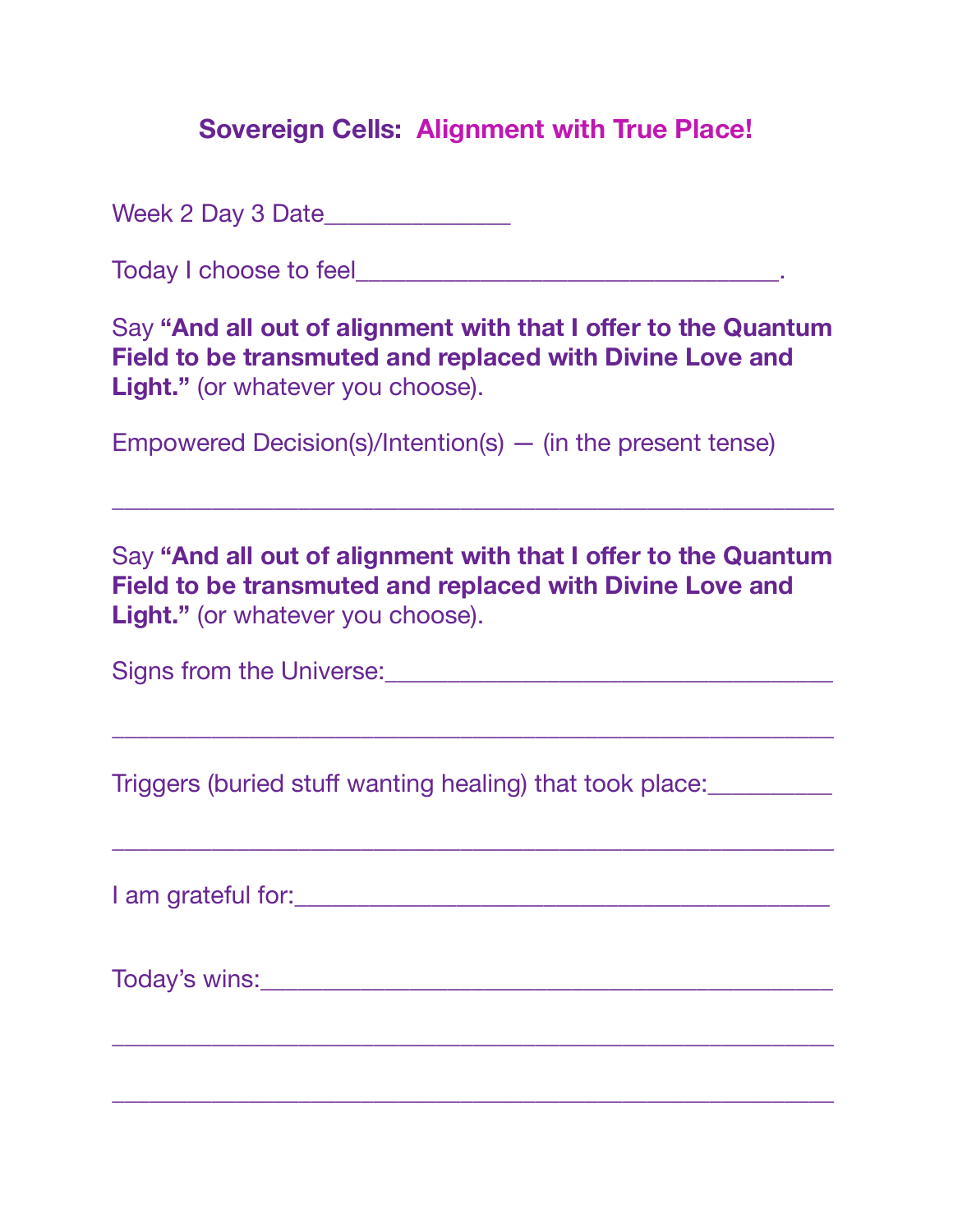Week 2 Day 4 Date\_\_\_\_\_\_\_\_\_\_\_\_\_\_\_

Today I choose to feel\_\_\_\_\_\_\_\_\_\_\_\_\_\_\_\_\_\_\_\_\_\_\_\_\_\_\_\_\_\_\_\_\_\_.

Say "And all out of alignment with that I offer to the Quantum **Field to be transmuted and replaced with Divine Love and Light."** (or whatever you choose).

Empowered Decision(s)/Intention(s) — (in the present tense)

Say "And all out of alignment with that I offer to the Quantum **Field to be transmuted and replaced with Divine Love and Light."** (or whatever you choose).

\_\_\_\_\_\_\_\_\_\_\_\_\_\_\_\_\_\_\_\_\_\_\_\_\_\_\_\_\_\_\_\_\_\_\_\_\_\_\_\_\_\_\_\_\_\_\_\_\_\_\_\_\_\_\_\_\_\_

| Shifts I notice in myself: |  |
|----------------------------|--|
|                            |  |

\_\_\_\_\_\_\_\_\_\_\_\_\_\_\_\_\_\_\_\_\_\_\_\_\_\_\_\_\_\_\_\_\_\_\_\_\_\_\_\_\_\_\_\_\_\_\_\_\_\_\_\_\_\_\_\_\_\_

\_\_\_\_\_\_\_\_\_\_\_\_\_\_\_\_\_\_\_\_\_\_\_\_\_\_\_\_\_\_\_\_\_\_\_\_\_\_\_\_\_\_\_\_\_\_\_\_\_\_\_\_\_\_\_\_\_\_

I am grateful for:\_\_\_\_\_\_\_\_\_\_\_\_\_\_\_\_\_\_\_\_\_\_\_\_\_\_\_\_\_\_\_\_\_\_\_\_\_\_\_\_\_\_\_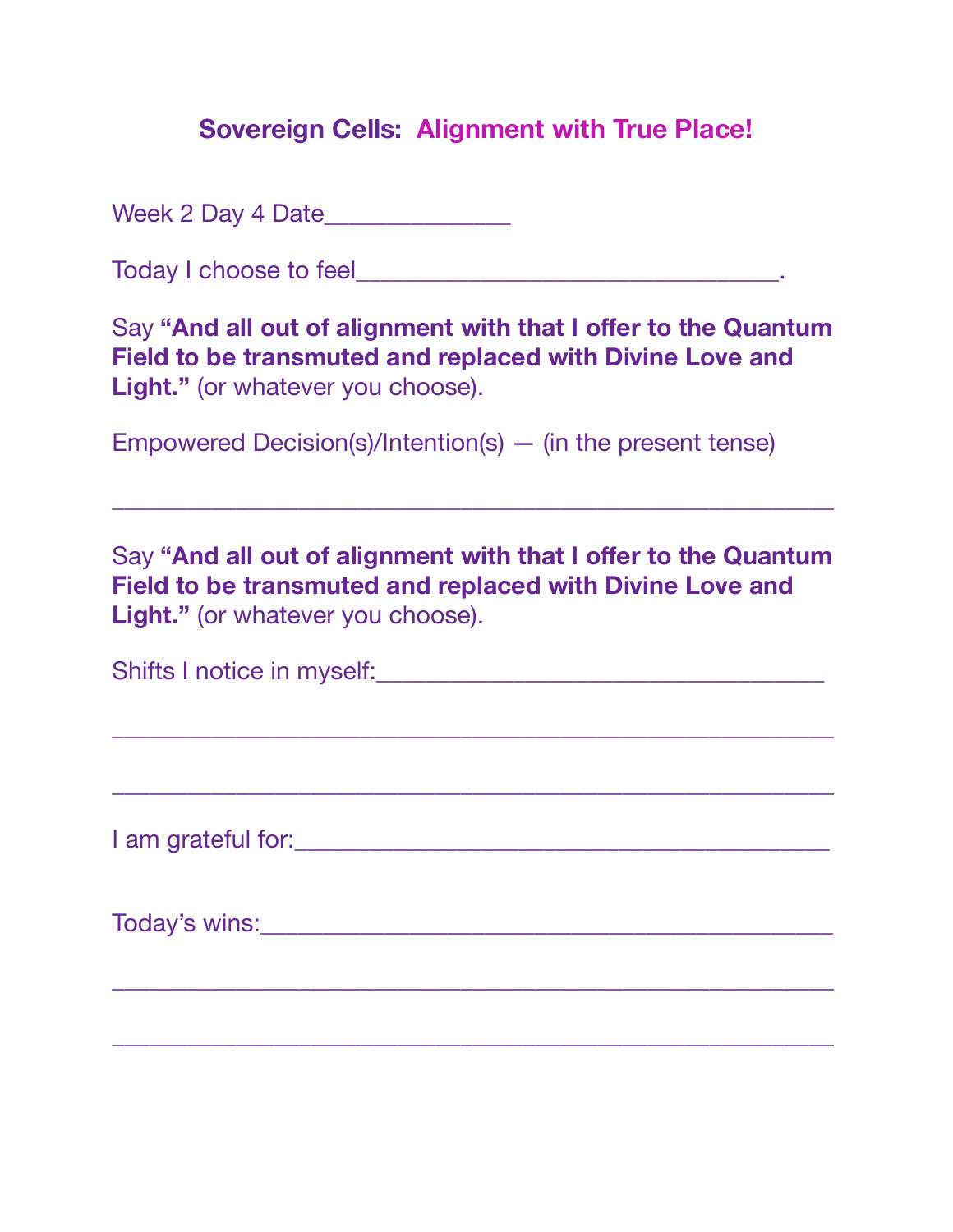Week 2 Day 5 Date\_\_\_\_\_\_\_\_\_\_\_\_\_\_\_

Today I choose to feel **The Executive Contract Contract Contract Contract Contract Contract Contract Contract Contract Contract Contract Contract Contract Contract Contract Contract Contract Contract Contract Contract Cont** 

Say "And all out of alignment with that I offer to the Quantum **Field to be transmuted and replaced with Divine Love and Light."** (or whatever you choose).

Empowered Decision(s)/Intention(s) — (in the present tense)

\_\_\_\_\_\_\_\_\_\_\_\_\_\_\_\_\_\_\_\_\_\_\_\_\_\_\_\_\_\_\_\_\_\_\_\_\_\_\_\_\_\_\_\_\_\_\_\_\_\_\_\_\_\_\_\_

\_\_\_\_\_\_\_\_\_\_\_\_\_\_\_\_\_\_\_\_\_\_\_\_\_\_\_\_\_\_\_\_\_\_\_\_\_\_\_\_\_\_\_\_\_\_\_\_\_\_\_\_\_\_\_\_

Say **"And all out of alignment with that I offer to the Quantum Field to be transmuted and replaced with Divine Love and**  Light." (or whatever you choose).

Messages from your body:\_\_\_\_\_\_\_\_\_\_\_\_\_\_\_\_\_\_\_\_\_\_\_\_\_\_\_\_\_\_\_\_\_

Say, **"If I knew what my body was communicating with me what would I know?"** (wait and receive and answer)

\_\_\_\_\_\_\_\_\_\_\_\_\_\_\_\_\_\_\_\_\_\_\_\_\_\_\_\_\_\_\_\_\_\_\_\_\_\_\_\_\_\_\_\_\_\_\_\_\_\_\_\_\_\_\_\_\_\_

I am grateful for:  $\blacksquare$ 

Today's wins:\_\_\_\_\_\_\_\_\_\_\_\_\_\_\_\_\_\_\_\_\_\_\_\_\_\_\_\_\_\_\_\_\_\_\_\_\_\_\_\_\_\_\_\_\_\_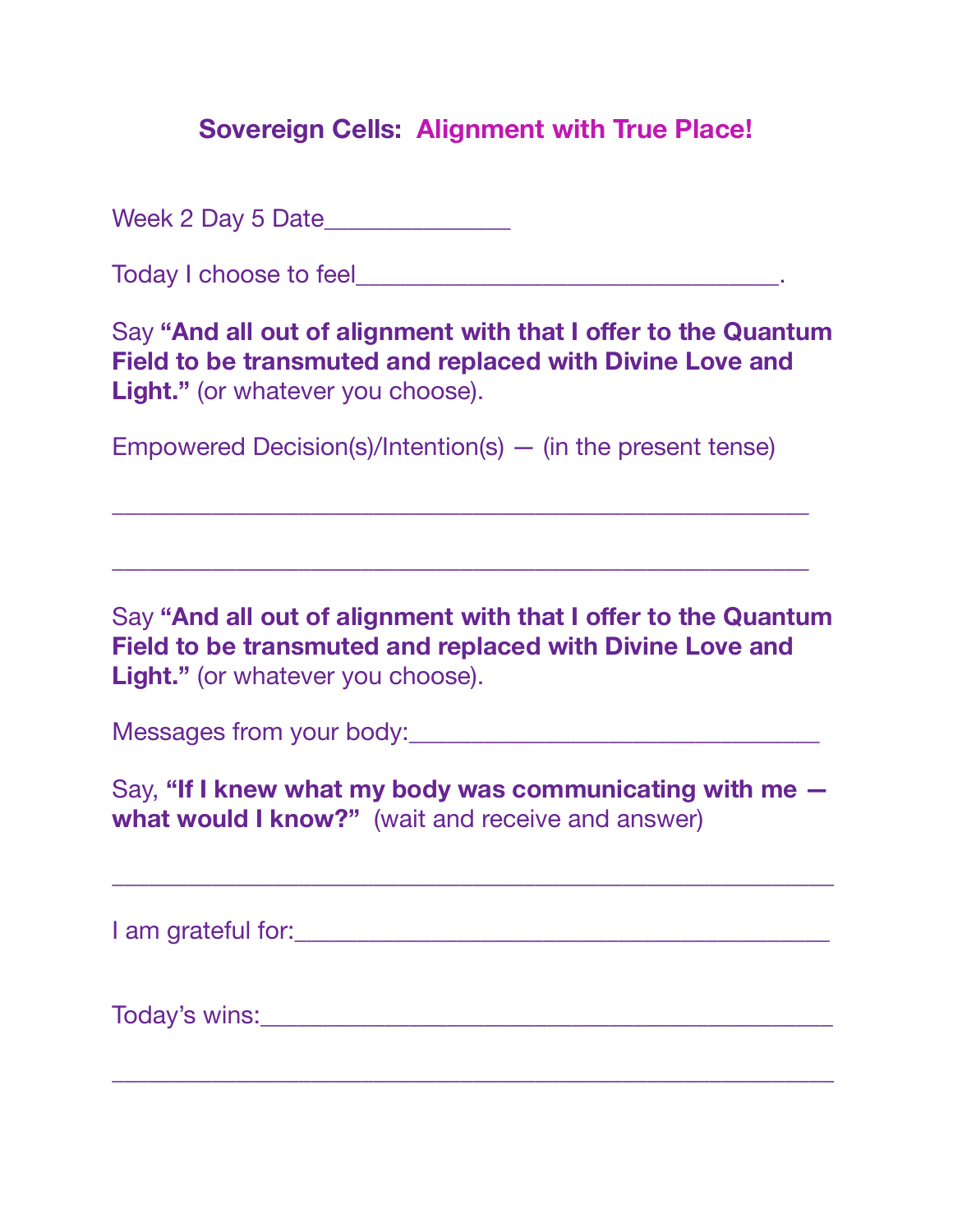Week 2 Day 6 Date\_\_\_\_\_\_\_\_\_\_\_\_\_\_\_

Today I choose to feel\_\_\_\_\_\_\_\_\_\_\_\_\_\_\_\_\_\_\_\_\_\_\_\_\_\_\_\_\_\_\_\_\_\_.

Say "And all out of alignment with that I offer to the Quantum **Field to be transmuted and replaced with Divine Love and Light."** (or whatever you choose).

Empowered Decision(s)/Intention(s) — (in the present tense)

Say "And all out of alignment with that I offer to the Quantum **Field to be transmuted and replaced with Divine Love and Light."** (or whatever you choose).

\_\_\_\_\_\_\_\_\_\_\_\_\_\_\_\_\_\_\_\_\_\_\_\_\_\_\_\_\_\_\_\_\_\_\_\_\_\_\_\_\_\_\_\_\_\_\_\_\_\_\_\_\_\_\_\_\_\_

\_\_\_\_\_\_\_\_\_\_\_\_\_\_\_\_\_\_\_\_\_\_\_\_\_\_\_\_\_\_\_\_\_\_\_\_\_\_\_\_\_\_\_\_\_\_\_\_\_\_\_\_\_\_\_\_\_\_

\_\_\_\_\_\_\_\_\_\_\_\_\_\_\_\_\_\_\_\_\_\_\_\_\_\_\_\_\_\_\_\_\_\_\_\_\_\_\_\_\_\_\_\_\_\_\_\_\_\_\_\_\_\_\_\_\_\_

Signs from the Universe:\_\_\_\_\_\_\_\_\_\_\_\_\_\_\_\_\_\_\_\_\_\_\_\_\_\_\_\_\_\_\_\_\_\_\_\_

Triggers (buried stuff wanting healing) that took place:\_\_\_\_\_\_\_\_\_\_

I am grateful for:\_\_\_\_\_\_\_\_\_\_\_\_\_\_\_\_\_\_\_\_\_\_\_\_\_\_\_\_\_\_\_\_\_\_\_\_\_\_\_\_\_\_\_

Today's wins:\_\_\_\_\_\_\_\_\_\_\_\_\_\_\_\_\_\_\_\_\_\_\_\_\_\_\_\_\_\_\_\_\_\_\_\_\_\_\_\_\_\_\_\_\_\_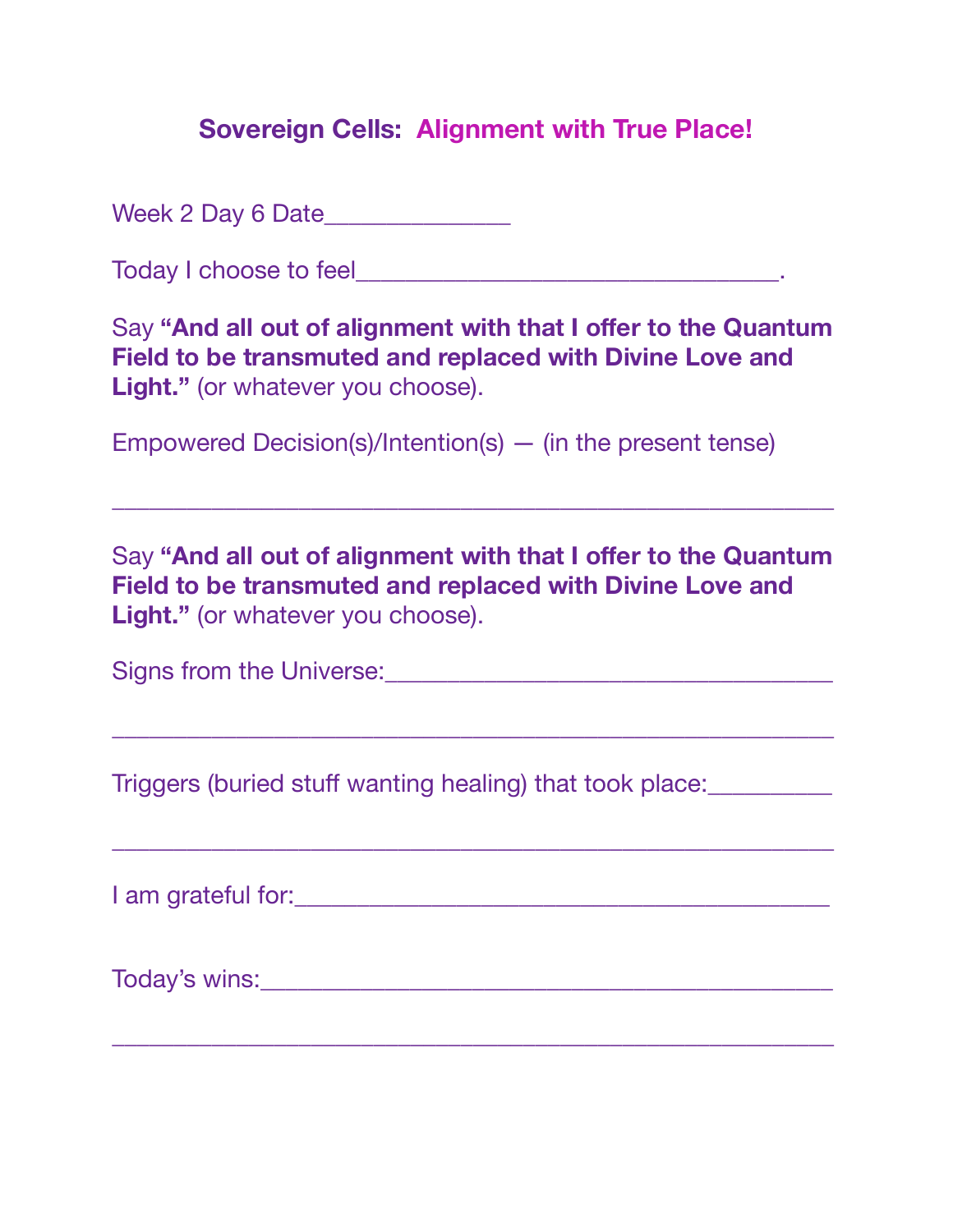Week 2 Day 7 Date\_\_\_\_\_\_\_\_\_\_\_\_\_\_\_

Today I choose to feel\_\_\_\_\_\_\_\_\_\_\_\_\_\_\_\_\_\_\_\_\_\_\_\_\_\_\_\_\_\_\_\_\_\_.

Say "And all out of alignment with that I offer to the Quantum **Field to be transmuted and replaced with Divine Love and Light."** (or whatever you choose).

Empowered Decision(s)/Intention(s) — (in the present tense)

Say "And all out of alignment with that I offer to the Quantum **Field to be transmuted and replaced with Divine Love and Light."** (or whatever you choose).

\_\_\_\_\_\_\_\_\_\_\_\_\_\_\_\_\_\_\_\_\_\_\_\_\_\_\_\_\_\_\_\_\_\_\_\_\_\_\_\_\_\_\_\_\_\_\_\_\_\_\_\_\_\_\_\_\_\_

| Shifts I notice in myself: |  |
|----------------------------|--|
|                            |  |

\_\_\_\_\_\_\_\_\_\_\_\_\_\_\_\_\_\_\_\_\_\_\_\_\_\_\_\_\_\_\_\_\_\_\_\_\_\_\_\_\_\_\_\_\_\_\_\_\_\_\_\_\_\_\_\_\_\_

\_\_\_\_\_\_\_\_\_\_\_\_\_\_\_\_\_\_\_\_\_\_\_\_\_\_\_\_\_\_\_\_\_\_\_\_\_\_\_\_\_\_\_\_\_\_\_\_\_\_\_\_\_\_\_\_\_\_

I am grateful for:\_\_\_\_\_\_\_\_\_\_\_\_\_\_\_\_\_\_\_\_\_\_\_\_\_\_\_\_\_\_\_\_\_\_\_\_\_\_\_\_\_\_\_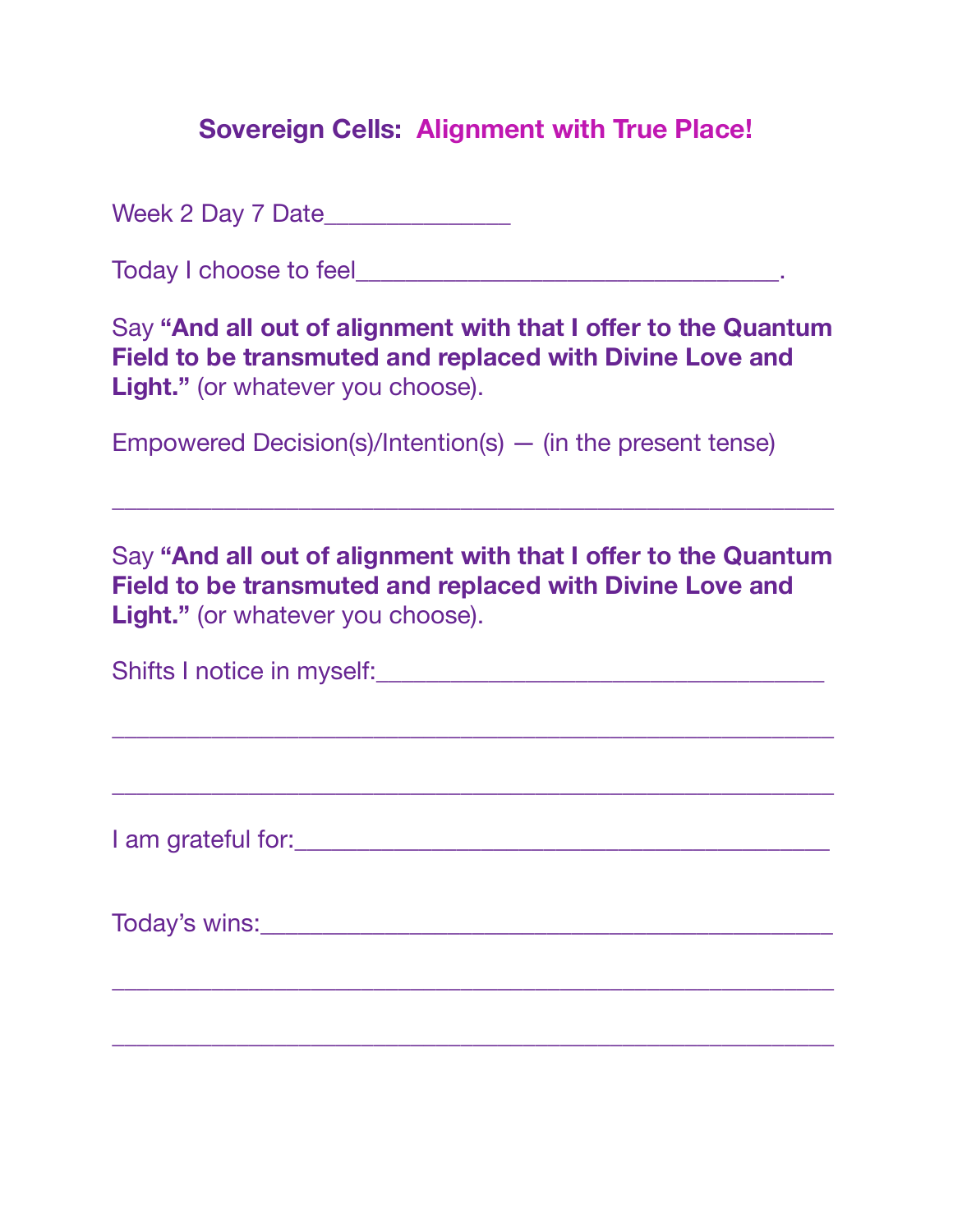Week 3 Day 1 Date\_\_\_\_\_\_\_\_\_\_\_\_\_\_\_

What brings you joy?\_\_\_\_\_\_\_\_\_\_\_\_\_\_\_\_\_\_\_\_\_\_\_\_\_\_\_\_\_\_\_\_\_\_\_\_\_\_\_

Empowered Decision(s)/Intention(s) — based on what brings you joy — there are no right and wrong answers. If your back is in pain — you probably choose to have a healthy, happy back! Anything goes as long as it is coming from you heart!) State in the present tense - (I am, I have, I choose)

\_\_\_\_\_\_\_\_\_\_\_\_\_\_\_\_\_\_\_\_\_\_\_\_\_\_\_\_\_\_\_\_\_\_\_\_\_\_\_\_\_\_\_\_\_\_\_\_\_\_\_\_\_\_\_\_\_\_

| <u>1. _______________________________</u> |  |  |
|-------------------------------------------|--|--|
|                                           |  |  |
| 3.                                        |  |  |
|                                           |  |  |
|                                           |  |  |
|                                           |  |  |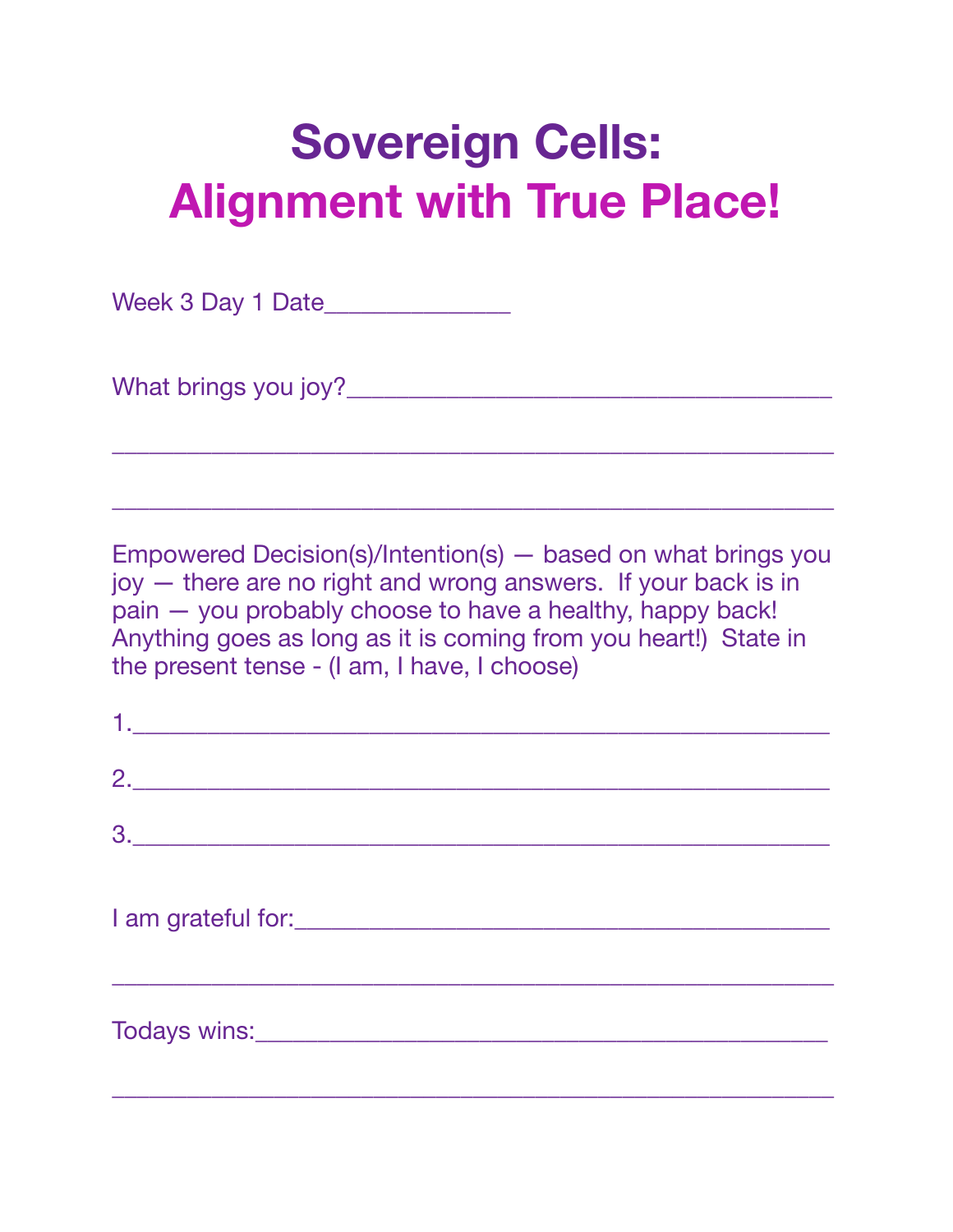Week 3 Day 2 Date\_\_\_\_\_\_\_\_\_\_\_\_\_\_\_

Today I choose to feel **The Executive Contract Contract Contract Contract Contract Contract Contract Contract Contract Contract Contract Contract Contract Contract Contract Contract Contract Contract Contract Contract Cont** 

Say "And all out of alignment with that I offer to the Quantum **Field to be transmuted and replaced with Divine Love and Light."** (or whatever you choose).

Empowered Decision(s)/Intention(s) — (in the present tense)

\_\_\_\_\_\_\_\_\_\_\_\_\_\_\_\_\_\_\_\_\_\_\_\_\_\_\_\_\_\_\_\_\_\_\_\_\_\_\_\_\_\_\_\_\_\_\_\_\_\_\_\_\_\_\_\_

\_\_\_\_\_\_\_\_\_\_\_\_\_\_\_\_\_\_\_\_\_\_\_\_\_\_\_\_\_\_\_\_\_\_\_\_\_\_\_\_\_\_\_\_\_\_\_\_\_\_\_\_\_\_\_\_

Say **"And all out of alignment with that I offer to the Quantum Field to be transmuted and replaced with Divine Love and**  Light." (or whatever you choose).

Messages from your body:\_\_\_\_\_\_\_\_\_\_\_\_\_\_\_\_\_\_\_\_\_\_\_\_\_\_\_\_\_\_\_\_\_

Say, **"If I knew what my body was communicating with me what would I know?"** (wait and receive and answer)

\_\_\_\_\_\_\_\_\_\_\_\_\_\_\_\_\_\_\_\_\_\_\_\_\_\_\_\_\_\_\_\_\_\_\_\_\_\_\_\_\_\_\_\_\_\_\_\_\_\_\_\_\_\_\_\_\_\_

I am grateful for:  $\blacksquare$ 

Today's wins:\_\_\_\_\_\_\_\_\_\_\_\_\_\_\_\_\_\_\_\_\_\_\_\_\_\_\_\_\_\_\_\_\_\_\_\_\_\_\_\_\_\_\_\_\_\_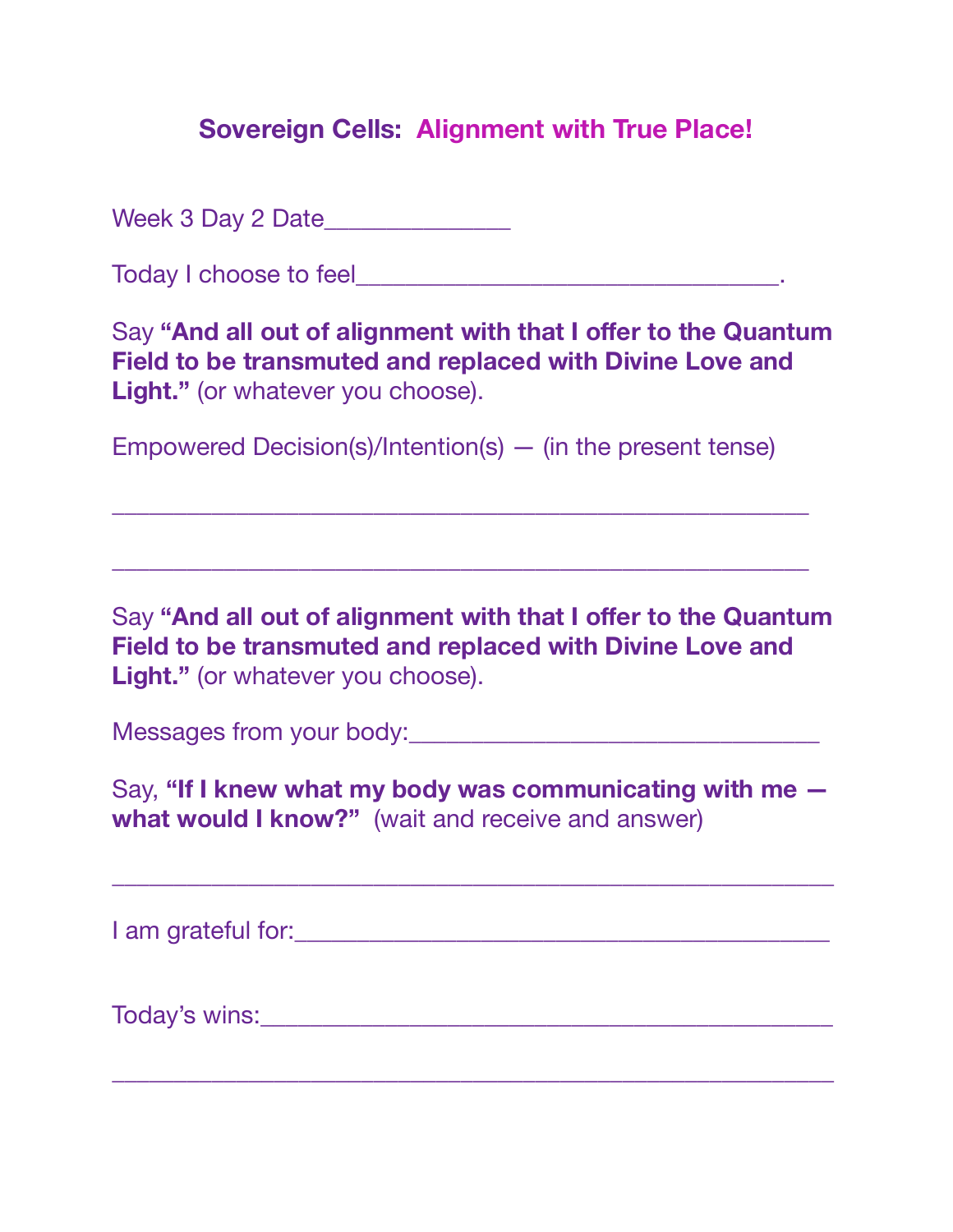Week 3 Day 3 Date\_\_\_\_\_\_\_\_\_\_\_\_\_\_\_

Today I choose to feel\_\_\_\_\_\_\_\_\_\_\_\_\_\_\_\_\_\_\_\_\_\_\_\_\_\_\_\_\_\_\_\_\_\_.

Say "And all out of alignment with that I offer to the Quantum **Field to be transmuted and replaced with Divine Love and Light."** (or whatever you choose).

Empowered Decision(s)/Intention(s) — (in the present tense)

Say "And all out of alignment with that I offer to the Quantum **Field to be transmuted and replaced with Divine Love and Light."** (or whatever you choose).

\_\_\_\_\_\_\_\_\_\_\_\_\_\_\_\_\_\_\_\_\_\_\_\_\_\_\_\_\_\_\_\_\_\_\_\_\_\_\_\_\_\_\_\_\_\_\_\_\_\_\_\_\_\_\_\_\_\_

\_\_\_\_\_\_\_\_\_\_\_\_\_\_\_\_\_\_\_\_\_\_\_\_\_\_\_\_\_\_\_\_\_\_\_\_\_\_\_\_\_\_\_\_\_\_\_\_\_\_\_\_\_\_\_\_\_\_

\_\_\_\_\_\_\_\_\_\_\_\_\_\_\_\_\_\_\_\_\_\_\_\_\_\_\_\_\_\_\_\_\_\_\_\_\_\_\_\_\_\_\_\_\_\_\_\_\_\_\_\_\_\_\_\_\_\_

\_\_\_\_\_\_\_\_\_\_\_\_\_\_\_\_\_\_\_\_\_\_\_\_\_\_\_\_\_\_\_\_\_\_\_\_\_\_\_\_\_\_\_\_\_\_\_\_\_\_\_\_\_\_\_\_\_\_

\_\_\_\_\_\_\_\_\_\_\_\_\_\_\_\_\_\_\_\_\_\_\_\_\_\_\_\_\_\_\_\_\_\_\_\_\_\_\_\_\_\_\_\_\_\_\_\_\_\_\_\_\_\_\_\_\_\_

Signs from the Universe:\_\_\_\_\_\_\_\_\_\_\_\_\_\_\_\_\_\_\_\_\_\_\_\_\_\_\_\_\_\_\_\_\_\_\_\_

Triggers (buried stuff wanting healing) that took place:\_\_\_\_\_\_\_\_\_\_

I am grateful for:\_\_\_\_\_\_\_\_\_\_\_\_\_\_\_\_\_\_\_\_\_\_\_\_\_\_\_\_\_\_\_\_\_\_\_\_\_\_\_\_\_\_\_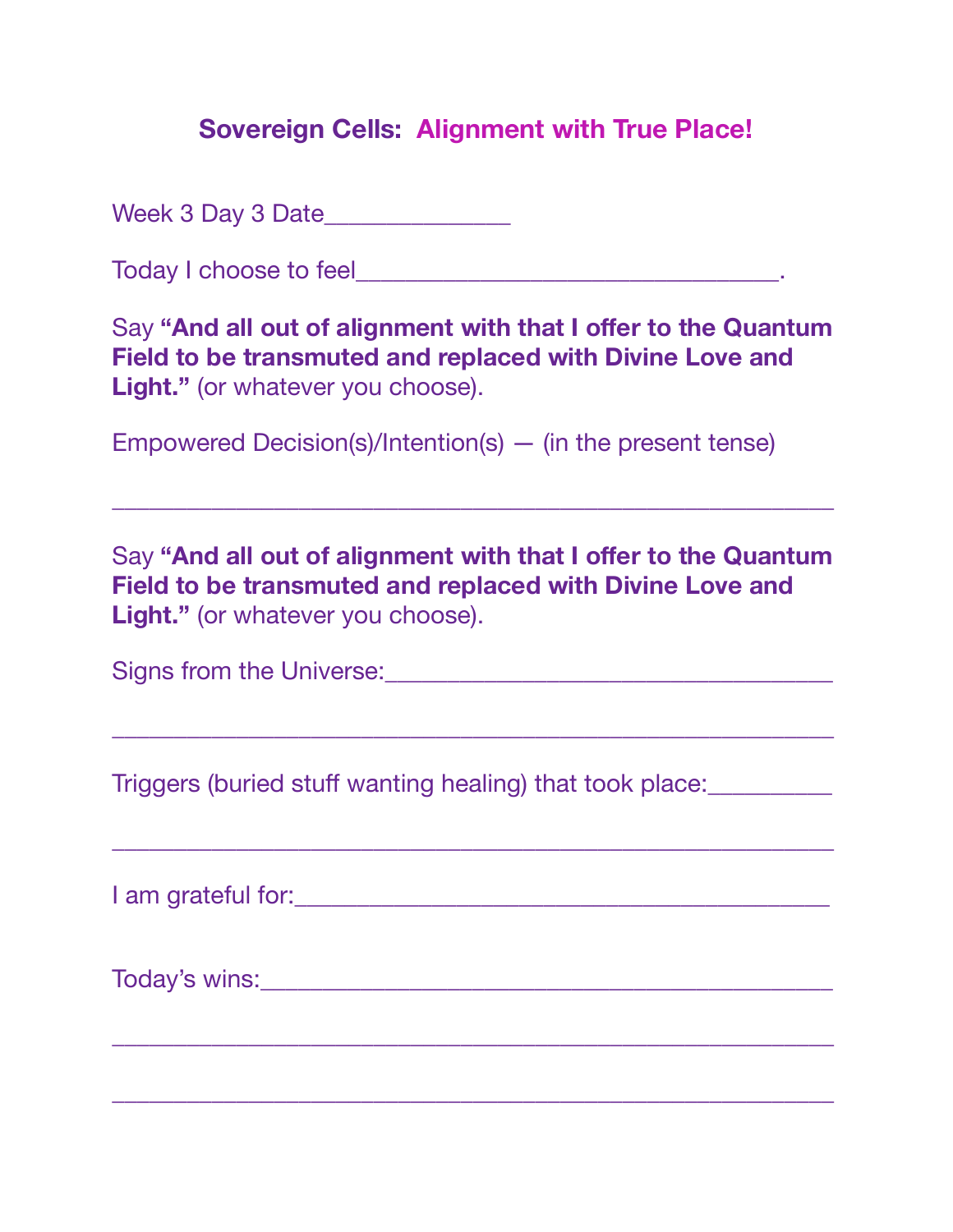Week 3 Day 4 Date\_\_\_\_\_\_\_\_\_\_\_\_\_\_\_

Today I choose to feel\_\_\_\_\_\_\_\_\_\_\_\_\_\_\_\_\_\_\_\_\_\_\_\_\_\_\_\_\_\_\_\_\_\_.

Say "And all out of alignment with that I offer to the Quantum **Field to be transmuted and replaced with Divine Love and Light."** (or whatever you choose).

Empowered Decision(s)/Intention(s) — (in the present tense)

Say "And all out of alignment with that I offer to the Quantum **Field to be transmuted and replaced with Divine Love and Light."** (or whatever you choose).

\_\_\_\_\_\_\_\_\_\_\_\_\_\_\_\_\_\_\_\_\_\_\_\_\_\_\_\_\_\_\_\_\_\_\_\_\_\_\_\_\_\_\_\_\_\_\_\_\_\_\_\_\_\_\_\_\_\_

| Shifts I notice in myself: |  |
|----------------------------|--|
|                            |  |

\_\_\_\_\_\_\_\_\_\_\_\_\_\_\_\_\_\_\_\_\_\_\_\_\_\_\_\_\_\_\_\_\_\_\_\_\_\_\_\_\_\_\_\_\_\_\_\_\_\_\_\_\_\_\_\_\_\_

\_\_\_\_\_\_\_\_\_\_\_\_\_\_\_\_\_\_\_\_\_\_\_\_\_\_\_\_\_\_\_\_\_\_\_\_\_\_\_\_\_\_\_\_\_\_\_\_\_\_\_\_\_\_\_\_\_\_

I am grateful for:\_\_\_\_\_\_\_\_\_\_\_\_\_\_\_\_\_\_\_\_\_\_\_\_\_\_\_\_\_\_\_\_\_\_\_\_\_\_\_\_\_\_\_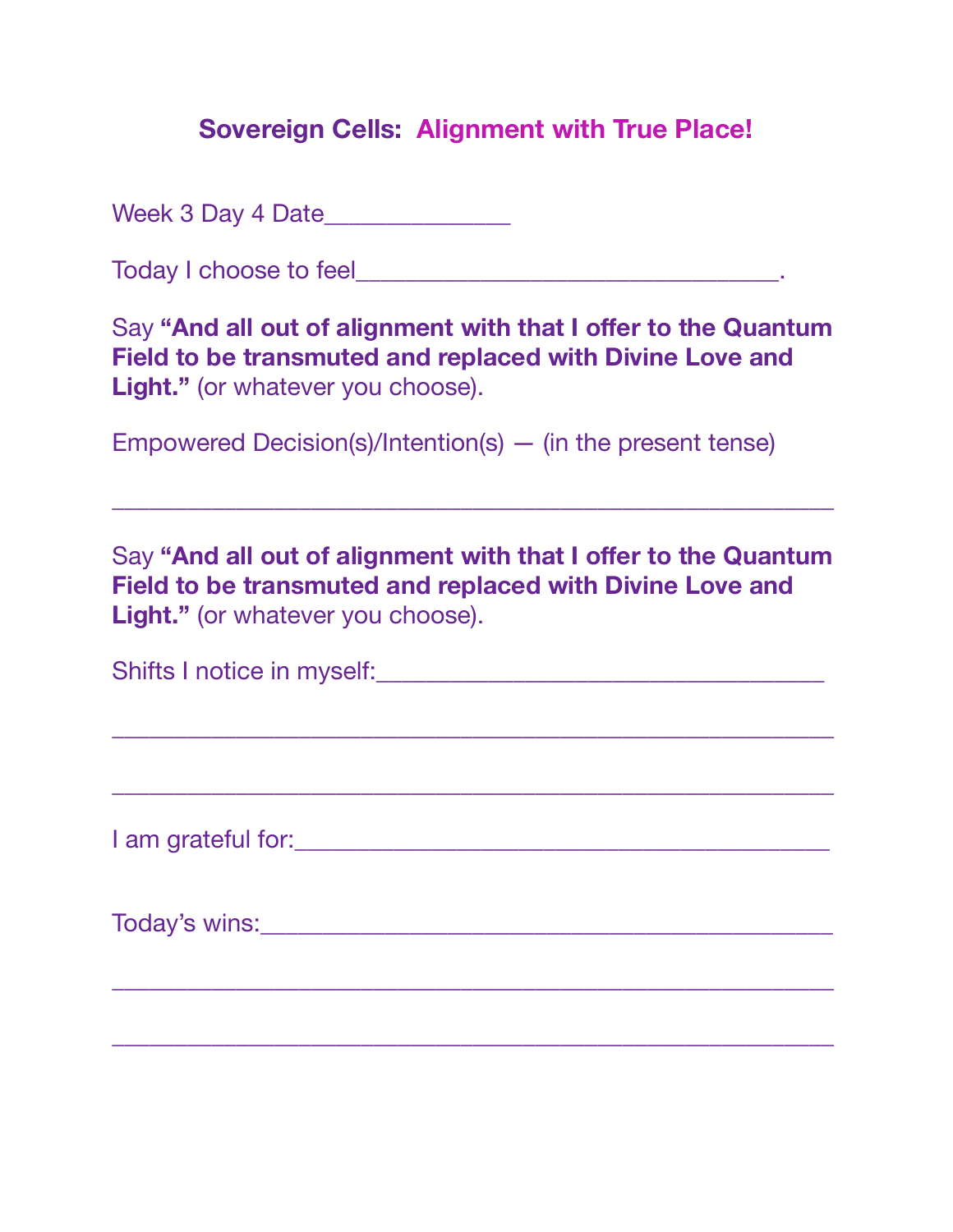Week 3 Day 5 Date\_\_\_\_\_\_\_\_\_\_\_\_\_\_\_

Today I choose to feel **The Executive Contract Contract Contract Contract Contract Contract Contract Contract Contract Contract Contract Contract Contract Contract Contract Contract Contract Contract Contract Contract Cont** 

Say "And all out of alignment with that I offer to the Quantum **Field to be transmuted and replaced with Divine Love and Light."** (or whatever you choose).

Empowered Decision(s)/Intention(s) — (in the present tense)

\_\_\_\_\_\_\_\_\_\_\_\_\_\_\_\_\_\_\_\_\_\_\_\_\_\_\_\_\_\_\_\_\_\_\_\_\_\_\_\_\_\_\_\_\_\_\_\_\_\_\_\_\_\_\_\_

\_\_\_\_\_\_\_\_\_\_\_\_\_\_\_\_\_\_\_\_\_\_\_\_\_\_\_\_\_\_\_\_\_\_\_\_\_\_\_\_\_\_\_\_\_\_\_\_\_\_\_\_\_\_\_\_

Say **"And all out of alignment with that I offer to the Quantum Field to be transmuted and replaced with Divine Love and**  Light." (or whatever you choose).

Messages from your body:\_\_\_\_\_\_\_\_\_\_\_\_\_\_\_\_\_\_\_\_\_\_\_\_\_\_\_\_\_\_\_\_\_

Say, **"If I knew what my body was communicating with me what would I know?"** (wait and receive and answer)

\_\_\_\_\_\_\_\_\_\_\_\_\_\_\_\_\_\_\_\_\_\_\_\_\_\_\_\_\_\_\_\_\_\_\_\_\_\_\_\_\_\_\_\_\_\_\_\_\_\_\_\_\_\_\_\_\_\_

I am grateful for:  $\blacksquare$ 

Today's wins:\_\_\_\_\_\_\_\_\_\_\_\_\_\_\_\_\_\_\_\_\_\_\_\_\_\_\_\_\_\_\_\_\_\_\_\_\_\_\_\_\_\_\_\_\_\_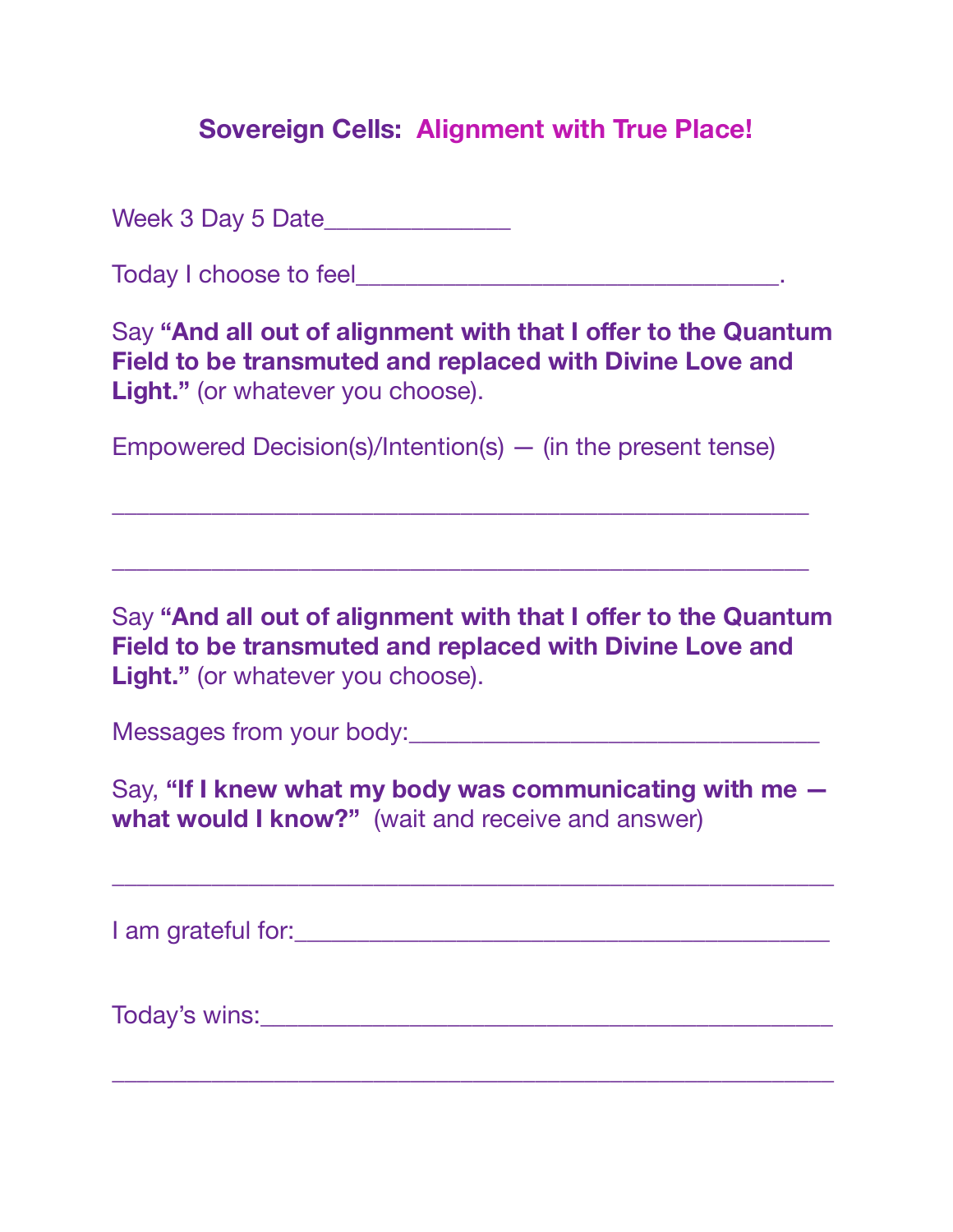Week 3 Day 6 Date\_\_\_\_\_\_\_\_\_\_\_\_\_\_\_

Today I choose to feel\_\_\_\_\_\_\_\_\_\_\_\_\_\_\_\_\_\_\_\_\_\_\_\_\_\_\_\_\_\_\_\_\_\_.

Say "And all out of alignment with that I offer to the Quantum **Field to be transmuted and replaced with Divine Love and Light."** (or whatever you choose).

Empowered Decision(s)/Intention(s) — (in the present tense)

Say "And all out of alignment with that I offer to the Quantum **Field to be transmuted and replaced with Divine Love and Light."** (or whatever you choose).

\_\_\_\_\_\_\_\_\_\_\_\_\_\_\_\_\_\_\_\_\_\_\_\_\_\_\_\_\_\_\_\_\_\_\_\_\_\_\_\_\_\_\_\_\_\_\_\_\_\_\_\_\_\_\_\_\_\_

\_\_\_\_\_\_\_\_\_\_\_\_\_\_\_\_\_\_\_\_\_\_\_\_\_\_\_\_\_\_\_\_\_\_\_\_\_\_\_\_\_\_\_\_\_\_\_\_\_\_\_\_\_\_\_\_\_\_

\_\_\_\_\_\_\_\_\_\_\_\_\_\_\_\_\_\_\_\_\_\_\_\_\_\_\_\_\_\_\_\_\_\_\_\_\_\_\_\_\_\_\_\_\_\_\_\_\_\_\_\_\_\_\_\_\_\_

Signs from the Universe:\_\_\_\_\_\_\_\_\_\_\_\_\_\_\_\_\_\_\_\_\_\_\_\_\_\_\_\_\_\_\_\_\_\_\_\_

Triggers (buried stuff wanting healing) that took place:\_\_\_\_\_\_\_\_\_\_

I am grateful for:\_\_\_\_\_\_\_\_\_\_\_\_\_\_\_\_\_\_\_\_\_\_\_\_\_\_\_\_\_\_\_\_\_\_\_\_\_\_\_\_\_\_\_

Today's wins:\_\_\_\_\_\_\_\_\_\_\_\_\_\_\_\_\_\_\_\_\_\_\_\_\_\_\_\_\_\_\_\_\_\_\_\_\_\_\_\_\_\_\_\_\_\_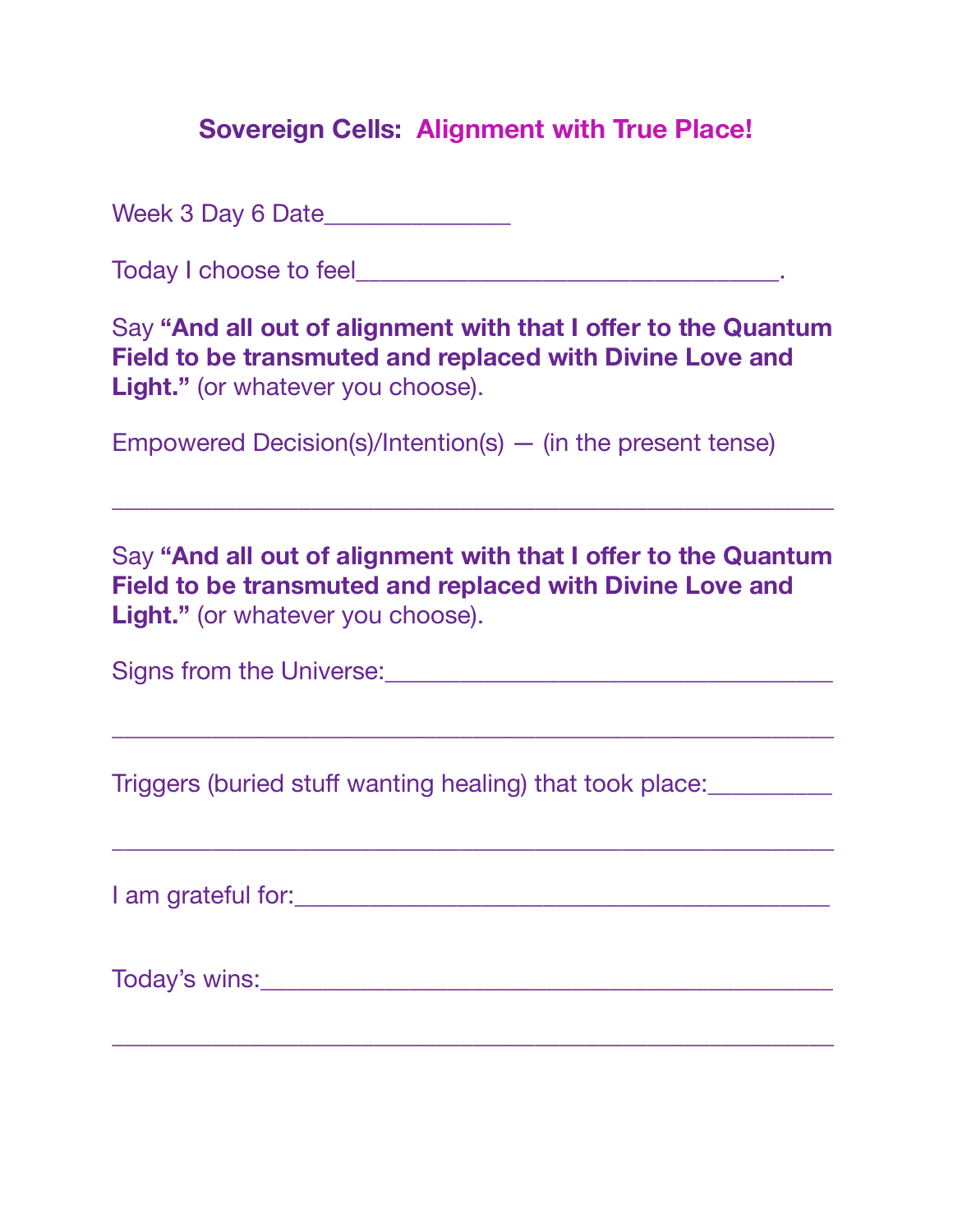Week 3 Day 7 Date\_\_\_\_\_\_\_\_\_\_\_\_\_\_\_

Today I choose to feel\_\_\_\_\_\_\_\_\_\_\_\_\_\_\_\_\_\_\_\_\_\_\_\_\_\_\_\_\_\_\_\_\_\_.

Say "And all out of alignment with that I offer to the Quantum **Field to be transmuted and replaced with Divine Love and Light."** (or whatever you choose).

Empowered Decision(s)/Intention(s) — (in the present tense)

Say "And all out of alignment with that I offer to the Quantum **Field to be transmuted and replaced with Divine Love and Light."** (or whatever you choose).

\_\_\_\_\_\_\_\_\_\_\_\_\_\_\_\_\_\_\_\_\_\_\_\_\_\_\_\_\_\_\_\_\_\_\_\_\_\_\_\_\_\_\_\_\_\_\_\_\_\_\_\_\_\_\_\_\_\_

| Shifts I notice in myself: |  |
|----------------------------|--|
|                            |  |

\_\_\_\_\_\_\_\_\_\_\_\_\_\_\_\_\_\_\_\_\_\_\_\_\_\_\_\_\_\_\_\_\_\_\_\_\_\_\_\_\_\_\_\_\_\_\_\_\_\_\_\_\_\_\_\_\_\_

\_\_\_\_\_\_\_\_\_\_\_\_\_\_\_\_\_\_\_\_\_\_\_\_\_\_\_\_\_\_\_\_\_\_\_\_\_\_\_\_\_\_\_\_\_\_\_\_\_\_\_\_\_\_\_\_\_\_

I am grateful for:\_\_\_\_\_\_\_\_\_\_\_\_\_\_\_\_\_\_\_\_\_\_\_\_\_\_\_\_\_\_\_\_\_\_\_\_\_\_\_\_\_\_\_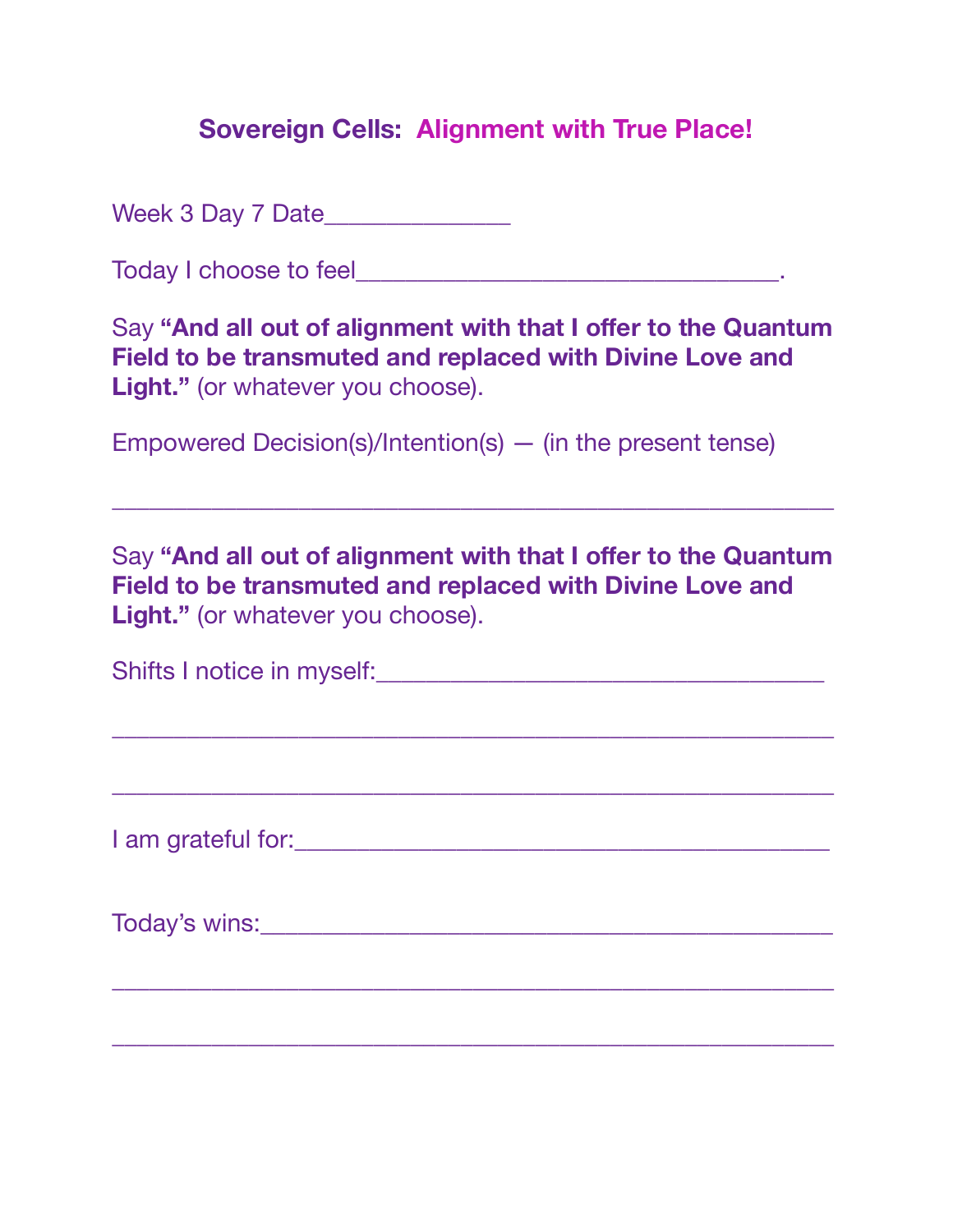Week 4 Day 1 Date\_\_\_\_\_\_\_\_\_\_\_\_\_\_\_

What brings you joy?\_\_\_\_\_\_\_\_\_\_\_\_\_\_\_\_\_\_\_\_\_\_\_\_\_\_\_\_\_\_\_\_\_\_\_\_\_\_\_

Empowered Decision(s)/Intention(s) — based on what brings you joy — there are no right and wrong answers. If your back is in pain — you probably choose to have a healthy, happy back! Anything goes as long as it is coming from you heart!) State in the present tense - (I am, I have, I choose)

\_\_\_\_\_\_\_\_\_\_\_\_\_\_\_\_\_\_\_\_\_\_\_\_\_\_\_\_\_\_\_\_\_\_\_\_\_\_\_\_\_\_\_\_\_\_\_\_\_\_\_\_\_\_\_\_\_\_

| <u>1. _______________________________</u> |  |  |
|-------------------------------------------|--|--|
|                                           |  |  |
| 3.                                        |  |  |
|                                           |  |  |
|                                           |  |  |
|                                           |  |  |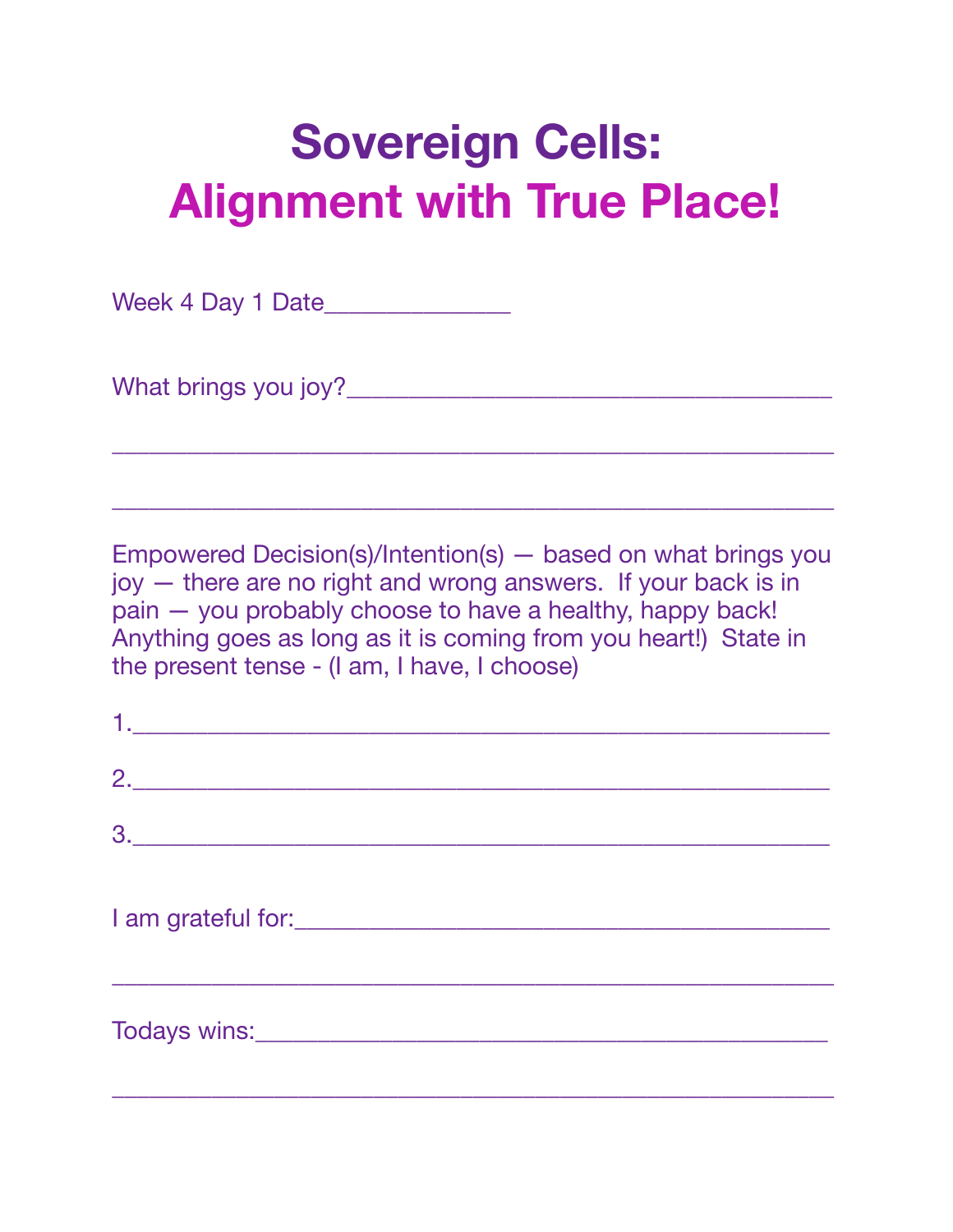Week 4 Day 2 Date\_\_\_\_\_\_\_\_\_\_\_\_\_\_\_

Today I choose to feel **The Executive Contract Contract Contract Contract Contract Contract Contract Contract Contract Contract Contract Contract Contract Contract Contract Contract Contract Contract Contract Contract Cont** 

Say "And all out of alignment with that I offer to the Quantum **Field to be transmuted and replaced with Divine Love and Light."** (or whatever you choose).

Empowered Decision(s)/Intention(s) — (in the present tense)

\_\_\_\_\_\_\_\_\_\_\_\_\_\_\_\_\_\_\_\_\_\_\_\_\_\_\_\_\_\_\_\_\_\_\_\_\_\_\_\_\_\_\_\_\_\_\_\_\_\_\_\_\_\_\_\_

\_\_\_\_\_\_\_\_\_\_\_\_\_\_\_\_\_\_\_\_\_\_\_\_\_\_\_\_\_\_\_\_\_\_\_\_\_\_\_\_\_\_\_\_\_\_\_\_\_\_\_\_\_\_\_\_

Say "And all out of alignment with that I offer to the Quantum **Field to be transmuted and replaced with Divine Love and Light."** (or whatever you choose).

Messages from your body:\_\_\_\_\_\_\_\_\_\_\_\_\_\_\_\_\_\_\_\_\_\_\_\_\_\_\_\_\_\_\_\_\_

Say, **"If I knew what my body was communicating with me what would I know?"** (wait and receive and answer)

\_\_\_\_\_\_\_\_\_\_\_\_\_\_\_\_\_\_\_\_\_\_\_\_\_\_\_\_\_\_\_\_\_\_\_\_\_\_\_\_\_\_\_\_\_\_\_\_\_\_\_\_\_\_\_\_\_\_

\_\_\_\_\_\_\_\_\_\_\_\_\_\_\_\_\_\_\_\_\_\_\_\_\_\_\_\_\_\_\_\_\_\_\_\_\_\_\_\_\_\_\_\_\_\_\_\_\_\_\_\_\_\_\_\_\_\_

I am grateful for:\_\_\_\_\_\_\_\_\_\_\_\_\_\_\_\_\_\_\_\_\_\_\_\_\_\_\_\_\_\_\_\_\_\_\_\_\_\_\_\_\_\_\_

Today's wins: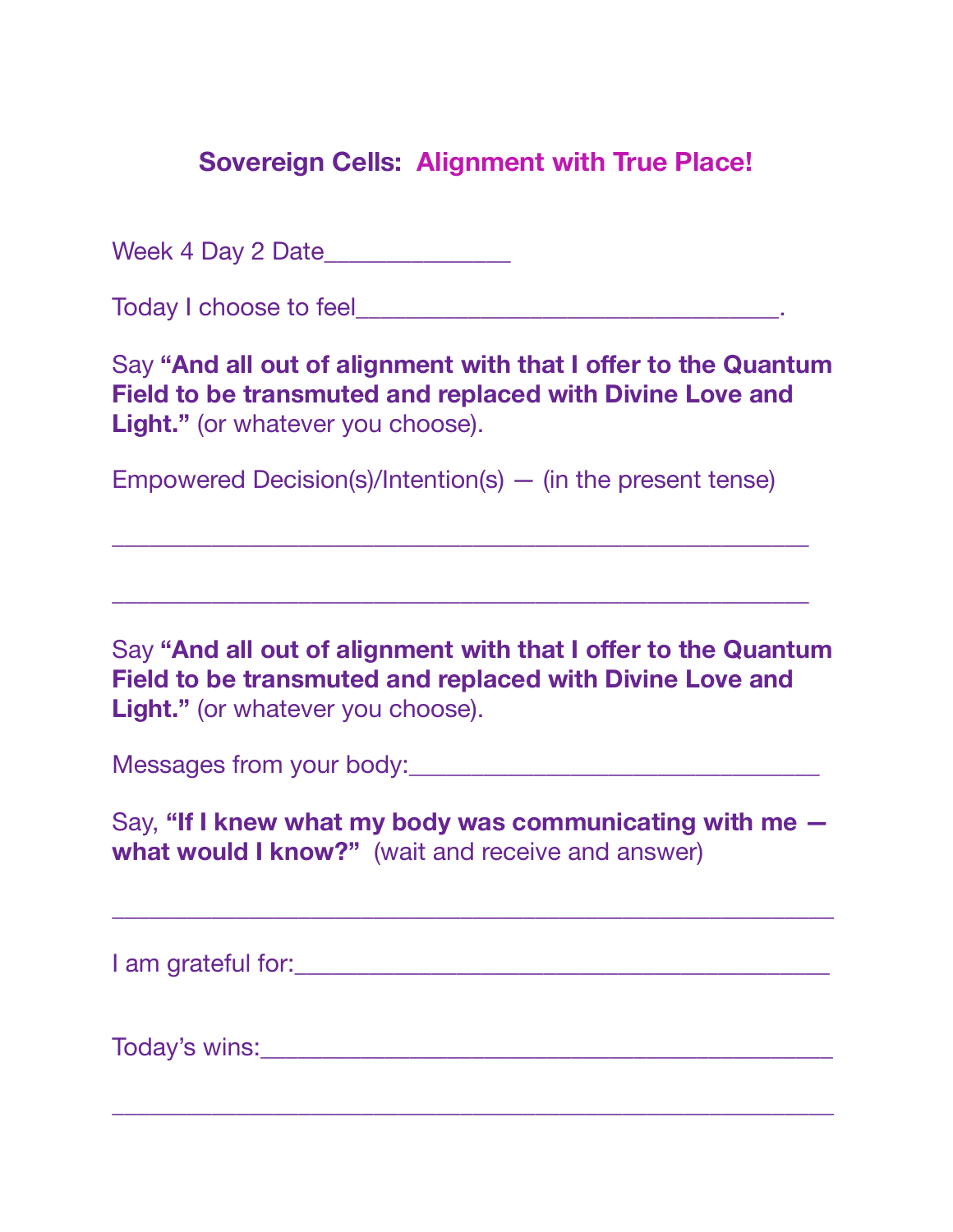Week 4 Day 3 Date\_\_\_\_\_\_\_\_\_\_\_\_\_\_\_

Today I choose to feel\_\_\_\_\_\_\_\_\_\_\_\_\_\_\_\_\_\_\_\_\_\_\_\_\_\_\_\_\_\_\_\_\_\_.

Say "And all out of alignment with that I offer to the Quantum **Field to be transmuted and replaced with Divine Love and Light."** (or whatever you choose).

Empowered Decision(s)/Intention(s) — (in the present tense)

Say "And all out of alignment with that I offer to the Quantum **Field to be transmuted and replaced with Divine Love and Light."** (or whatever you choose).

\_\_\_\_\_\_\_\_\_\_\_\_\_\_\_\_\_\_\_\_\_\_\_\_\_\_\_\_\_\_\_\_\_\_\_\_\_\_\_\_\_\_\_\_\_\_\_\_\_\_\_\_\_\_\_\_\_\_

\_\_\_\_\_\_\_\_\_\_\_\_\_\_\_\_\_\_\_\_\_\_\_\_\_\_\_\_\_\_\_\_\_\_\_\_\_\_\_\_\_\_\_\_\_\_\_\_\_\_\_\_\_\_\_\_\_\_

\_\_\_\_\_\_\_\_\_\_\_\_\_\_\_\_\_\_\_\_\_\_\_\_\_\_\_\_\_\_\_\_\_\_\_\_\_\_\_\_\_\_\_\_\_\_\_\_\_\_\_\_\_\_\_\_\_\_

\_\_\_\_\_\_\_\_\_\_\_\_\_\_\_\_\_\_\_\_\_\_\_\_\_\_\_\_\_\_\_\_\_\_\_\_\_\_\_\_\_\_\_\_\_\_\_\_\_\_\_\_\_\_\_\_\_\_

\_\_\_\_\_\_\_\_\_\_\_\_\_\_\_\_\_\_\_\_\_\_\_\_\_\_\_\_\_\_\_\_\_\_\_\_\_\_\_\_\_\_\_\_\_\_\_\_\_\_\_\_\_\_\_\_\_\_

Signs from the Universe:\_\_\_\_\_\_\_\_\_\_\_\_\_\_\_\_\_\_\_\_\_\_\_\_\_\_\_\_\_\_\_\_\_\_\_\_

Triggers (buried stuff wanting healing) that took place:\_\_\_\_\_\_\_\_\_\_

I am grateful for:\_\_\_\_\_\_\_\_\_\_\_\_\_\_\_\_\_\_\_\_\_\_\_\_\_\_\_\_\_\_\_\_\_\_\_\_\_\_\_\_\_\_\_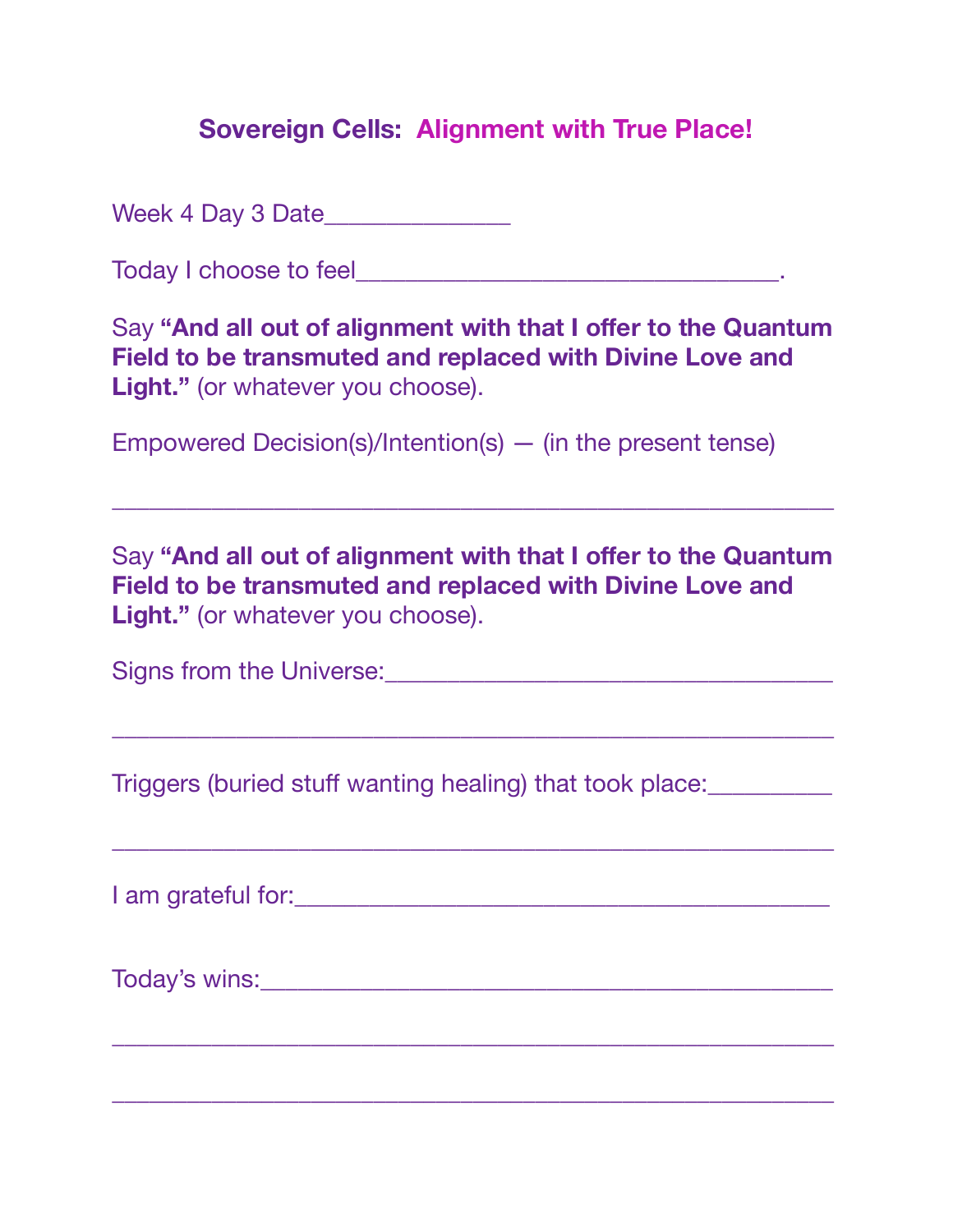Week 4 Day 4 Date\_\_\_\_\_\_\_\_\_\_\_\_\_\_\_

Today I choose to feel\_\_\_\_\_\_\_\_\_\_\_\_\_\_\_\_\_\_\_\_\_\_\_\_\_\_\_\_\_\_\_\_\_\_.

Say "And all out of alignment with that I offer to the Quantum **Field to be transmuted and replaced with Divine Love and Light."** (or whatever you choose).

Empowered Decision(s)/Intention(s) — (in the present tense)

Say "And all out of alignment with that I offer to the Quantum **Field to be transmuted and replaced with Divine Love and Light."** (or whatever you choose).

\_\_\_\_\_\_\_\_\_\_\_\_\_\_\_\_\_\_\_\_\_\_\_\_\_\_\_\_\_\_\_\_\_\_\_\_\_\_\_\_\_\_\_\_\_\_\_\_\_\_\_\_\_\_\_\_\_\_

| Shifts I notice in myself: |  |
|----------------------------|--|
|                            |  |

\_\_\_\_\_\_\_\_\_\_\_\_\_\_\_\_\_\_\_\_\_\_\_\_\_\_\_\_\_\_\_\_\_\_\_\_\_\_\_\_\_\_\_\_\_\_\_\_\_\_\_\_\_\_\_\_\_\_

\_\_\_\_\_\_\_\_\_\_\_\_\_\_\_\_\_\_\_\_\_\_\_\_\_\_\_\_\_\_\_\_\_\_\_\_\_\_\_\_\_\_\_\_\_\_\_\_\_\_\_\_\_\_\_\_\_\_

I am grateful for:\_\_\_\_\_\_\_\_\_\_\_\_\_\_\_\_\_\_\_\_\_\_\_\_\_\_\_\_\_\_\_\_\_\_\_\_\_\_\_\_\_\_\_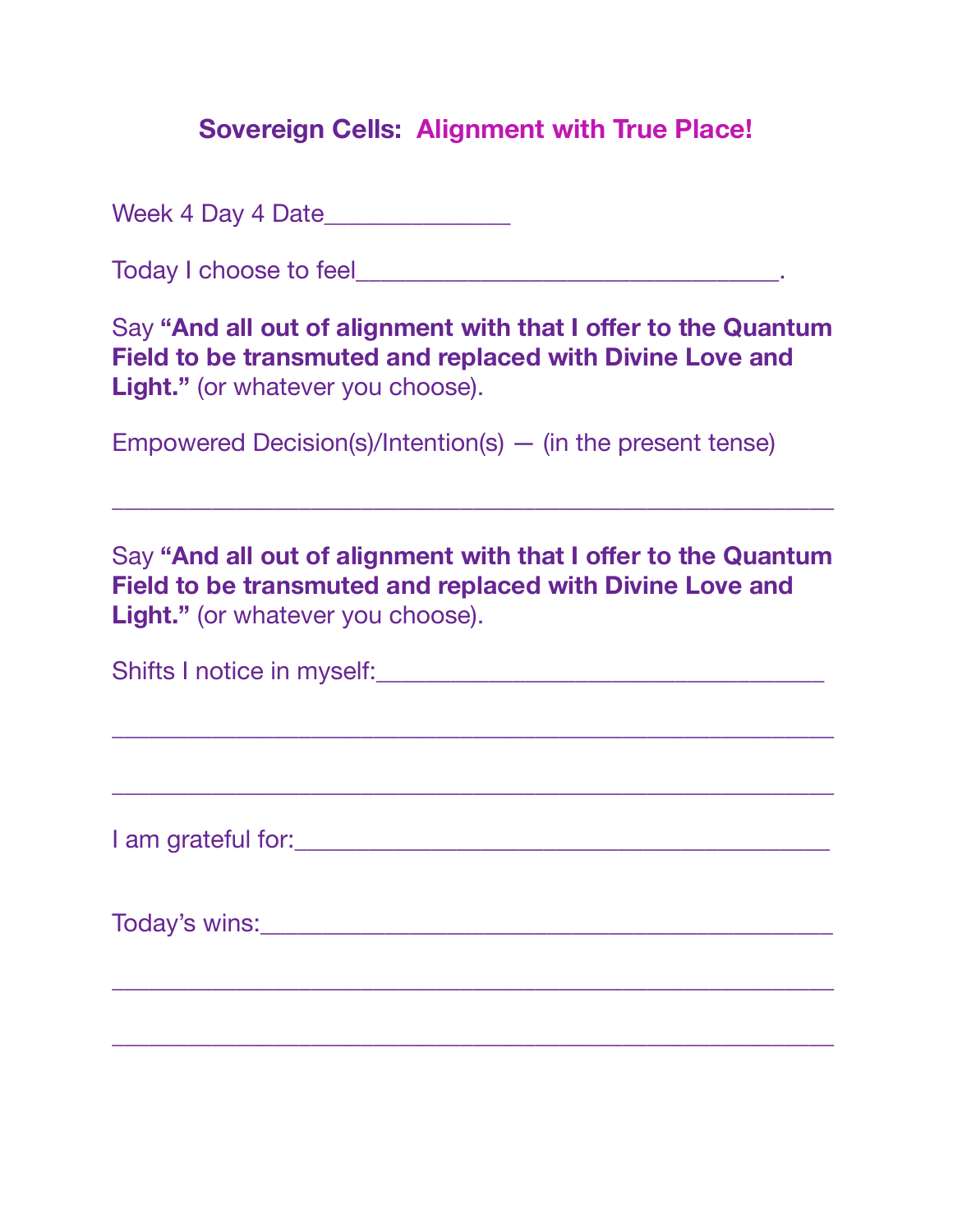Week 4 Day 5 Date\_\_\_\_\_\_\_\_\_\_\_\_\_\_\_

Today I choose to feel **The Executive Contract Contract Contract Contract Contract Contract Contract Contract Contract Contract Contract Contract Contract Contract Contract Contract Contract Contract Contract Contract Cont** 

Say "And all out of alignment with that I offer to the Quantum **Field to be transmuted and replaced with Divine Love and Light."** (or whatever you choose).

Empowered Decision(s)/Intention(s) — (in the present tense)

\_\_\_\_\_\_\_\_\_\_\_\_\_\_\_\_\_\_\_\_\_\_\_\_\_\_\_\_\_\_\_\_\_\_\_\_\_\_\_\_\_\_\_\_\_\_\_\_\_\_\_\_\_\_\_\_

\_\_\_\_\_\_\_\_\_\_\_\_\_\_\_\_\_\_\_\_\_\_\_\_\_\_\_\_\_\_\_\_\_\_\_\_\_\_\_\_\_\_\_\_\_\_\_\_\_\_\_\_\_\_\_\_

Say **"And all out of alignment with that I offer to the Quantum Field to be transmuted and replaced with Divine Love and**  Light." (or whatever you choose).

Messages from your body:\_\_\_\_\_\_\_\_\_\_\_\_\_\_\_\_\_\_\_\_\_\_\_\_\_\_\_\_\_\_\_\_\_

Say, **"If I knew what my body was communicating with me what would I know?"** (wait and receive and answer)

\_\_\_\_\_\_\_\_\_\_\_\_\_\_\_\_\_\_\_\_\_\_\_\_\_\_\_\_\_\_\_\_\_\_\_\_\_\_\_\_\_\_\_\_\_\_\_\_\_\_\_\_\_\_\_\_\_\_

I am grateful for:  $\blacksquare$ 

Today's wins:\_\_\_\_\_\_\_\_\_\_\_\_\_\_\_\_\_\_\_\_\_\_\_\_\_\_\_\_\_\_\_\_\_\_\_\_\_\_\_\_\_\_\_\_\_\_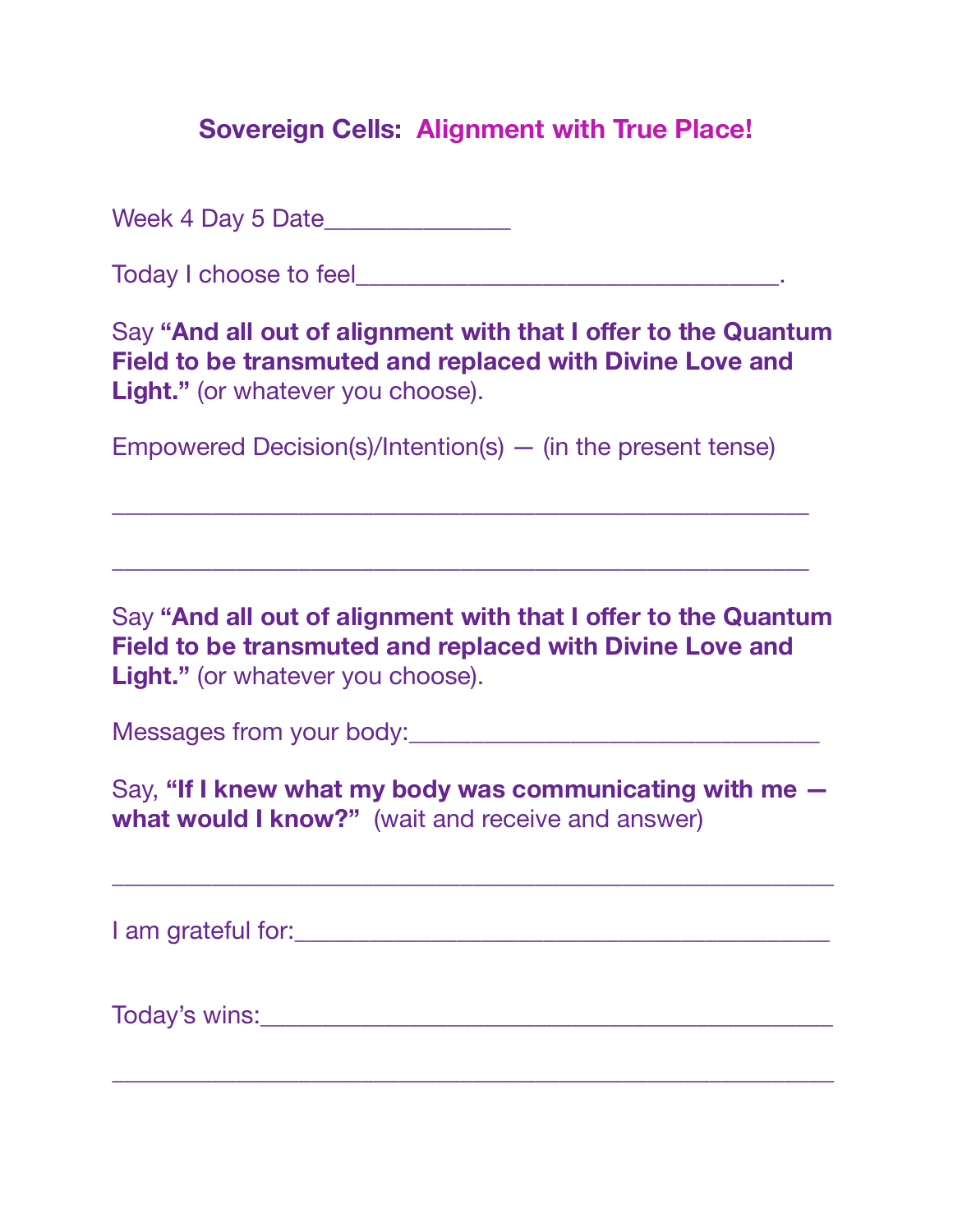Week 4 Day 6 Date\_\_\_\_\_\_\_\_\_\_\_\_\_\_\_

Today I choose to feel\_\_\_\_\_\_\_\_\_\_\_\_\_\_\_\_\_\_\_\_\_\_\_\_\_\_\_\_\_\_\_\_\_\_.

Say "And all out of alignment with that I offer to the Quantum **Field to be transmuted and replaced with Divine Love and Light."** (or whatever you choose).

Empowered Decision(s)/Intention(s) — (in the present tense)

Say "And all out of alignment with that I offer to the Quantum **Field to be transmuted and replaced with Divine Love and Light."** (or whatever you choose).

\_\_\_\_\_\_\_\_\_\_\_\_\_\_\_\_\_\_\_\_\_\_\_\_\_\_\_\_\_\_\_\_\_\_\_\_\_\_\_\_\_\_\_\_\_\_\_\_\_\_\_\_\_\_\_\_\_\_

\_\_\_\_\_\_\_\_\_\_\_\_\_\_\_\_\_\_\_\_\_\_\_\_\_\_\_\_\_\_\_\_\_\_\_\_\_\_\_\_\_\_\_\_\_\_\_\_\_\_\_\_\_\_\_\_\_\_

\_\_\_\_\_\_\_\_\_\_\_\_\_\_\_\_\_\_\_\_\_\_\_\_\_\_\_\_\_\_\_\_\_\_\_\_\_\_\_\_\_\_\_\_\_\_\_\_\_\_\_\_\_\_\_\_\_\_

Signs from the Universe:\_\_\_\_\_\_\_\_\_\_\_\_\_\_\_\_\_\_\_\_\_\_\_\_\_\_\_\_\_\_\_\_\_\_\_\_

Triggers (buried stuff wanting healing) that took place:\_\_\_\_\_\_\_\_\_\_

I am grateful for:\_\_\_\_\_\_\_\_\_\_\_\_\_\_\_\_\_\_\_\_\_\_\_\_\_\_\_\_\_\_\_\_\_\_\_\_\_\_\_\_\_\_\_

Today's wins:\_\_\_\_\_\_\_\_\_\_\_\_\_\_\_\_\_\_\_\_\_\_\_\_\_\_\_\_\_\_\_\_\_\_\_\_\_\_\_\_\_\_\_\_\_\_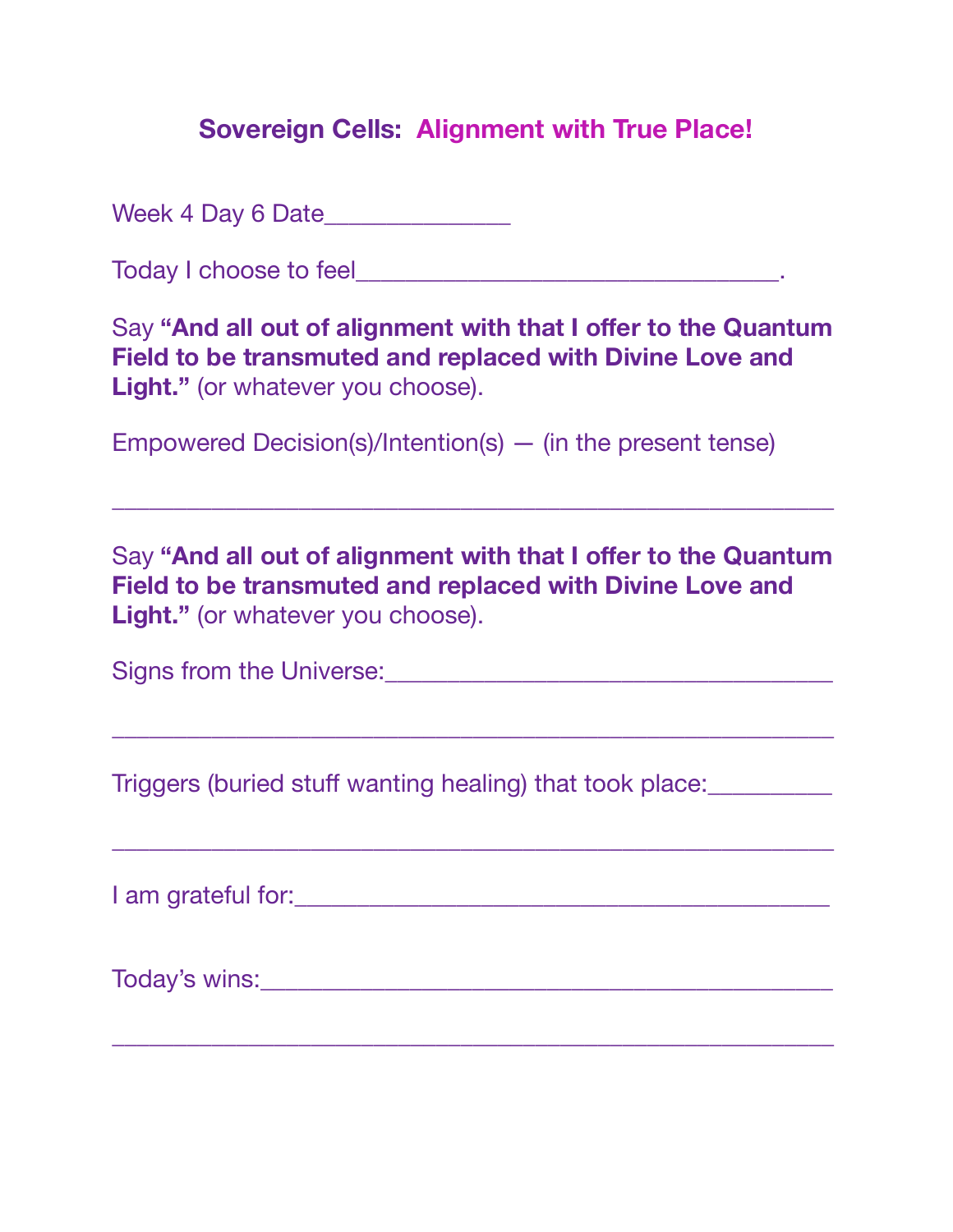Week 4 Day 7 Date\_\_\_\_\_\_\_\_\_\_\_\_\_\_\_

Today I choose to feel\_\_\_\_\_\_\_\_\_\_\_\_\_\_\_\_\_\_\_\_\_\_\_\_\_\_\_\_\_\_\_\_\_\_.

Say "And all out of alignment with that I offer to the Quantum **Field to be transmuted and replaced with Divine Love and Light."** (or whatever you choose).

Empowered Decision(s)/Intention(s) — (in the present tense)

Say "And all out of alignment with that I offer to the Quantum **Field to be transmuted and replaced with Divine Love and Light."** (or whatever you choose).

\_\_\_\_\_\_\_\_\_\_\_\_\_\_\_\_\_\_\_\_\_\_\_\_\_\_\_\_\_\_\_\_\_\_\_\_\_\_\_\_\_\_\_\_\_\_\_\_\_\_\_\_\_\_\_\_\_\_

| Shifts I notice in myself: |  |
|----------------------------|--|
|                            |  |

\_\_\_\_\_\_\_\_\_\_\_\_\_\_\_\_\_\_\_\_\_\_\_\_\_\_\_\_\_\_\_\_\_\_\_\_\_\_\_\_\_\_\_\_\_\_\_\_\_\_\_\_\_\_\_\_\_\_

\_\_\_\_\_\_\_\_\_\_\_\_\_\_\_\_\_\_\_\_\_\_\_\_\_\_\_\_\_\_\_\_\_\_\_\_\_\_\_\_\_\_\_\_\_\_\_\_\_\_\_\_\_\_\_\_\_\_

I am grateful for:\_\_\_\_\_\_\_\_\_\_\_\_\_\_\_\_\_\_\_\_\_\_\_\_\_\_\_\_\_\_\_\_\_\_\_\_\_\_\_\_\_\_\_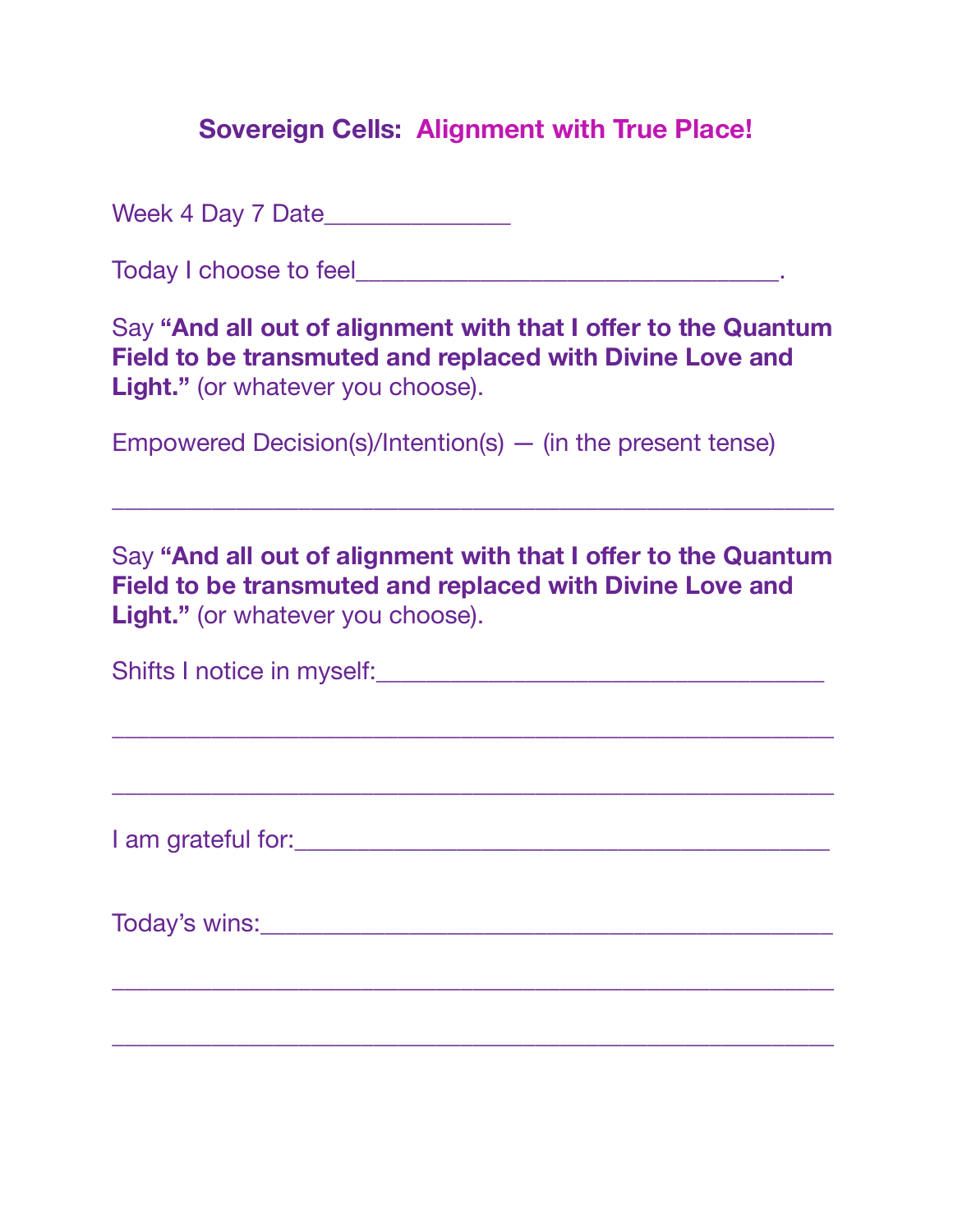Week 5 Day 1 Date\_\_\_\_\_\_\_\_\_\_\_\_\_\_\_

What brings you joy?\_\_\_\_\_\_\_\_\_\_\_\_\_\_\_\_\_\_\_\_\_\_\_\_\_\_\_\_\_\_\_\_\_\_\_\_\_\_\_

Empowered Decision(s)/Intention(s) — based on what brings you joy — there are no right and wrong answers. If your back is in pain — you probably choose to have a healthy, happy back! Anything goes as long as it is coming from you heart!) State in the present tense - (I am, I have, I choose)

\_\_\_\_\_\_\_\_\_\_\_\_\_\_\_\_\_\_\_\_\_\_\_\_\_\_\_\_\_\_\_\_\_\_\_\_\_\_\_\_\_\_\_\_\_\_\_\_\_\_\_\_\_\_\_\_\_\_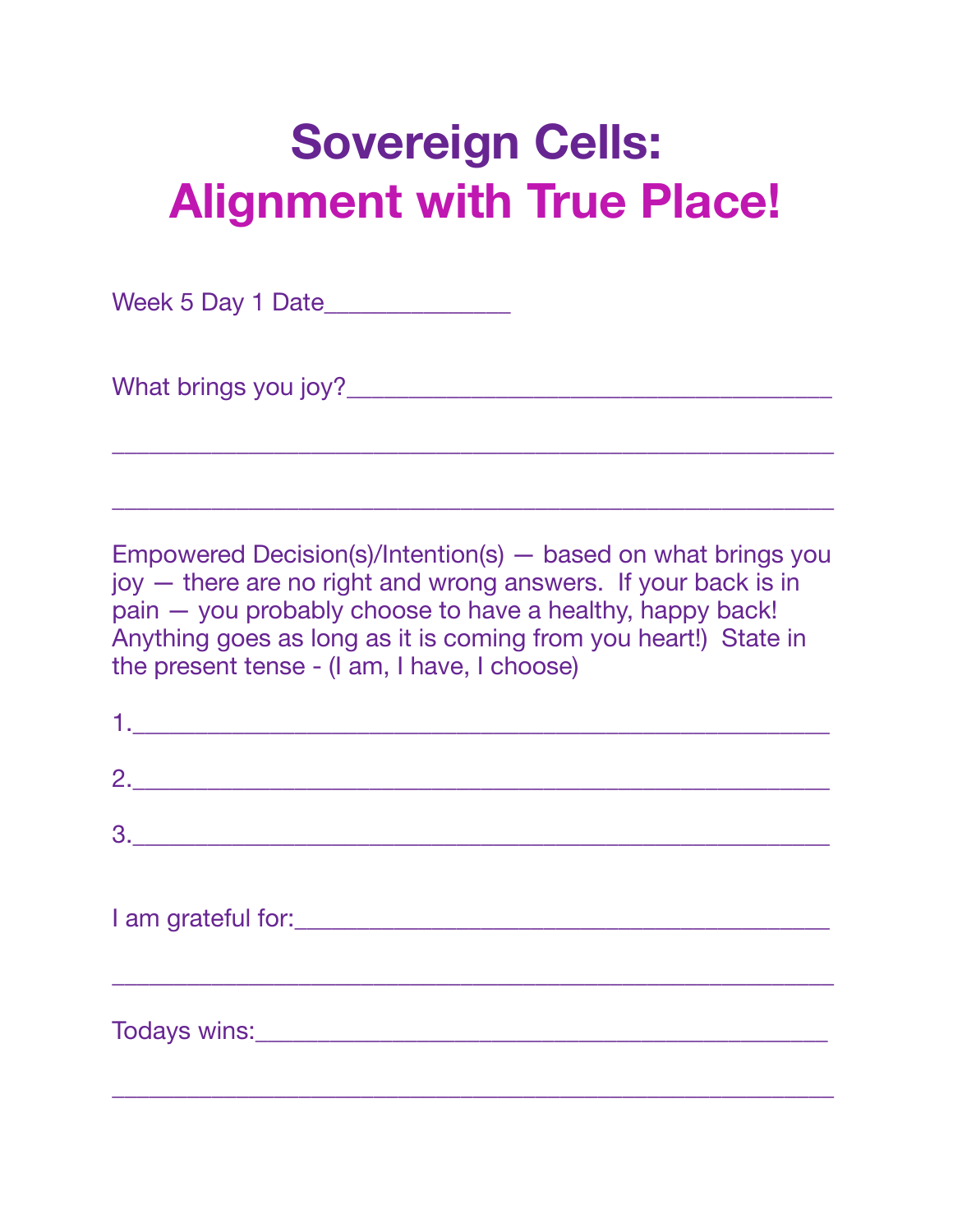Week 5 Day 2 Date\_\_\_\_\_\_\_\_\_\_\_\_\_\_\_

Today I choose to feel **The Executive Contract Contract Contract Contract Contract Contract Contract Contract Contract Contract Contract Contract Contract Contract Contract Contract Contract Contract Contract Contract Cont** 

Say "And all out of alignment with that I offer to the Quantum **Field to be transmuted and replaced with Divine Love and Light."** (or whatever you choose).

Empowered Decision(s)/Intention(s) — (in the present tense)

\_\_\_\_\_\_\_\_\_\_\_\_\_\_\_\_\_\_\_\_\_\_\_\_\_\_\_\_\_\_\_\_\_\_\_\_\_\_\_\_\_\_\_\_\_\_\_\_\_\_\_\_\_\_\_\_

\_\_\_\_\_\_\_\_\_\_\_\_\_\_\_\_\_\_\_\_\_\_\_\_\_\_\_\_\_\_\_\_\_\_\_\_\_\_\_\_\_\_\_\_\_\_\_\_\_\_\_\_\_\_\_\_

Say "And all out of alignment with that I offer to the Quantum **Field to be transmuted and replaced with Divine Love and Light."** (or whatever you choose).

Messages from your body:\_\_\_\_\_\_\_\_\_\_\_\_\_\_\_\_\_\_\_\_\_\_\_\_\_\_\_\_\_\_\_\_\_

Say, **"If I knew what my body was communicating with me what would I know?"** (wait and receive and answer)

\_\_\_\_\_\_\_\_\_\_\_\_\_\_\_\_\_\_\_\_\_\_\_\_\_\_\_\_\_\_\_\_\_\_\_\_\_\_\_\_\_\_\_\_\_\_\_\_\_\_\_\_\_\_\_\_\_\_

\_\_\_\_\_\_\_\_\_\_\_\_\_\_\_\_\_\_\_\_\_\_\_\_\_\_\_\_\_\_\_\_\_\_\_\_\_\_\_\_\_\_\_\_\_\_\_\_\_\_\_\_\_\_\_\_\_\_

I am grateful for:\_\_\_\_\_\_\_\_\_\_\_\_\_\_\_\_\_\_\_\_\_\_\_\_\_\_\_\_\_\_\_\_\_\_\_\_\_\_\_\_\_\_\_

Today's wins: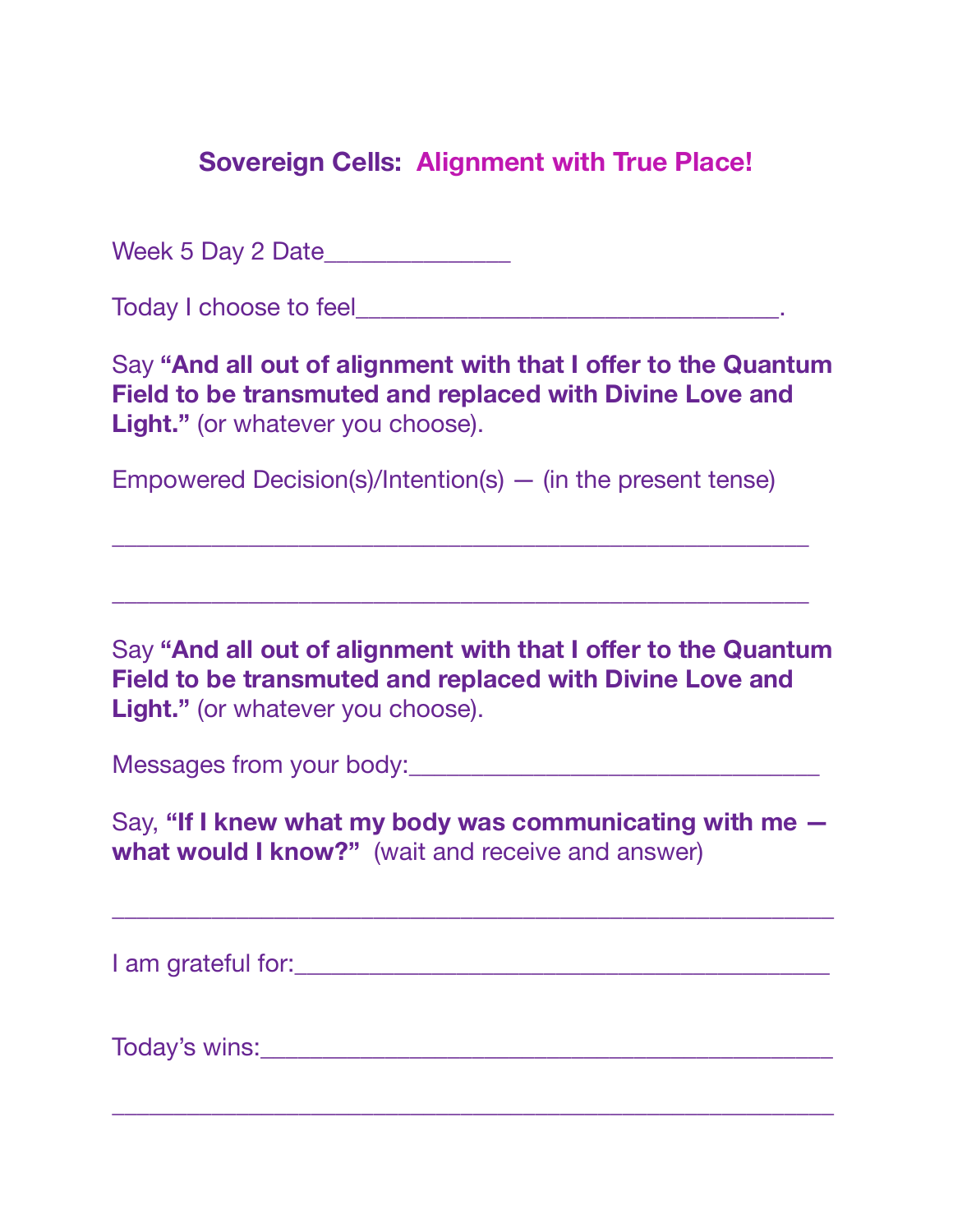Week 5 Day 3 Date\_\_\_\_\_\_\_\_\_\_\_\_\_\_\_

Today I choose to feel\_\_\_\_\_\_\_\_\_\_\_\_\_\_\_\_\_\_\_\_\_\_\_\_\_\_\_\_\_\_\_\_\_\_.

Say "And all out of alignment with that I offer to the Quantum **Field to be transmuted and replaced with Divine Love and Light."** (or whatever you choose).

Empowered Decision(s)/Intention(s) — (in the present tense)

Say "And all out of alignment with that I offer to the Quantum **Field to be transmuted and replaced with Divine Love and Light."** (or whatever you choose).

\_\_\_\_\_\_\_\_\_\_\_\_\_\_\_\_\_\_\_\_\_\_\_\_\_\_\_\_\_\_\_\_\_\_\_\_\_\_\_\_\_\_\_\_\_\_\_\_\_\_\_\_\_\_\_\_\_\_

\_\_\_\_\_\_\_\_\_\_\_\_\_\_\_\_\_\_\_\_\_\_\_\_\_\_\_\_\_\_\_\_\_\_\_\_\_\_\_\_\_\_\_\_\_\_\_\_\_\_\_\_\_\_\_\_\_\_

\_\_\_\_\_\_\_\_\_\_\_\_\_\_\_\_\_\_\_\_\_\_\_\_\_\_\_\_\_\_\_\_\_\_\_\_\_\_\_\_\_\_\_\_\_\_\_\_\_\_\_\_\_\_\_\_\_\_

\_\_\_\_\_\_\_\_\_\_\_\_\_\_\_\_\_\_\_\_\_\_\_\_\_\_\_\_\_\_\_\_\_\_\_\_\_\_\_\_\_\_\_\_\_\_\_\_\_\_\_\_\_\_\_\_\_\_

\_\_\_\_\_\_\_\_\_\_\_\_\_\_\_\_\_\_\_\_\_\_\_\_\_\_\_\_\_\_\_\_\_\_\_\_\_\_\_\_\_\_\_\_\_\_\_\_\_\_\_\_\_\_\_\_\_\_

Signs from the Universe:\_\_\_\_\_\_\_\_\_\_\_\_\_\_\_\_\_\_\_\_\_\_\_\_\_\_\_\_\_\_\_\_\_\_\_\_

Triggers (buried stuff wanting healing) that took place:\_\_\_\_\_\_\_\_\_\_

I am grateful for:\_\_\_\_\_\_\_\_\_\_\_\_\_\_\_\_\_\_\_\_\_\_\_\_\_\_\_\_\_\_\_\_\_\_\_\_\_\_\_\_\_\_\_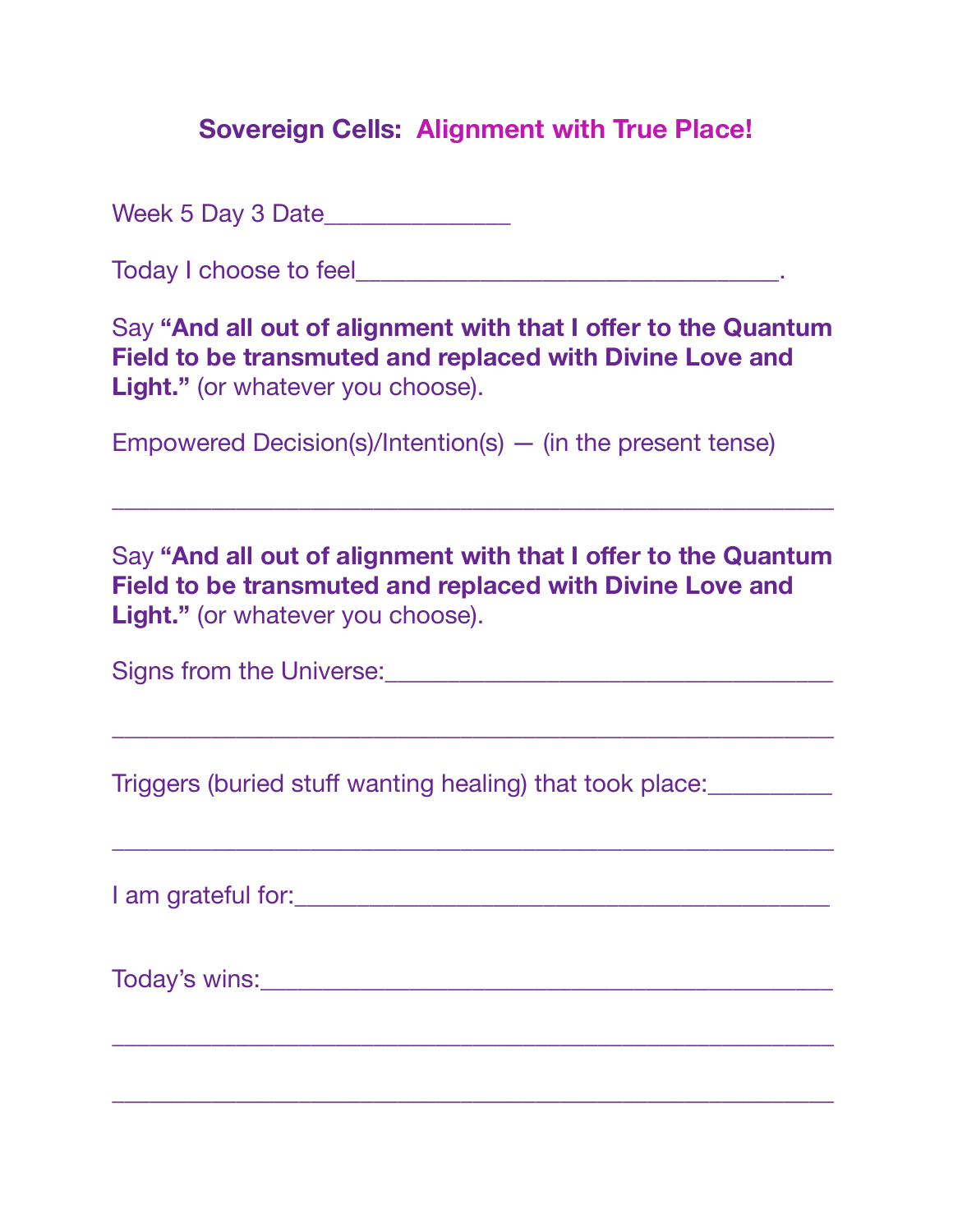Week 5 Day 4 Date\_\_\_\_\_\_\_\_\_\_\_\_\_\_\_

Today I choose to feel\_\_\_\_\_\_\_\_\_\_\_\_\_\_\_\_\_\_\_\_\_\_\_\_\_\_\_\_\_\_\_\_\_\_.

Say "And all out of alignment with that I offer to the Quantum **Field to be transmuted and replaced with Divine Love and Light."** (or whatever you choose).

Empowered Decision(s)/Intention(s) — (in the present tense)

Say "And all out of alignment with that I offer to the Quantum **Field to be transmuted and replaced with Divine Love and Light."** (or whatever you choose).

\_\_\_\_\_\_\_\_\_\_\_\_\_\_\_\_\_\_\_\_\_\_\_\_\_\_\_\_\_\_\_\_\_\_\_\_\_\_\_\_\_\_\_\_\_\_\_\_\_\_\_\_\_\_\_\_\_\_

| Shifts I notice in myself: |  |
|----------------------------|--|
|                            |  |

\_\_\_\_\_\_\_\_\_\_\_\_\_\_\_\_\_\_\_\_\_\_\_\_\_\_\_\_\_\_\_\_\_\_\_\_\_\_\_\_\_\_\_\_\_\_\_\_\_\_\_\_\_\_\_\_\_\_

\_\_\_\_\_\_\_\_\_\_\_\_\_\_\_\_\_\_\_\_\_\_\_\_\_\_\_\_\_\_\_\_\_\_\_\_\_\_\_\_\_\_\_\_\_\_\_\_\_\_\_\_\_\_\_\_\_\_

I am grateful for:\_\_\_\_\_\_\_\_\_\_\_\_\_\_\_\_\_\_\_\_\_\_\_\_\_\_\_\_\_\_\_\_\_\_\_\_\_\_\_\_\_\_\_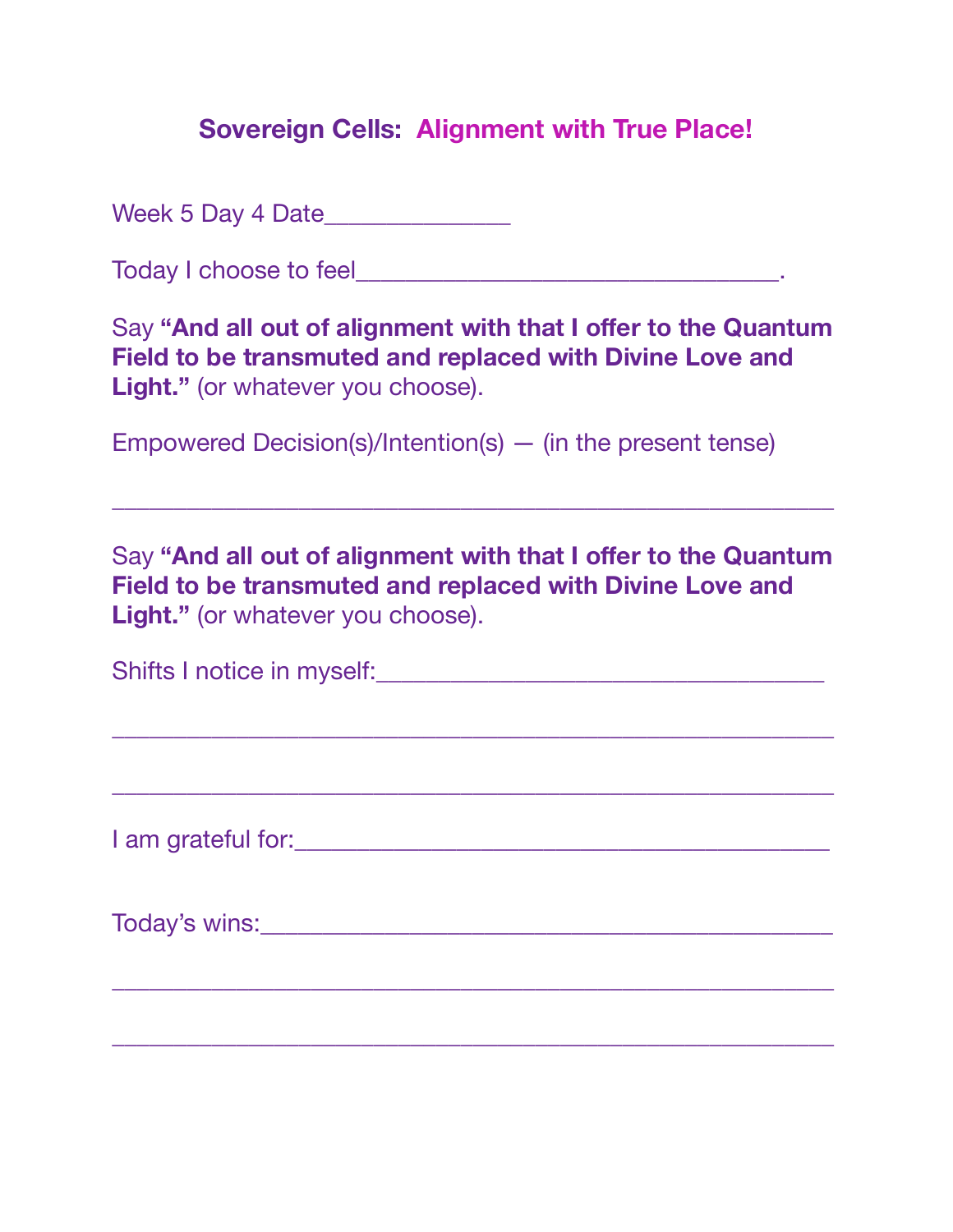Week 5 Day 5 Date\_\_\_\_\_\_\_\_\_\_\_\_\_\_\_

Today I choose to feel **The Executive Contract Contract Contract Contract Contract Contract Contract Contract Contract Contract Contract Contract Contract Contract Contract Contract Contract Contract Contract Contract Cont** 

Say "And all out of alignment with that I offer to the Quantum **Field to be transmuted and replaced with Divine Love and Light."** (or whatever you choose).

Empowered Decision(s)/Intention(s) — (in the present tense)

\_\_\_\_\_\_\_\_\_\_\_\_\_\_\_\_\_\_\_\_\_\_\_\_\_\_\_\_\_\_\_\_\_\_\_\_\_\_\_\_\_\_\_\_\_\_\_\_\_\_\_\_\_\_\_\_

\_\_\_\_\_\_\_\_\_\_\_\_\_\_\_\_\_\_\_\_\_\_\_\_\_\_\_\_\_\_\_\_\_\_\_\_\_\_\_\_\_\_\_\_\_\_\_\_\_\_\_\_\_\_\_\_

Say **"And all out of alignment with that I offer to the Quantum Field to be transmuted and replaced with Divine Love and**  Light." (or whatever you choose).

Messages from your body:\_\_\_\_\_\_\_\_\_\_\_\_\_\_\_\_\_\_\_\_\_\_\_\_\_\_\_\_\_\_\_\_\_

Say, **"If I knew what my body was communicating with me what would I know?"** (wait and receive and answer)

\_\_\_\_\_\_\_\_\_\_\_\_\_\_\_\_\_\_\_\_\_\_\_\_\_\_\_\_\_\_\_\_\_\_\_\_\_\_\_\_\_\_\_\_\_\_\_\_\_\_\_\_\_\_\_\_\_\_

I am grateful for:  $\blacksquare$ 

Today's wins:\_\_\_\_\_\_\_\_\_\_\_\_\_\_\_\_\_\_\_\_\_\_\_\_\_\_\_\_\_\_\_\_\_\_\_\_\_\_\_\_\_\_\_\_\_\_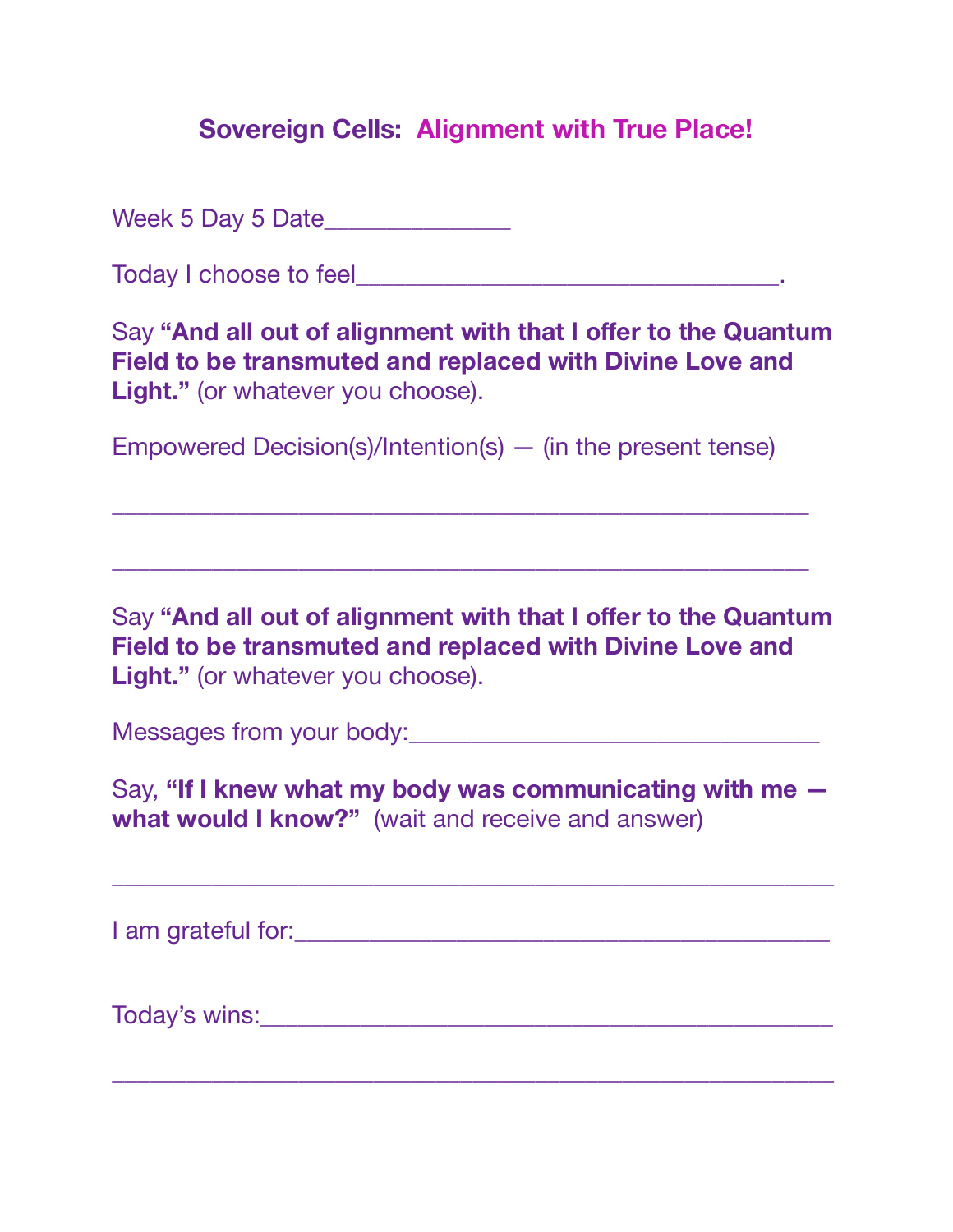Week 5 Day 6 Date\_\_\_\_\_\_\_\_\_\_\_\_\_\_\_

Today I choose to feel\_\_\_\_\_\_\_\_\_\_\_\_\_\_\_\_\_\_\_\_\_\_\_\_\_\_\_\_\_\_\_\_\_\_.

Say "And all out of alignment with that I offer to the Quantum **Field to be transmuted and replaced with Divine Love and Light."** (or whatever you choose).

Empowered Decision(s)/Intention(s) — (in the present tense)

Say "And all out of alignment with that I offer to the Quantum **Field to be transmuted and replaced with Divine Love and Light."** (or whatever you choose).

\_\_\_\_\_\_\_\_\_\_\_\_\_\_\_\_\_\_\_\_\_\_\_\_\_\_\_\_\_\_\_\_\_\_\_\_\_\_\_\_\_\_\_\_\_\_\_\_\_\_\_\_\_\_\_\_\_\_

\_\_\_\_\_\_\_\_\_\_\_\_\_\_\_\_\_\_\_\_\_\_\_\_\_\_\_\_\_\_\_\_\_\_\_\_\_\_\_\_\_\_\_\_\_\_\_\_\_\_\_\_\_\_\_\_\_\_

\_\_\_\_\_\_\_\_\_\_\_\_\_\_\_\_\_\_\_\_\_\_\_\_\_\_\_\_\_\_\_\_\_\_\_\_\_\_\_\_\_\_\_\_\_\_\_\_\_\_\_\_\_\_\_\_\_\_

Signs from the Universe:\_\_\_\_\_\_\_\_\_\_\_\_\_\_\_\_\_\_\_\_\_\_\_\_\_\_\_\_\_\_\_\_\_\_\_\_

Triggers (buried stuff wanting healing) that took place:\_\_\_\_\_\_\_\_\_\_

I am grateful for:\_\_\_\_\_\_\_\_\_\_\_\_\_\_\_\_\_\_\_\_\_\_\_\_\_\_\_\_\_\_\_\_\_\_\_\_\_\_\_\_\_\_\_

Today's wins:\_\_\_\_\_\_\_\_\_\_\_\_\_\_\_\_\_\_\_\_\_\_\_\_\_\_\_\_\_\_\_\_\_\_\_\_\_\_\_\_\_\_\_\_\_\_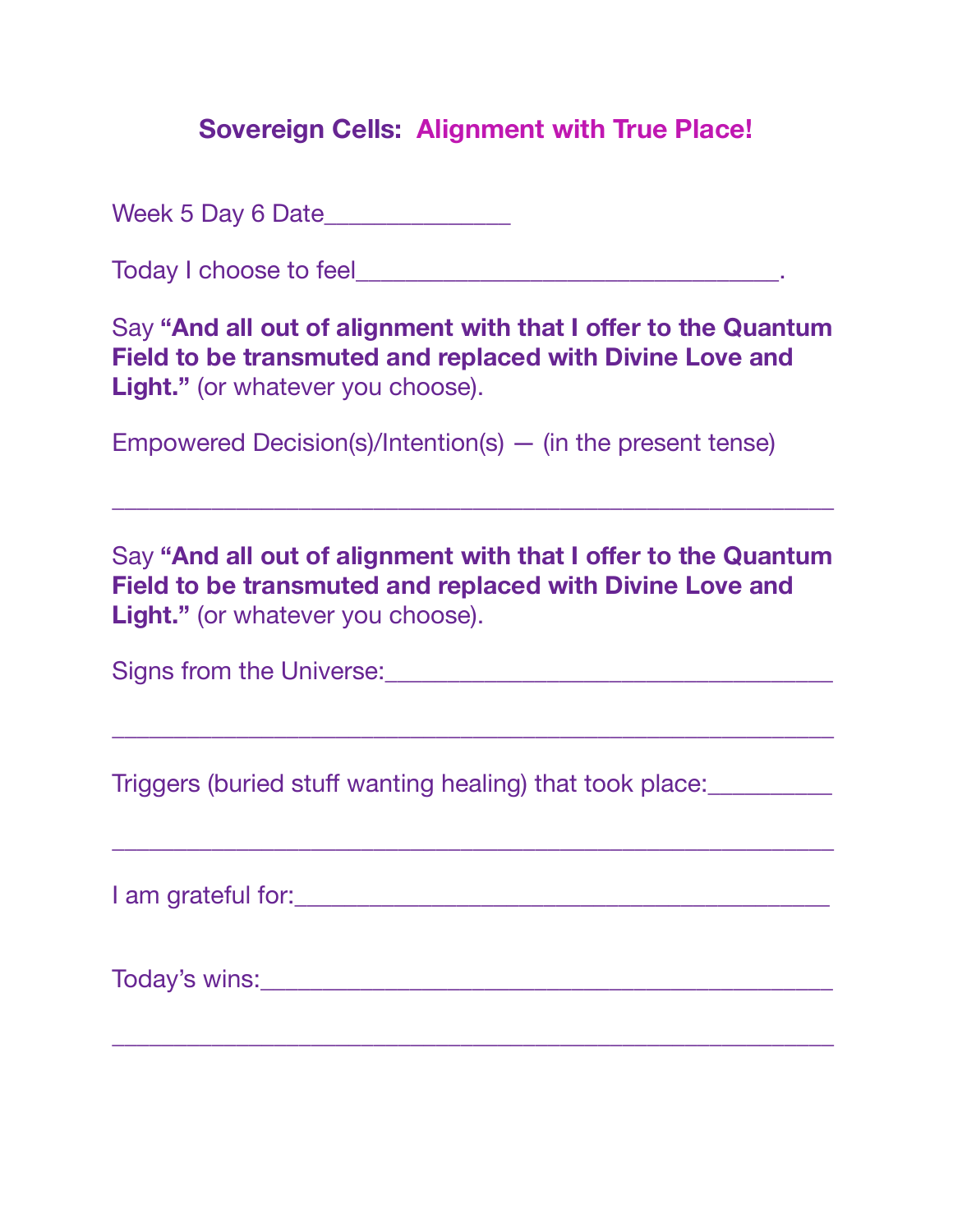Week 5 Day 7 Date\_\_\_\_\_\_\_\_\_\_\_\_\_\_\_

Today I choose to feel\_\_\_\_\_\_\_\_\_\_\_\_\_\_\_\_\_\_\_\_\_\_\_\_\_\_\_\_\_\_\_\_\_\_.

Say "And all out of alignment with that I offer to the Quantum **Field to be transmuted and replaced with Divine Love and Light."** (or whatever you choose).

Empowered Decision(s)/Intention(s) — (in the present tense)

Say "And all out of alignment with that I offer to the Quantum **Field to be transmuted and replaced with Divine Love and Light."** (or whatever you choose).

\_\_\_\_\_\_\_\_\_\_\_\_\_\_\_\_\_\_\_\_\_\_\_\_\_\_\_\_\_\_\_\_\_\_\_\_\_\_\_\_\_\_\_\_\_\_\_\_\_\_\_\_\_\_\_\_\_\_

| Shifts I notice in myself: |  |
|----------------------------|--|
|                            |  |

\_\_\_\_\_\_\_\_\_\_\_\_\_\_\_\_\_\_\_\_\_\_\_\_\_\_\_\_\_\_\_\_\_\_\_\_\_\_\_\_\_\_\_\_\_\_\_\_\_\_\_\_\_\_\_\_\_\_

\_\_\_\_\_\_\_\_\_\_\_\_\_\_\_\_\_\_\_\_\_\_\_\_\_\_\_\_\_\_\_\_\_\_\_\_\_\_\_\_\_\_\_\_\_\_\_\_\_\_\_\_\_\_\_\_\_\_

I am grateful for:\_\_\_\_\_\_\_\_\_\_\_\_\_\_\_\_\_\_\_\_\_\_\_\_\_\_\_\_\_\_\_\_\_\_\_\_\_\_\_\_\_\_\_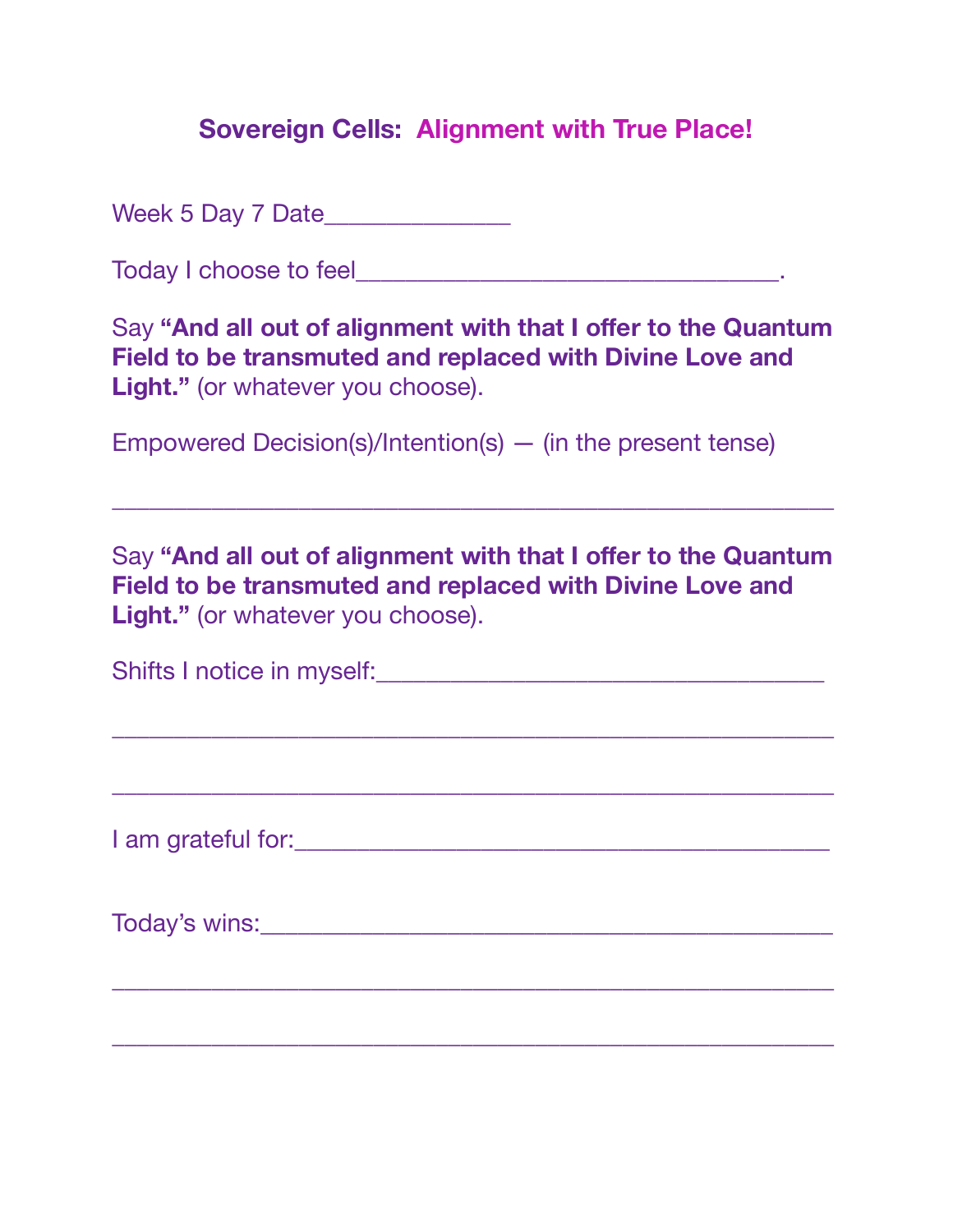Week 6 Day 1 Date\_\_\_\_\_\_\_\_\_\_\_\_\_\_\_\_

What brings you joy?\_\_\_\_\_\_\_\_\_\_\_\_\_\_\_\_\_\_\_\_\_\_\_\_\_\_\_\_\_\_\_\_\_\_\_\_\_\_\_

Empowered Decision(s)/Intention(s) — based on what brings you joy — there are no right and wrong answers. If your back is in pain — you probably choose to have a healthy, happy back! Anything goes as long as it is coming from you heart!) State in the present tense - (I am, I have, I choose)

\_\_\_\_\_\_\_\_\_\_\_\_\_\_\_\_\_\_\_\_\_\_\_\_\_\_\_\_\_\_\_\_\_\_\_\_\_\_\_\_\_\_\_\_\_\_\_\_\_\_\_\_\_\_\_\_\_\_

| 2. |  |  |
|----|--|--|
| 3. |  |  |
|    |  |  |
|    |  |  |
|    |  |  |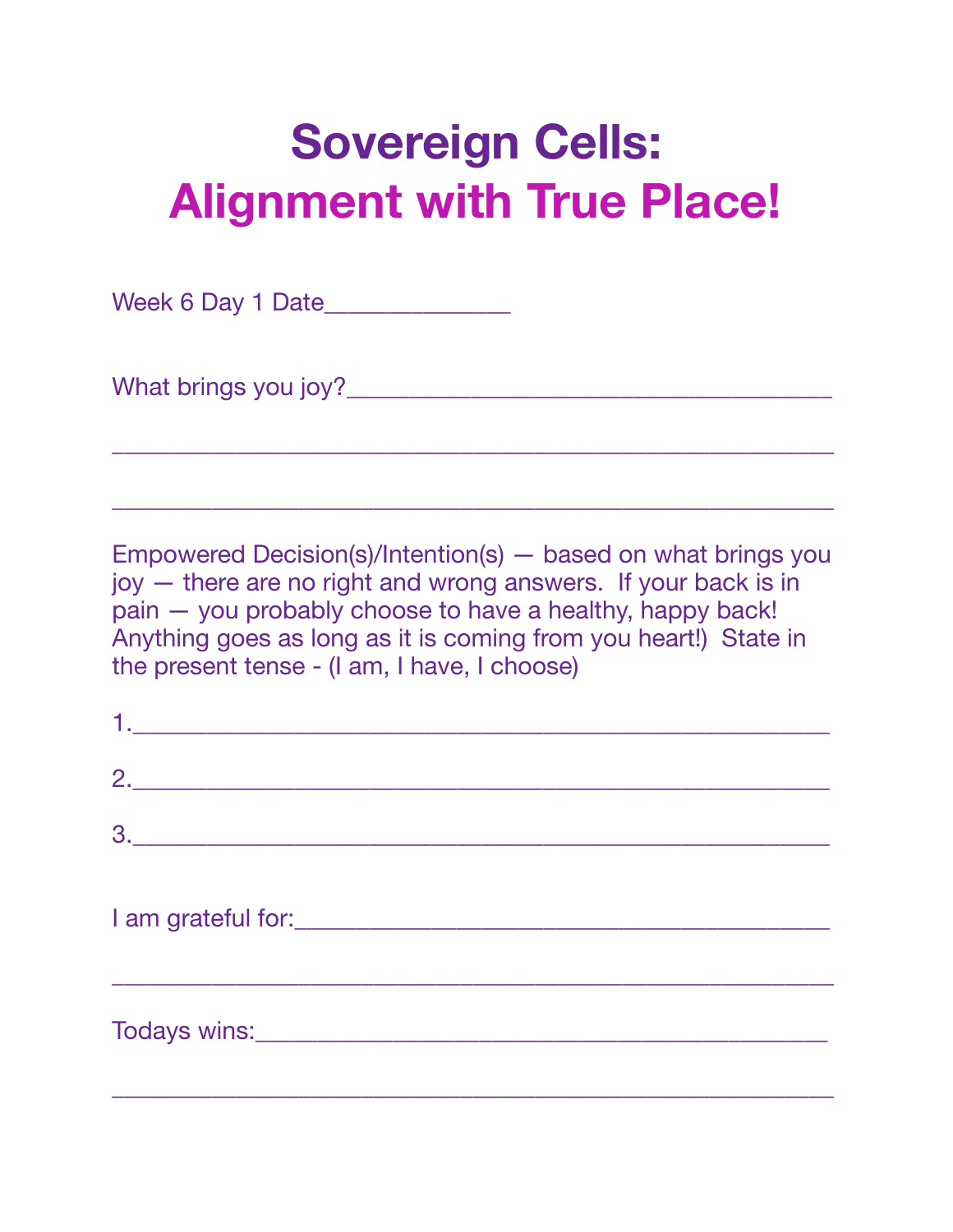Week 6 Day 2 Date\_\_\_\_\_\_\_\_\_\_\_\_\_\_\_

Today I choose to feel **The Executive Contract Contract Contract Contract Contract Contract Contract Contract Contract Contract Contract Contract Contract Contract Contract Contract Contract Contract Contract Contract Cont** 

Say "And all out of alignment with that I offer to the Quantum **Field to be transmuted and replaced with Divine Love and Light."** (or whatever you choose).

Empowered Decision(s)/Intention(s) — (in the present tense)

\_\_\_\_\_\_\_\_\_\_\_\_\_\_\_\_\_\_\_\_\_\_\_\_\_\_\_\_\_\_\_\_\_\_\_\_\_\_\_\_\_\_\_\_\_\_\_\_\_\_\_\_\_\_\_\_

\_\_\_\_\_\_\_\_\_\_\_\_\_\_\_\_\_\_\_\_\_\_\_\_\_\_\_\_\_\_\_\_\_\_\_\_\_\_\_\_\_\_\_\_\_\_\_\_\_\_\_\_\_\_\_\_

Say "And all out of alignment with that I offer to the Quantum **Field to be transmuted and replaced with Divine Love and Light."** (or whatever you choose).

Messages from your body:\_\_\_\_\_\_\_\_\_\_\_\_\_\_\_\_\_\_\_\_\_\_\_\_\_\_\_\_\_\_\_\_\_

Say, **"If I knew what my body was communicating with me what would I know?"** (wait and receive and answer)

\_\_\_\_\_\_\_\_\_\_\_\_\_\_\_\_\_\_\_\_\_\_\_\_\_\_\_\_\_\_\_\_\_\_\_\_\_\_\_\_\_\_\_\_\_\_\_\_\_\_\_\_\_\_\_\_\_\_

\_\_\_\_\_\_\_\_\_\_\_\_\_\_\_\_\_\_\_\_\_\_\_\_\_\_\_\_\_\_\_\_\_\_\_\_\_\_\_\_\_\_\_\_\_\_\_\_\_\_\_\_\_\_\_\_\_\_

I am grateful for:\_\_\_\_\_\_\_\_\_\_\_\_\_\_\_\_\_\_\_\_\_\_\_\_\_\_\_\_\_\_\_\_\_\_\_\_\_\_\_\_\_\_\_

Today's wins: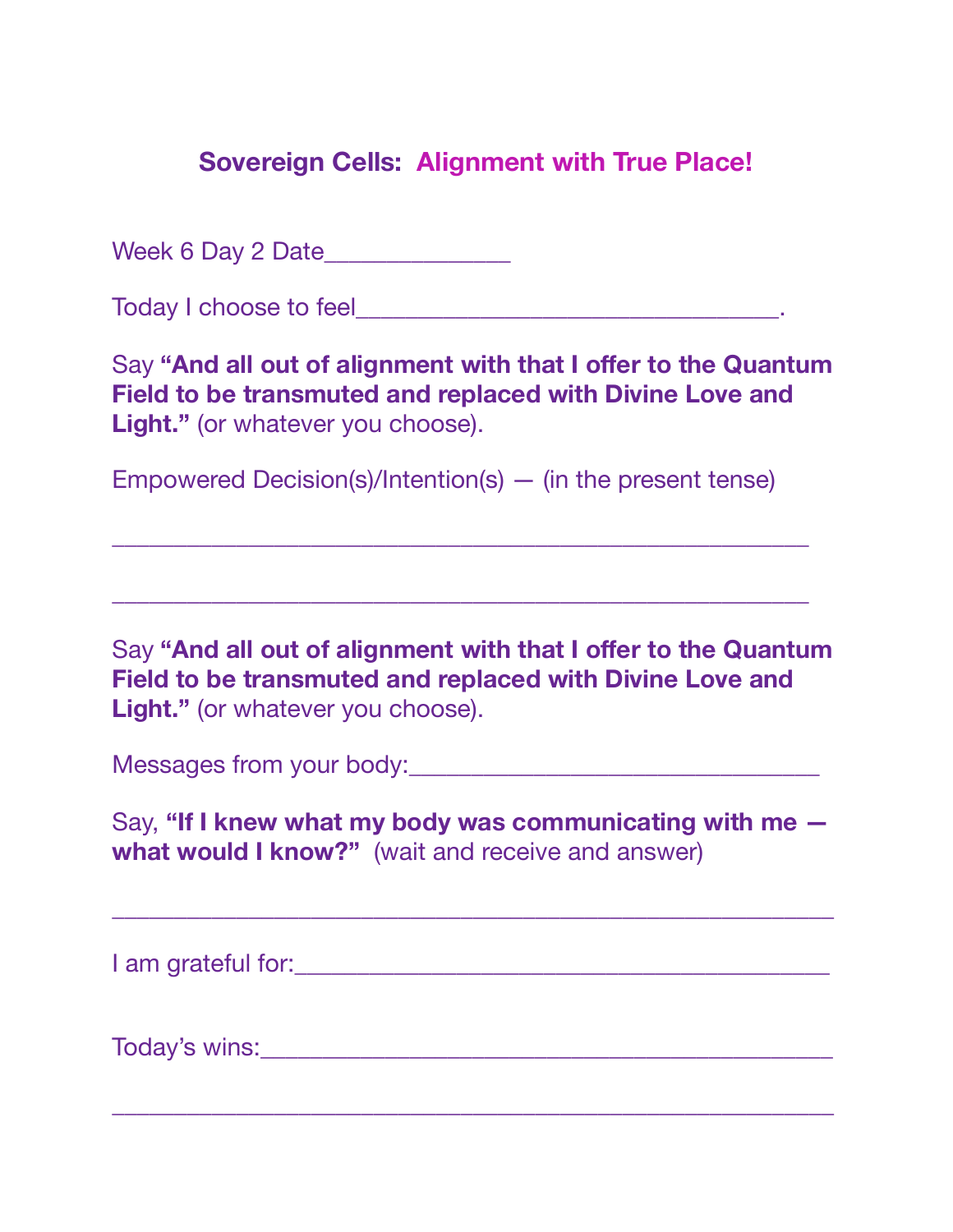Week 6 Day 3 Date\_\_\_\_\_\_\_\_\_\_\_\_\_\_\_

Today I choose to feel\_\_\_\_\_\_\_\_\_\_\_\_\_\_\_\_\_\_\_\_\_\_\_\_\_\_\_\_\_\_\_\_\_\_.

Say "And all out of alignment with that I offer to the Quantum **Field to be transmuted and replaced with Divine Love and Light."** (or whatever you choose).

Empowered Decision(s)/Intention(s) — (in the present tense)

Say "And all out of alignment with that I offer to the Quantum **Field to be transmuted and replaced with Divine Love and Light."** (or whatever you choose).

\_\_\_\_\_\_\_\_\_\_\_\_\_\_\_\_\_\_\_\_\_\_\_\_\_\_\_\_\_\_\_\_\_\_\_\_\_\_\_\_\_\_\_\_\_\_\_\_\_\_\_\_\_\_\_\_\_\_

\_\_\_\_\_\_\_\_\_\_\_\_\_\_\_\_\_\_\_\_\_\_\_\_\_\_\_\_\_\_\_\_\_\_\_\_\_\_\_\_\_\_\_\_\_\_\_\_\_\_\_\_\_\_\_\_\_\_

\_\_\_\_\_\_\_\_\_\_\_\_\_\_\_\_\_\_\_\_\_\_\_\_\_\_\_\_\_\_\_\_\_\_\_\_\_\_\_\_\_\_\_\_\_\_\_\_\_\_\_\_\_\_\_\_\_\_

\_\_\_\_\_\_\_\_\_\_\_\_\_\_\_\_\_\_\_\_\_\_\_\_\_\_\_\_\_\_\_\_\_\_\_\_\_\_\_\_\_\_\_\_\_\_\_\_\_\_\_\_\_\_\_\_\_\_

\_\_\_\_\_\_\_\_\_\_\_\_\_\_\_\_\_\_\_\_\_\_\_\_\_\_\_\_\_\_\_\_\_\_\_\_\_\_\_\_\_\_\_\_\_\_\_\_\_\_\_\_\_\_\_\_\_\_

Signs from the Universe:\_\_\_\_\_\_\_\_\_\_\_\_\_\_\_\_\_\_\_\_\_\_\_\_\_\_\_\_\_\_\_\_\_\_\_\_

Triggers (buried stuff wanting healing) that took place:\_\_\_\_\_\_\_\_\_\_

I am grateful for:\_\_\_\_\_\_\_\_\_\_\_\_\_\_\_\_\_\_\_\_\_\_\_\_\_\_\_\_\_\_\_\_\_\_\_\_\_\_\_\_\_\_\_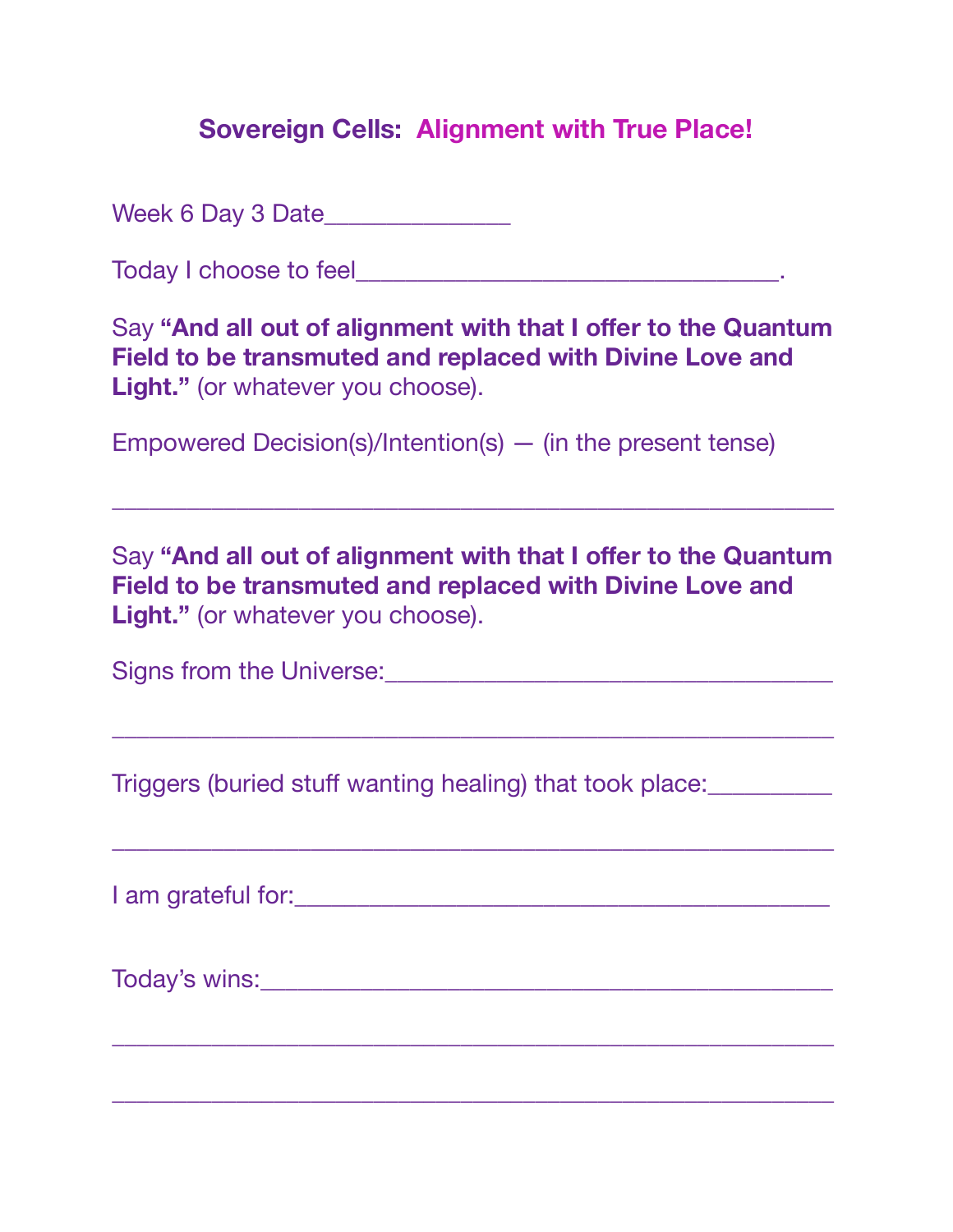Week 6 Day 4 Date\_\_\_\_\_\_\_\_\_\_\_\_\_\_\_

Today I choose to feel\_\_\_\_\_\_\_\_\_\_\_\_\_\_\_\_\_\_\_\_\_\_\_\_\_\_\_\_\_\_\_\_\_\_.

Say "And all out of alignment with that I offer to the Quantum **Field to be transmuted and replaced with Divine Love and Light."** (or whatever you choose).

Empowered Decision(s)/Intention(s) — (in the present tense)

Say "And all out of alignment with that I offer to the Quantum **Field to be transmuted and replaced with Divine Love and Light."** (or whatever you choose).

\_\_\_\_\_\_\_\_\_\_\_\_\_\_\_\_\_\_\_\_\_\_\_\_\_\_\_\_\_\_\_\_\_\_\_\_\_\_\_\_\_\_\_\_\_\_\_\_\_\_\_\_\_\_\_\_\_\_

| Shifts I notice in myself: |  |
|----------------------------|--|
|                            |  |

\_\_\_\_\_\_\_\_\_\_\_\_\_\_\_\_\_\_\_\_\_\_\_\_\_\_\_\_\_\_\_\_\_\_\_\_\_\_\_\_\_\_\_\_\_\_\_\_\_\_\_\_\_\_\_\_\_\_

\_\_\_\_\_\_\_\_\_\_\_\_\_\_\_\_\_\_\_\_\_\_\_\_\_\_\_\_\_\_\_\_\_\_\_\_\_\_\_\_\_\_\_\_\_\_\_\_\_\_\_\_\_\_\_\_\_\_

I am grateful for:\_\_\_\_\_\_\_\_\_\_\_\_\_\_\_\_\_\_\_\_\_\_\_\_\_\_\_\_\_\_\_\_\_\_\_\_\_\_\_\_\_\_\_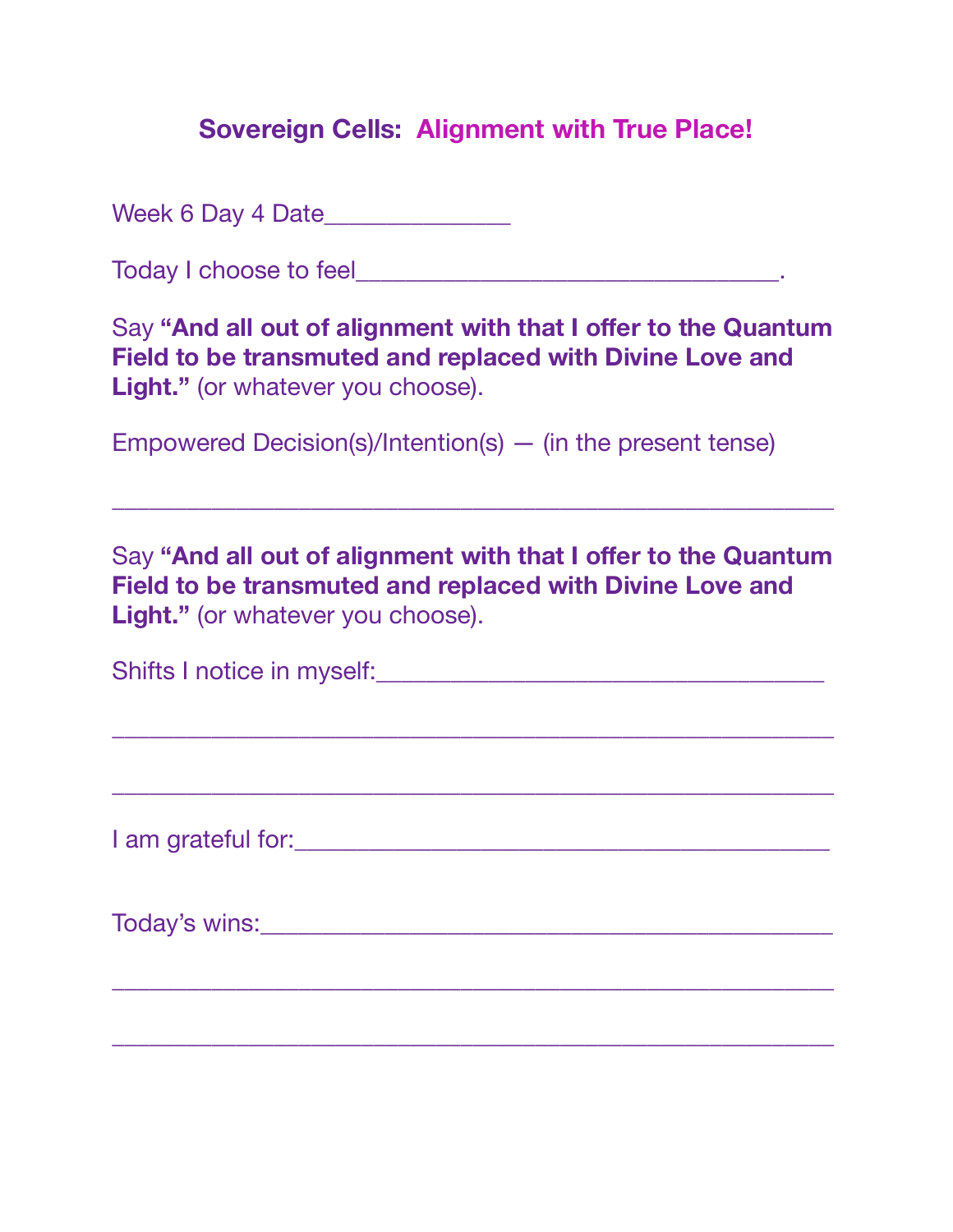Week 6 Day 5 Date\_\_\_\_\_\_\_\_\_\_\_\_\_\_\_\_

Today I choose to feel **The Executive Contract Contract Contract Contract Contract Contract Contract Contract Contract Contract Contract Contract Contract Contract Contract Contract Contract Contract Contract Contract Cont** 

Say "And all out of alignment with that I offer to the Quantum **Field to be transmuted and replaced with Divine Love and Light."** (or whatever you choose).

Empowered Decision(s)/Intention(s) — (in the present tense)

\_\_\_\_\_\_\_\_\_\_\_\_\_\_\_\_\_\_\_\_\_\_\_\_\_\_\_\_\_\_\_\_\_\_\_\_\_\_\_\_\_\_\_\_\_\_\_\_\_\_\_\_\_\_\_\_

\_\_\_\_\_\_\_\_\_\_\_\_\_\_\_\_\_\_\_\_\_\_\_\_\_\_\_\_\_\_\_\_\_\_\_\_\_\_\_\_\_\_\_\_\_\_\_\_\_\_\_\_\_\_\_\_

Say **"And all out of alignment with that I offer to the Quantum Field to be transmuted and replaced with Divine Love and**  Light." (or whatever you choose).

Messages from your body:\_\_\_\_\_\_\_\_\_\_\_\_\_\_\_\_\_\_\_\_\_\_\_\_\_\_\_\_\_\_\_\_\_

Say, **"If I knew what my body was communicating with me what would I know?"** (wait and receive and answer)

\_\_\_\_\_\_\_\_\_\_\_\_\_\_\_\_\_\_\_\_\_\_\_\_\_\_\_\_\_\_\_\_\_\_\_\_\_\_\_\_\_\_\_\_\_\_\_\_\_\_\_\_\_\_\_\_\_\_

I am grateful for:  $\blacksquare$ 

Today's wins:\_\_\_\_\_\_\_\_\_\_\_\_\_\_\_\_\_\_\_\_\_\_\_\_\_\_\_\_\_\_\_\_\_\_\_\_\_\_\_\_\_\_\_\_\_\_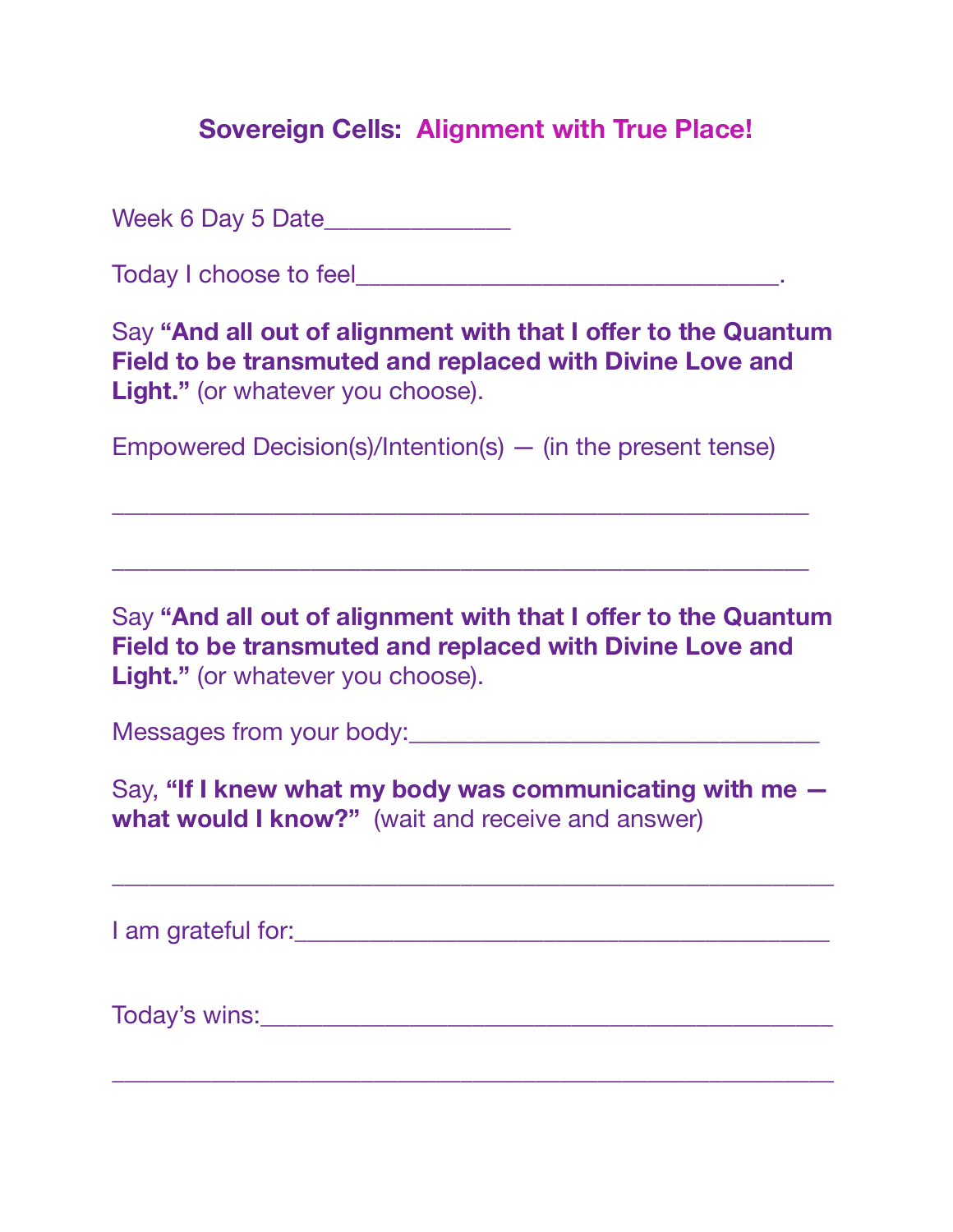Week 6 Day 6 Date\_\_\_\_\_\_\_\_\_\_\_\_\_\_\_

Today I choose to feel\_\_\_\_\_\_\_\_\_\_\_\_\_\_\_\_\_\_\_\_\_\_\_\_\_\_\_\_\_\_\_\_\_\_.

Say "And all out of alignment with that I offer to the Quantum **Field to be transmuted and replaced with Divine Love and Light."** (or whatever you choose).

Empowered Decision(s)/Intention(s) — (in the present tense)

Say "And all out of alignment with that I offer to the Quantum **Field to be transmuted and replaced with Divine Love and Light."** (or whatever you choose).

\_\_\_\_\_\_\_\_\_\_\_\_\_\_\_\_\_\_\_\_\_\_\_\_\_\_\_\_\_\_\_\_\_\_\_\_\_\_\_\_\_\_\_\_\_\_\_\_\_\_\_\_\_\_\_\_\_\_

\_\_\_\_\_\_\_\_\_\_\_\_\_\_\_\_\_\_\_\_\_\_\_\_\_\_\_\_\_\_\_\_\_\_\_\_\_\_\_\_\_\_\_\_\_\_\_\_\_\_\_\_\_\_\_\_\_\_

\_\_\_\_\_\_\_\_\_\_\_\_\_\_\_\_\_\_\_\_\_\_\_\_\_\_\_\_\_\_\_\_\_\_\_\_\_\_\_\_\_\_\_\_\_\_\_\_\_\_\_\_\_\_\_\_\_\_

Signs from the Universe:\_\_\_\_\_\_\_\_\_\_\_\_\_\_\_\_\_\_\_\_\_\_\_\_\_\_\_\_\_\_\_\_\_\_\_\_

Triggers (buried stuff wanting healing) that took place:\_\_\_\_\_\_\_\_\_\_

I am grateful for:\_\_\_\_\_\_\_\_\_\_\_\_\_\_\_\_\_\_\_\_\_\_\_\_\_\_\_\_\_\_\_\_\_\_\_\_\_\_\_\_\_\_\_

Today's wins:\_\_\_\_\_\_\_\_\_\_\_\_\_\_\_\_\_\_\_\_\_\_\_\_\_\_\_\_\_\_\_\_\_\_\_\_\_\_\_\_\_\_\_\_\_\_